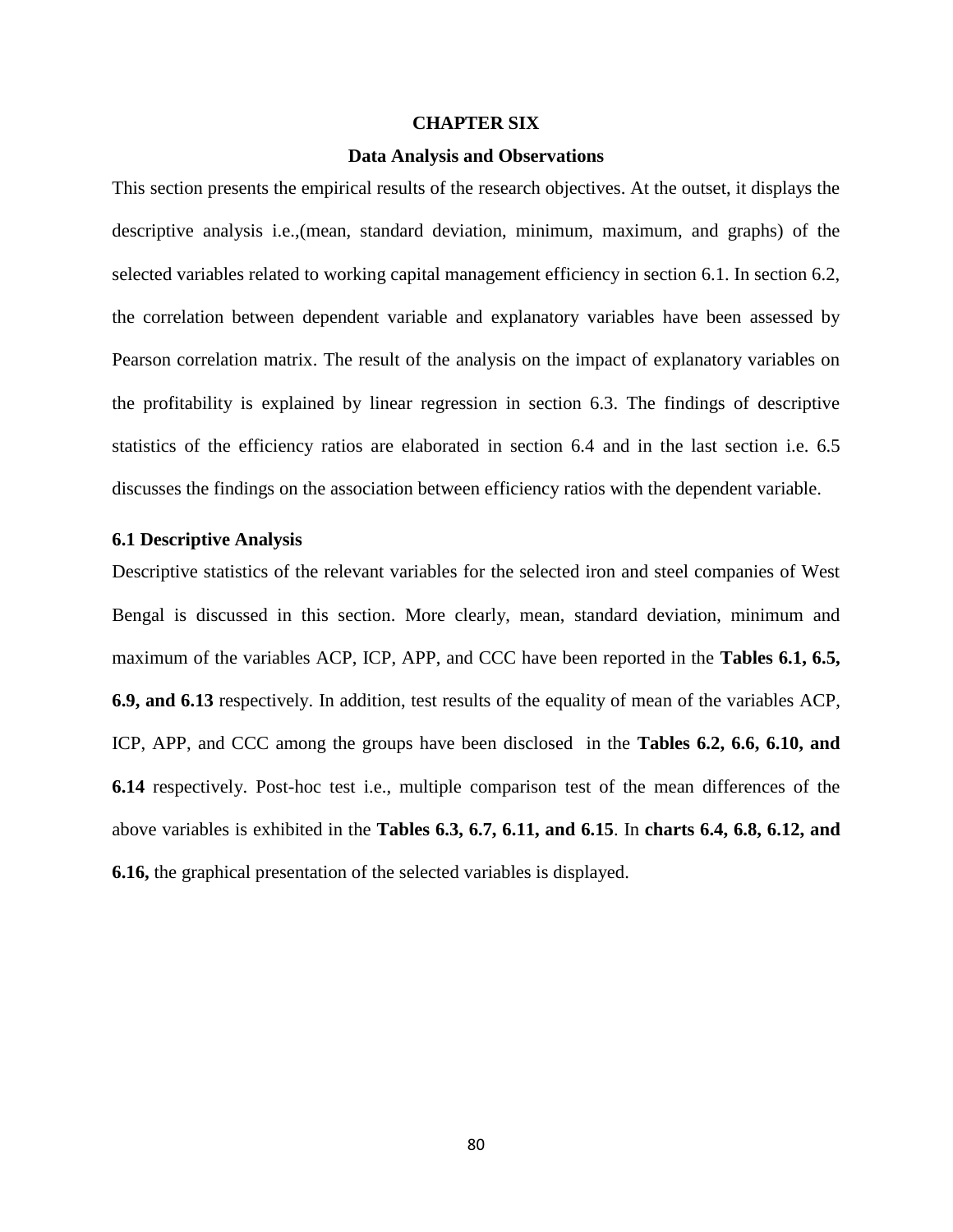| <b>Years</b> | <b>DSP</b> | <b>ASP</b> | <b>IISCO</b> | Average | <b>Standard</b><br><b>Deviation</b> |
|--------------|------------|------------|--------------|---------|-------------------------------------|
| 2001-02      | 4.71       | 41.38      | 37.09        | 27.72   | 20.04                               |
| 2002-03      | 5.69       | 27.86      | 32.90        | 22.15   | 14.47                               |
| 2003-04      | 4.98       | 33.81      | 27.21        | 22.00   | 15.10                               |
| 2004-05      | 3.90       | 51.33      | 13.09        | 22.77   | 25.15                               |
| 2005-06      | 0.98       | 40.45      | 17.29        | 19.57   | 19.83                               |
| 2006-07      | 1.03       | 35.35      | 2.36         | 12.91   | 19.44                               |
| 2007-08      | 1.30       | 39.28      | 0.85         | 13.81   | 22.05                               |
| 2008-09      | 2.29       | 29.29      | 0.19         | 10.59   | 16.22                               |
| 2009-10      | 2.37       | 19.47      | 0.19         | 7.34    | 10.55                               |
| 2010-11      | 0.77       | 13.50      | 0.13         | 4.80    | 7.54                                |
| 2011-12      | 1.99       | 29.63      | 0.07         | 10.56   | 16.54                               |
| 2012-13      | 1.98       | 78.85      | 0.12         | 26.98   | 44.92                               |
| Average      | 2.67       | 36.68      | 10.96        | 16.77   | 17.73                               |
| Std.Dev.     | 1.71       | 16.68      | 14.25        |         |                                     |
| Max.         | 5.70       | 78.85      | 37.09        |         |                                     |
| Min.         | .77        | 13.50      | .07          |         |                                     |

**Accounts Conversion Period (in days) of Selected Iron and Steel Companies in West Bengal**

**Sources: Researcher's computation from annual reports.**

### **Inference**

Table 6.1discloses the values of accounts conversion period (in days) during the study period,for the selected iron and steel companies in west bengal. ACP (in days) of DSP showed intermittent and fluctuating trend during the study period. It varied between 5.70 or approx. 06 days in 2002- 03 and 01 day in 2010-11. Average accounts conversion period of DSP during the period was 2.67 or approx. 03 days. The deviation from the mean of ACP in days was 1.71 or 02 days approximately.

Accounts conversion period in days of ASP uncovered progressive drift from year 2001-02 to 2007-08. From 2007-08 to 2008-12, it inclined to fluctuating flow. It ranged between 79 days in 2012-13 and 13 days in 2010-11. Mean of ACP in days of ASP during the selected study period was 36.68 days. Its deviation from the average was 16.68 or 17 days approx.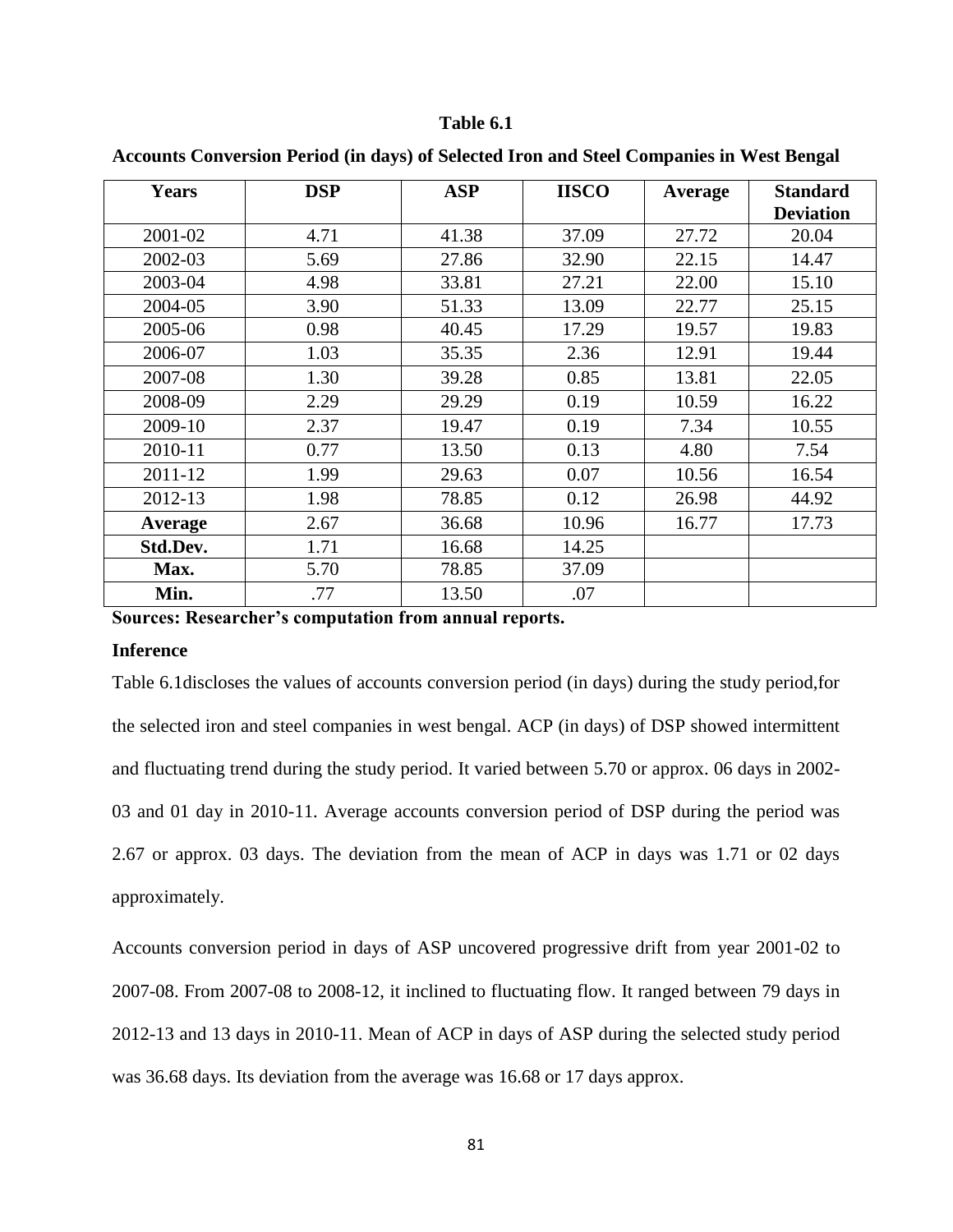Days in Accounts conversion period of IISCO unfold slashed trend throughout the study period. ACP in days varies between 37.09 days in 2001-02 and .07 or 01 day in 2011-12. An average of ACP was 10.96 or 11 days. It deviated from the mean by 14 days.

From the table 6.1, it is found that the sample average of accounts conversion period is 16.77 days; based upon sample average, the data in table 6.1 manifest that two of the three selected firms i.e., DSP and IISCO held their debtors collection period for lower than the yearly sample average.Specifically, IISCO took less time to collect accounts receivable from debtors - lower than average collection period viz. 37 days, 33 days, and 27days in the years 2001-02 to 2003-04 respectively. Whereas ASP took hold of its accounts conversion period above the yearly sample average almost for the entire study period 2001-02 to 2012-13 excepting in 2010-11 when they could keep it at 13 days which is below the average holding period. Interesting about DSP, the firm maintained its credit collection period in less than sample average holding period throughout the study period 2001-02 to 2012-13 (05 days, 06 days, 05 days, 04days, 01day, 01day, 01day, 02 days ,02 days, 01day, 02 days, and 02 days) respectively. The firm DSP was competent enough in respect of credit collection policy. On the yearly sample average basis, we could say that the firm DSP was efficient by holding the debtors by lesser number of days than that of aggregate accounts holding period of 16.77 or 17 days approximately.

Keeping IA (Industrial Average) of accounts collection period of 27.36 or approximately 27 days as bench mark, two selected firms namely, DSP and IISCO under study are having lesser number of days in collecting their dues and which are satisfactory since its averages are 2.67 days, 10.96 days for DSP and IISCO respectively, being specifically very lower than grand industry average (27 days). It means that these two firms have good practice of collecting their outstanding receivables from customers by allowing lesser number of days from customers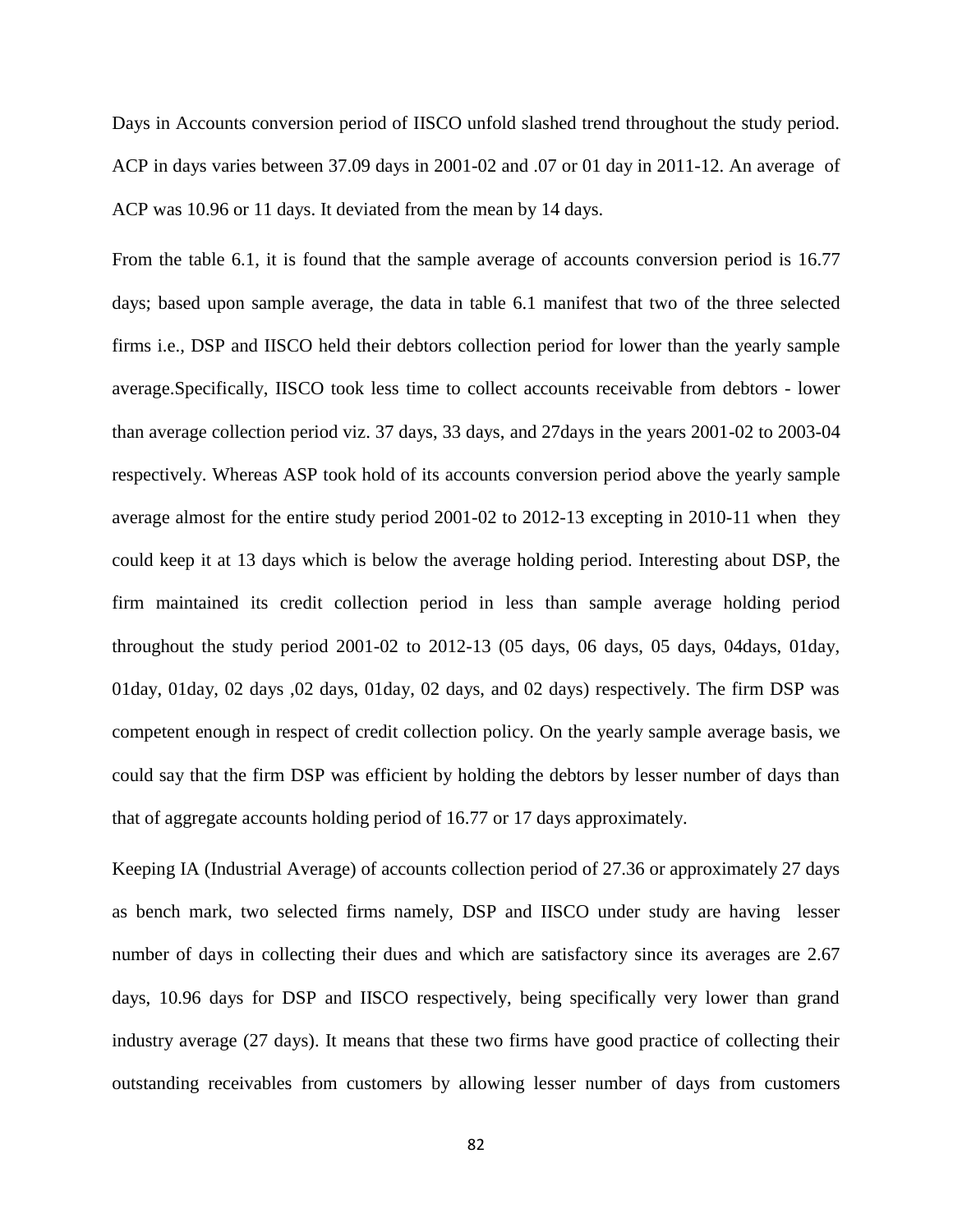whereas average of the firm ASP is to some extent higher and unsatisfactory since its average is 36.68 days which is higher than the grand industry average.

Summing up the discussion on the efficient management of accounts collection policy from debtors, the firms DSP and IISCO are efficient and competent enough whereas ASP do not have good practice of collecting dues from debtors at faster rate.

Overall, mean of ACP of selected iron and steel companies under study is to some extent lower and acceptable as its average is 16.77 days which is lower than industrial average (27 days).

**Null Hypothesis:** There is no significant difference in ACP of selected iron and steel companies.

**Alternative Hypothesis:** There is significant difference in ACP of selected iron and steel firms.

| <b>Robust Tests of Equality of Means</b><br>ACP |              |     |        |      |  |  |
|-------------------------------------------------|--------------|-----|--------|------|--|--|
|                                                 | Statistic(a) | df1 | df2    | Sig. |  |  |
| Welch                                           | 25.394       | 2   | 15.027 | .000 |  |  |
| Brown-Forsythe                                  | 23.384       | 2   | 21.738 | .000 |  |  |

**Table 6.2**

a Asymptotically F distributed.

The test result as shown in Table 6.2 reveals that, F ratio [F (2, 15.027)] equals to 25.394, significance p-value equals to .000 is statistically significant which shows that there is significant difference in accounts conversion period in days of the selected companies. Thus, null hypothesis is rejected and alternative hypothesis is accepted.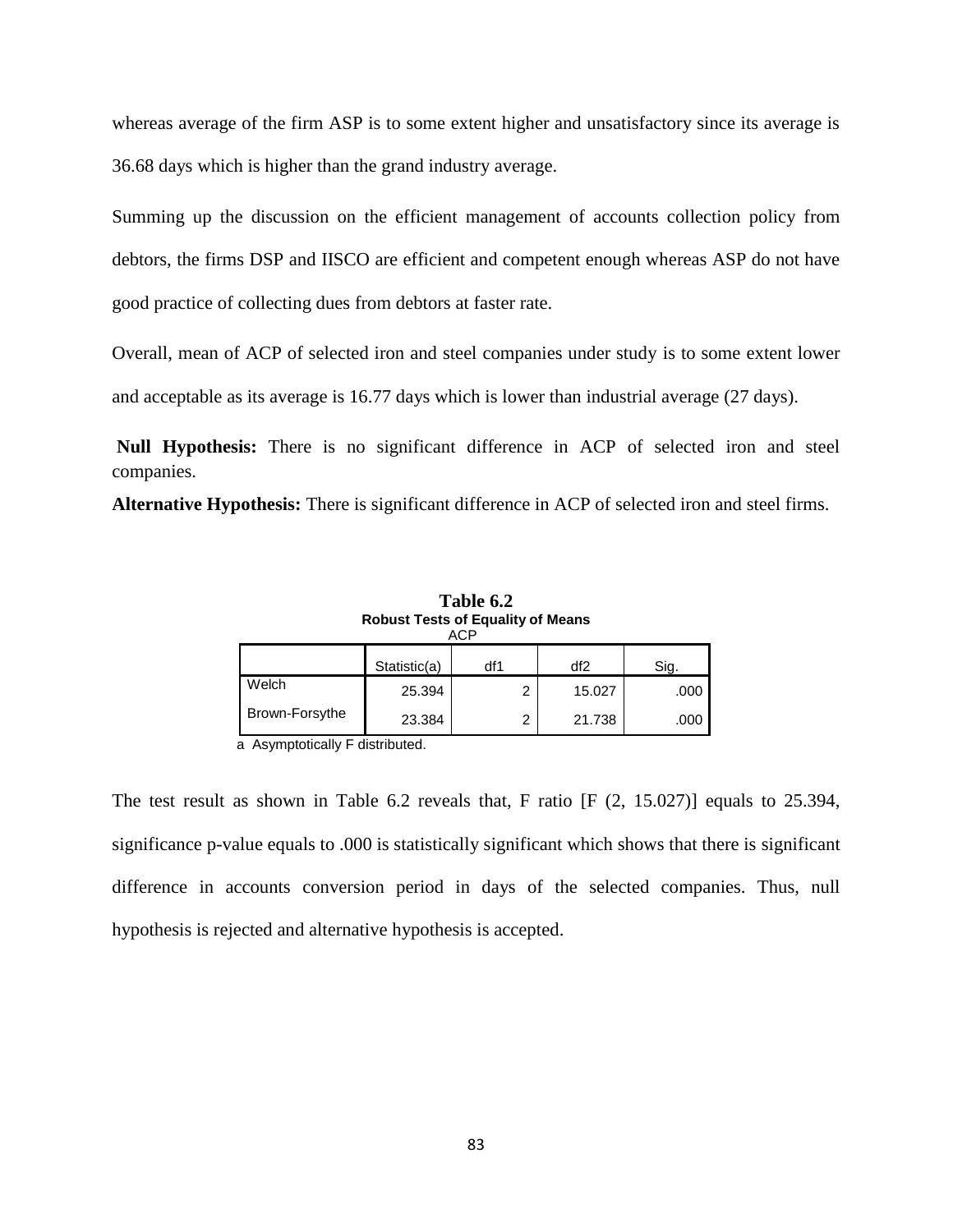| Dependent Variable: ACP (Games-Howell) |              |                            |             |             |                         |             |  |
|----------------------------------------|--------------|----------------------------|-------------|-------------|-------------------------|-------------|--|
| (I) COMPANY                            | (J) COMPANY  | Mean<br>Difference (I-J)   | Std. Error  | Sig.        | 95% Confidence Interval |             |  |
|                                        |              | Lower Bound                | Upper Bound | Lower Bound | <b>Upper Bound</b>      | Lower Bound |  |
| <b>DSP</b>                             | <b>ASP</b>   | $-34.01744$ <sup>*</sup> ) | 4.84129     | .000        | $-47.0531$              | $-20.9818$  |  |
|                                        | <b>IISCO</b> | $-8.29230$                 | 4.14374     | .157        | $-19.4375$              | 2.8528      |  |
| <b>ASP</b>                             | <b>DSP</b>   | $34.01744$ <sup>*</sup> )  | 4.84129     | .000        | 20.9818                 | 47.0531     |  |
|                                        | <b>IISCO</b> | 25.72513(*)                | 6.33389     | .002        | 9.7864                  | 41.6638     |  |
| <b>IISCO</b>                           | <b>DSP</b>   | 8.29230                    | 4.14374     | .157        | $-2.8528$               | 19.4375     |  |
|                                        | <b>ASP</b>   | $-25.72513$ <sup>*</sup> ) | 6.33389     | .002        | $-41.6638$              | $-9.7864$   |  |

**Table 6.3 Multiple Comparisons**

\* The mean difference is significant at the .05 level.

Table 6.3 presents multiple comparisons using Games-Howell test pointing out that there was significant difference between ASP and DSP; p value is .000; the company ASP took an average of 34 days more in collecting its accounts receivable than DSP. There was also statistically significant difference between ASP and IISCO .p-value is .002, mean accounts conversion or collection period of the unit ASP on average is 25.72 days higher or more than the firm IISCO. However, no significant mean difference is found between the firms DSP and IISCO as p (equals to .157) is greater than .05 level.Taken together, the results indicate that the firm DSP (mean 2.67 and standard deviation 1.71) was efficient in collecting its accounts receivable in lesser number of days in comparison to the firms ASP and IISCO whose mean scores and standard deviations are: (36.68 &16.68) and (10.96 &14.25) respectively.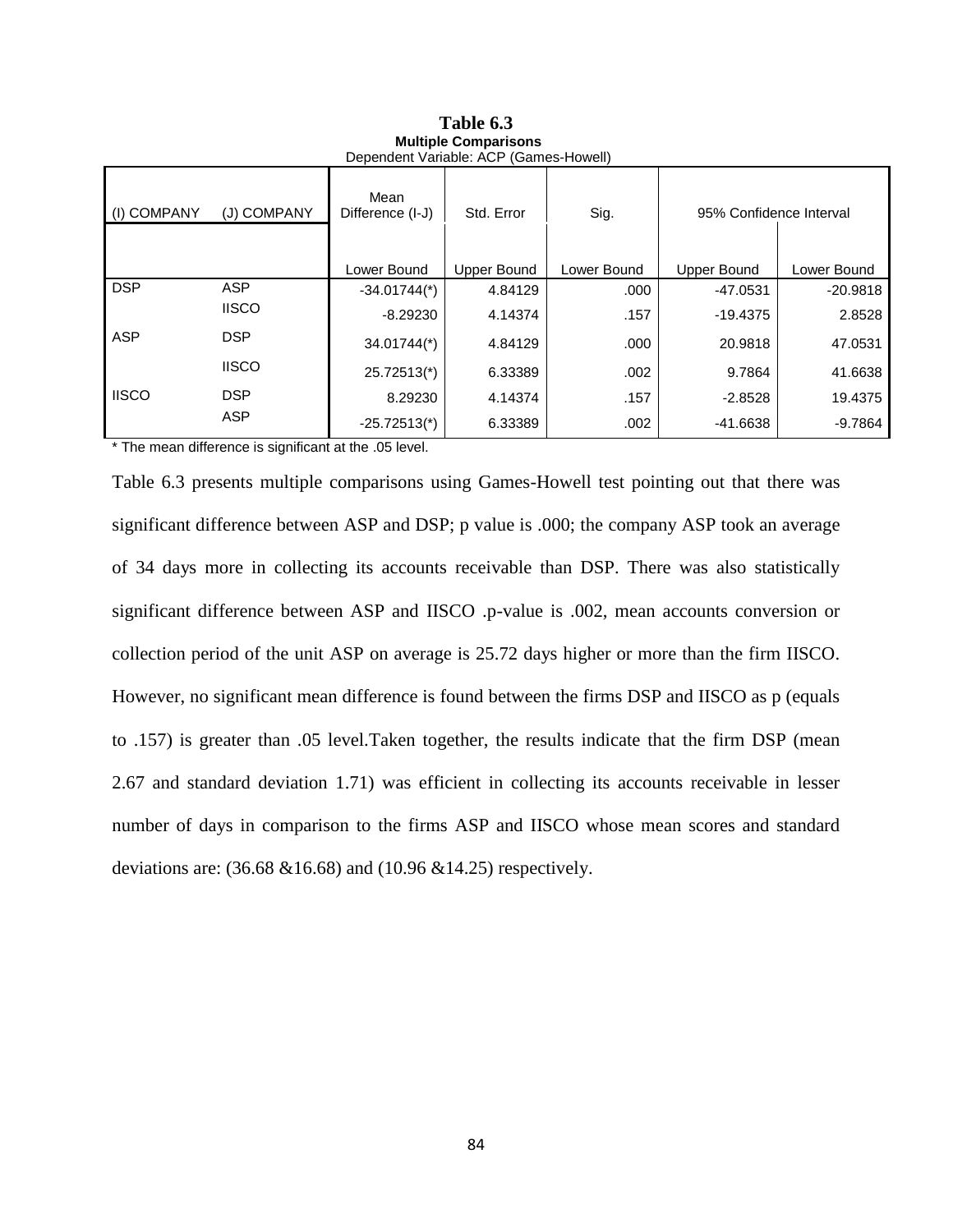| Chart 6.4 |  |
|-----------|--|
|-----------|--|



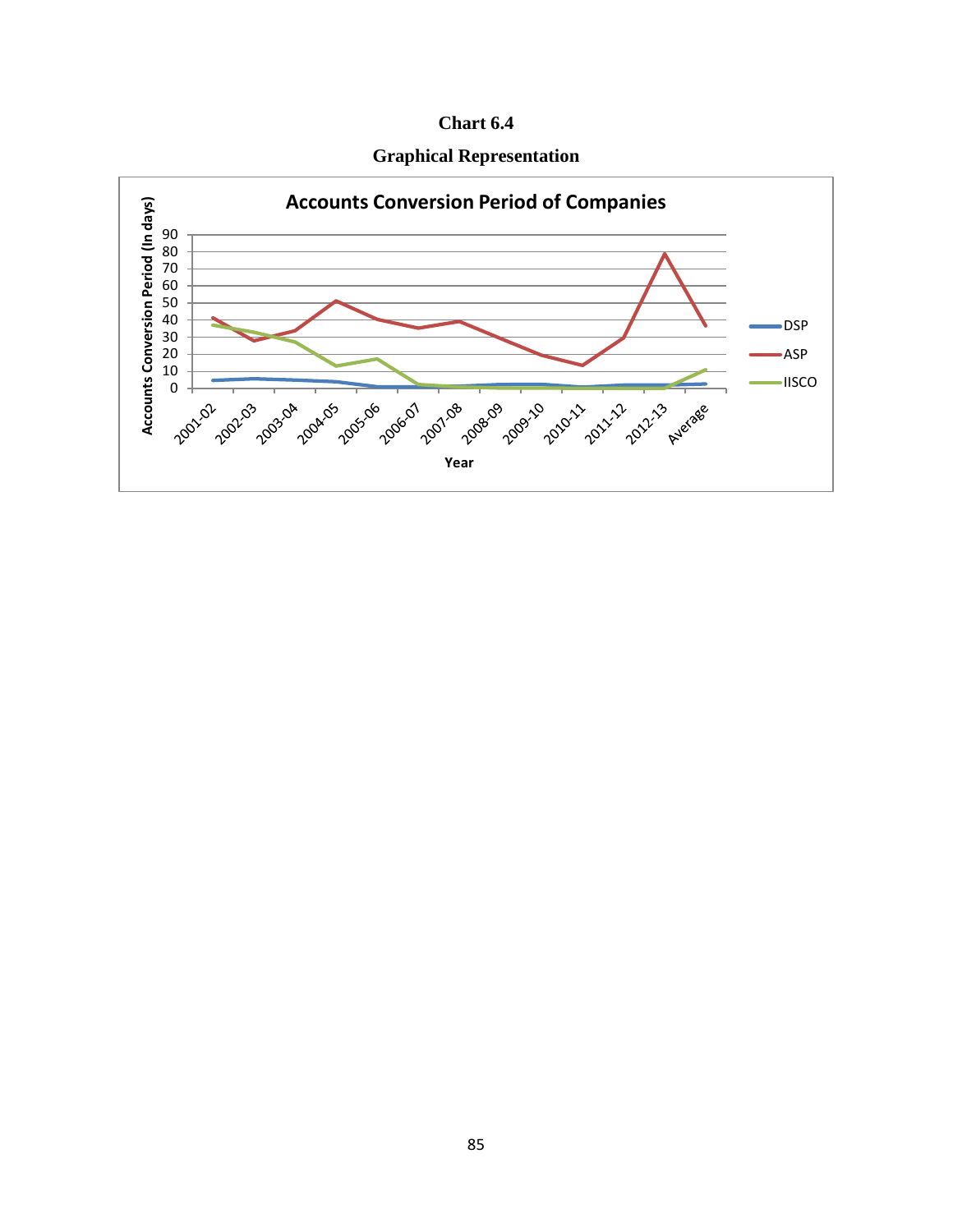| <b>Years</b> | <b>DSP</b> | <b>ASP</b> | <b>IISCO</b> | Average | <b>Standard</b><br><b>Deviation</b> |
|--------------|------------|------------|--------------|---------|-------------------------------------|
| 2001-02      | 81.48      | 164.60     | 56.36        | 100.81  | 56.65                               |
| 2002-03      | 77.58      | 138.41     | 42.87        | 86.28   | 48.36                               |
| 2003-04      | 65.52      | 116.43     | 48.65        | 76.86   | 35.28                               |
| 2004-05      | 69.39      | 156.37     | 56.22        | 93.99   | 54.41                               |
| 2005-06      | 74.19      | 173.68     | 83.21        | 110.36  | 55.02                               |
| 2006-07      | 87.06      | 243.00     | 82.97        | 137.67  | 91.23                               |
| 2007-08      | 78.56      | 187.24     | 76.01        | 113.93  | 63.49                               |
| 2008-09      | 86.42      | 154.26     | 65.33        | 102.00  | 46.46                               |
| 2009-10      | 118.15     | 124.30     | 50.96        | 97.80   | 40.68                               |
| 2010-11      | 56.38      | 104.05     | 42.66        | 67.69   | 32.22                               |
| 2011-12      | 55.65      | 119.38     | 38.44        | 71.15   | 42.63                               |
| 2012-13      | 62.59      | 167.06     | 66.31        | 98.65   | 59.27                               |
| Average      | 76.08      | 154.07     | 59.17        | 96.44   | 50.62                               |
| Std.Dev.     | 17.00      | 38.05      | 15.60        |         |                                     |
| Max.         | 118.15     | 243.01     | 83.22        |         |                                     |
| Min.         | 55.66      | 104.06     | 38.44        |         |                                     |

**Inventory Conversion Period (in Days) of Selected Iron & Steel Companies in West Bengal**

**Sources: Researcher's computation from annual reports.**

#### **Inference**

Table 6.5 reports inventory conversion periods (ICP in days) of selected iron and steel companies. ICPs in days of DSP display a fluctuating trend during the study period. It ranged between the highest of 118.15 days in 2009-10 and lowest of 55.66 days in 2011-12. Mean of ICP in days of DSP was 76 days and its normal deviation from the average was 17 days.

Average inventory holding period (in days) of ASP was 154 days; it showed variation in ICP during the selected study period. From year 2001-02 to 2003-04 and 2007-08 to 2011-12, holding period of stock declines. It takes upward movement from 2004-05 to 2007-08. Its dimensions ranged from highest of 243 days in 2006-07 and lowest of 104 days in 2010-11. Standard deviation in case of the firm ASP was 38 days.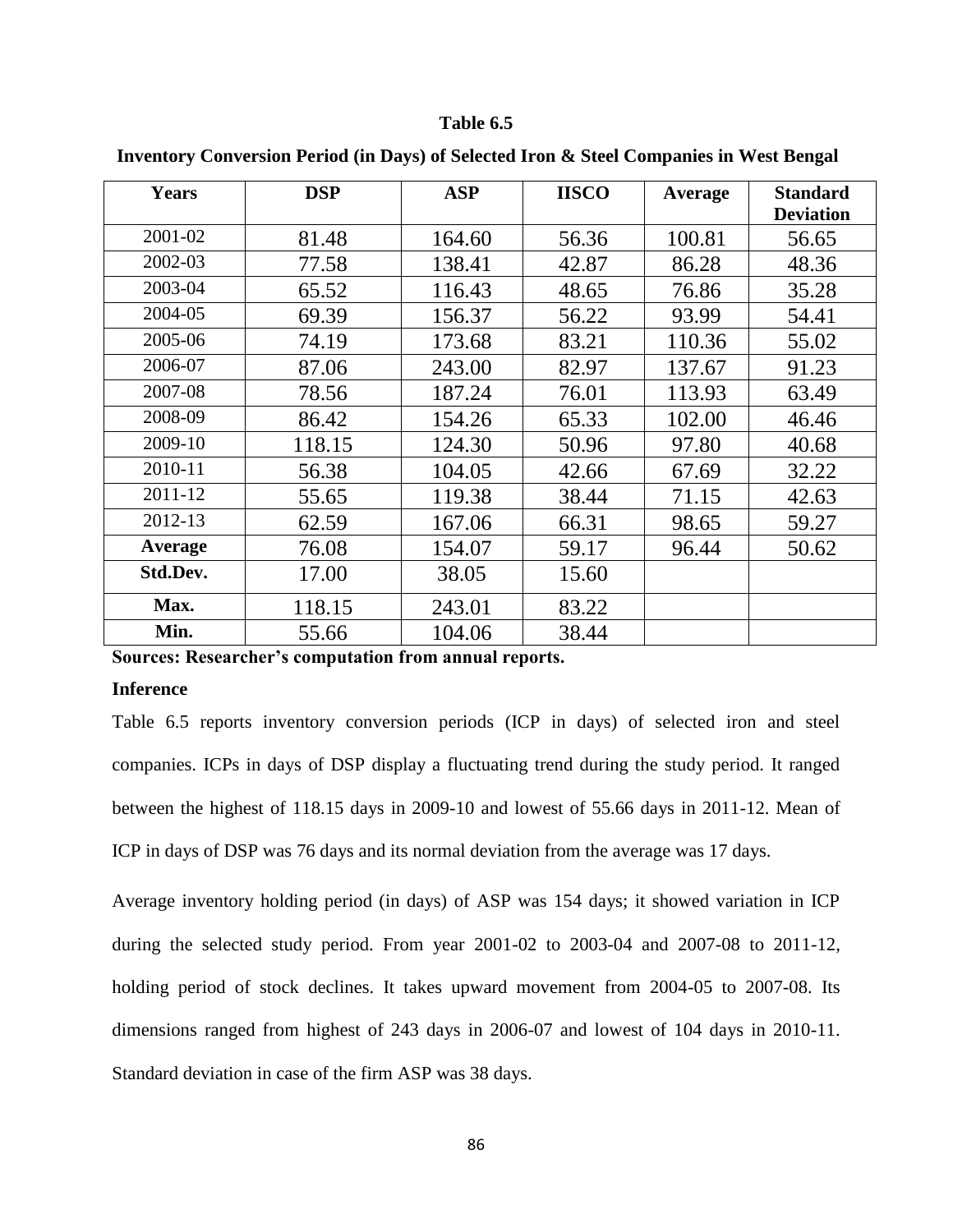Inventory holding period (in days) of IISCO reveals a low fluctuation movement during the study period. It varied between the highest of 83 days in 2005-06 and the lowest of 38 days in 2011-12. Average inventory conversion period of the firm was 59 days and it deviated from the mean by 15 days.

From table 6.5, we find that sample average of inventory conversion period was 96 days. On the base of this, it appears that the firm ASP held its inventory in stores for higher number of days than the sample average number of days, particularly,164 days, 138 days, 116 days,156 days, 173 days, 243 days,187 days, 154 days, 124 days,104 days,119 days,167 days from the year 2001-02 to 2012-13 respectively. Other two firms i.e., DSP and IISCO retained their inventories for lesser number of days than yearly sample average of 96 days during the study period. However, inventory conversion period of the firm DSP was comparatively lesser than the firm IISCO. In respect of holding inventories, both the selected firms DSP and IISCO were efficient in inventory management in terms of inventory conversion period by holding inventory for lesser number of days- means these firms grasped less number of days in a year to convert their stock.

Comparing the mean of inventory conversion period of the selected units with the industrial average of 87 days, taking it as yardstick, it is found that ASP held its stock for long period of time as its average is 154.07 days, being higher than yardstick average of 87 days. Whereas the other two companies, DSP and IISCO, are efficient in converting their stock into sale. Average of inventory holding period of DSP and IISCO are 76.08 and 59.17 respectively,which are very lower than benchmark industrial average of 87 days.

Overall, average of ICP of particular Indian and iron steel companies under the study period is more or higher and unsatisfactory because their mean is 96.44 days, which is particularly higher than grand industry average of 87 days, unambiguously, in use as bench mark.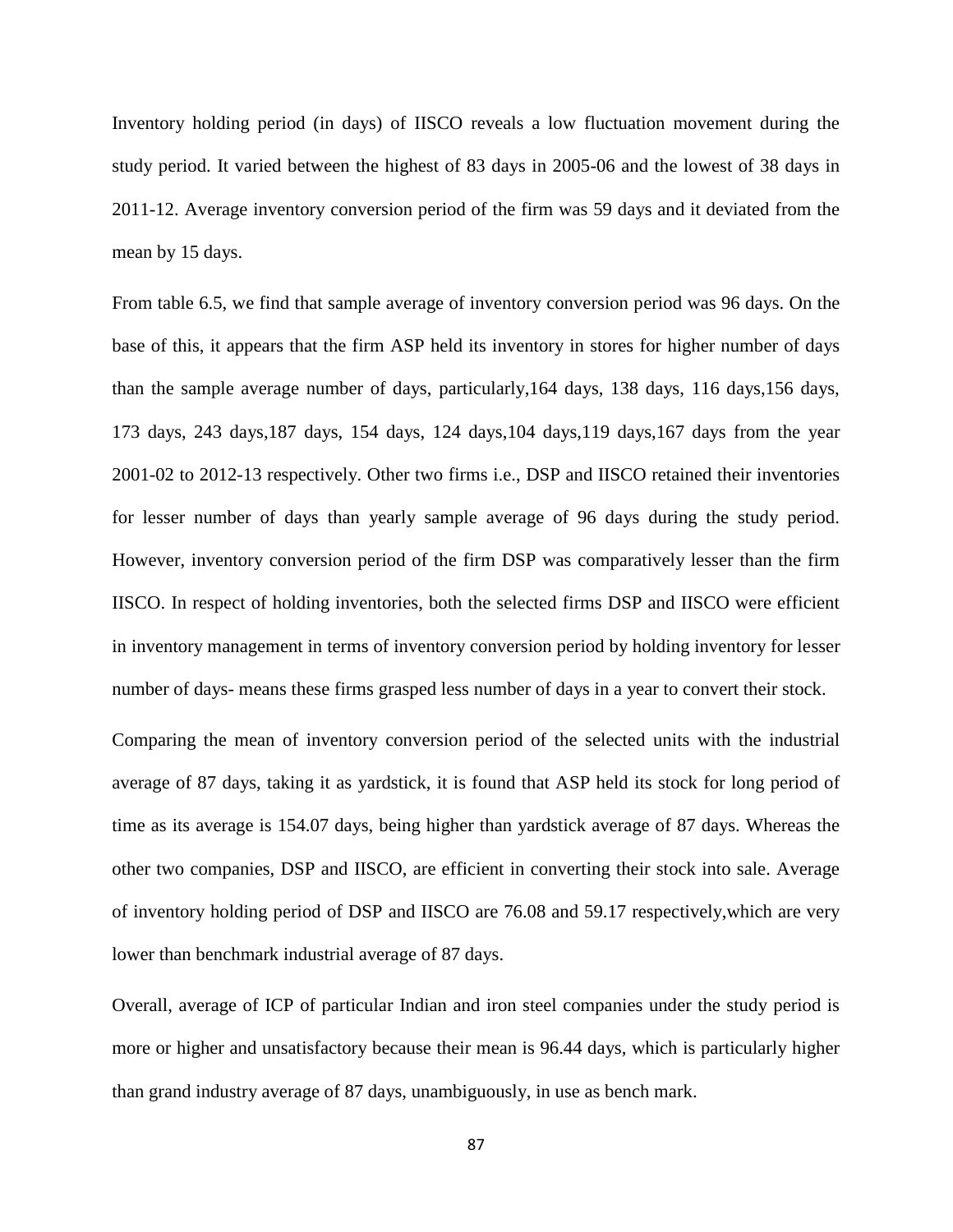**Hypothesis:** There is no significant difference in ICP of selected iron and steel companies.

**Alternative Hypothesis:** There is significant difference in ICP of the selected iron and steel units in the study area.

# **Table 6.6 Robust Tests of Equality of Means** ICP

|       | Statistic(a) | df1    | df2    | Sig  |
|-------|--------------|--------|--------|------|
| Welch | 31.053       | ⌒<br>- | 20.514 | .000 |

Brown-Forsythe | 46.555 | 2 19.271 .000

a Asymptotically F distributed.

Table 6.6 reports that F ratio; F (2, 20.51) equals to 31.053 and p-value equals to .000 is statistically significant which shows that there is significant difference in inventory conversion period of the selected units or companies. Hence, alternative hypothesis is accepted and null hypothesis is rejected. Significant difference in ICP in days of the companies could further lead to pair wise comparisons of the companies with each other.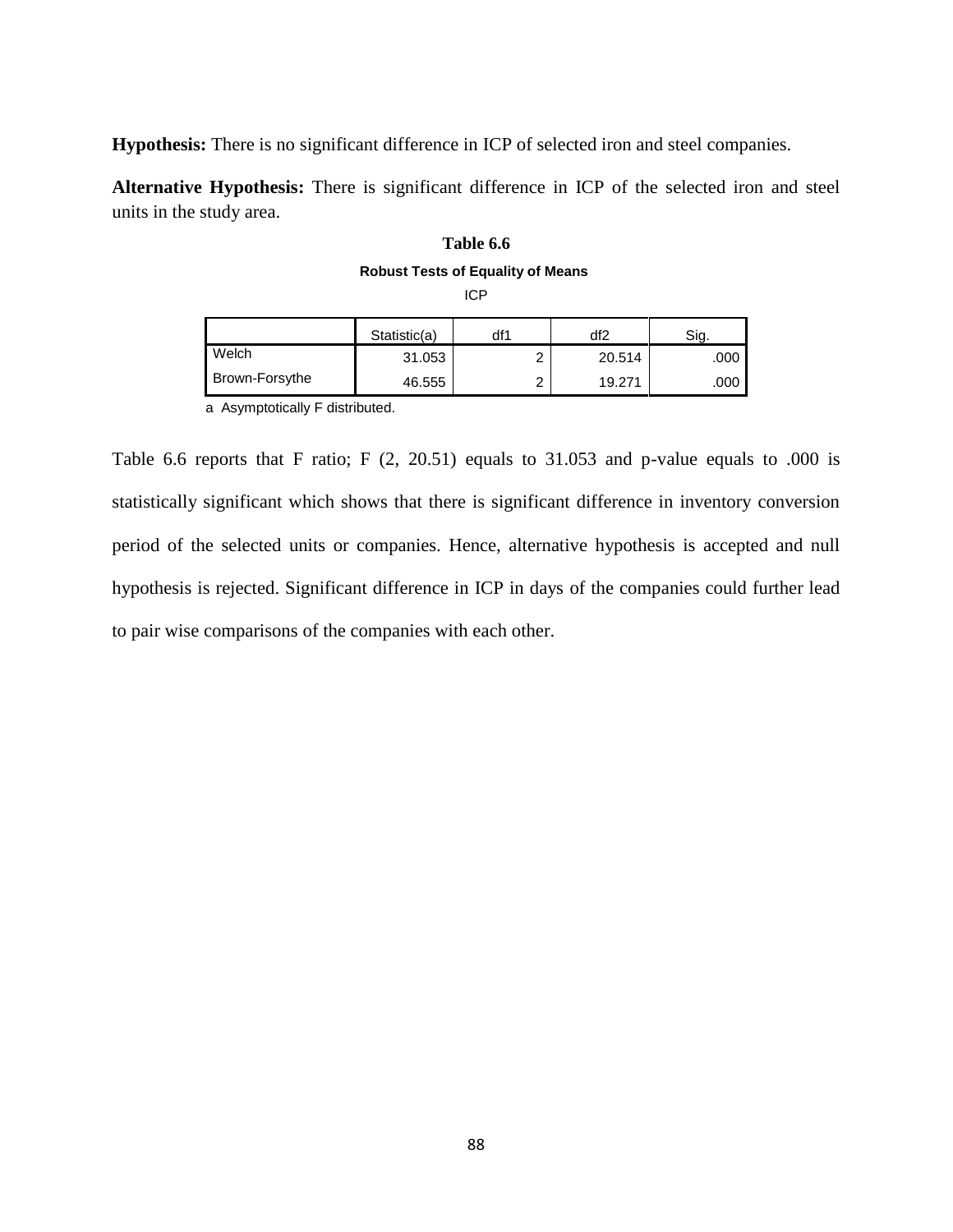#### **Table 6.7 Multiple Comparisons** Dependent Variable: ICP (Games-Howell)

| (I) COMPANY  | (J)COMPANY   | Mean Difference<br>$(I-J)$ | Std. Error  | Sig.        | 95% Confidence Interval |             |
|--------------|--------------|----------------------------|-------------|-------------|-------------------------|-------------|
|              |              |                            |             |             |                         |             |
|              |              | Lower Bound                | Upper Bound | Lower Bound | Upper Bound             | Lower Bound |
| <b>DSP</b>   | <b>ASP</b>   | $-77.98517$ <sup>*</sup> ) | 12.03370    | .000        | $-109.1932$             | $-46.7772$  |
|              | <b>IISCO</b> | $16.91437*$                | 6.66441     | .048        | .1642                   | 33.6645     |
| <b>ASP</b>   | <b>DSP</b>   | 77.98517(*)                | 12.03370    | .000        | 46.7772                 | 109.1932    |
|              | <b>IISCO</b> | 94.89954(*)                | 11.87448    | .000        | 63.9658                 | 125.8333    |
| <b>IISCO</b> | <b>DSP</b>   | $-16.91437$ <sup>*</sup> ) | 6.66441     | .048        | $-33.6645$              | $-1642$     |
|              | <b>ASP</b>   | $-94.89954$ <sup>*</sup> ) | 11.87448    | .000        | $-125.8333$             | $-63.9658$  |

\* The mean difference is significant at the .05 level.

**Source:** SPSS 15.0 Analysis

Multiple comparisons of companies with other units on mean difference of inventory conversion period has been presented in the above table 6.7. The mean differences between units DSP and ASP, also between units DSP and IISCO are statistically significant at 5 percent level where pvalues are .000 and .048 respectively, both of which are less than the value 0.05. It is also found that mean difference between units ASP and IISCO is also statistically significant as p-value is .000 which is less than the value 0.05. Overall, the results suggest that all the selected iron and steel firms have significant mean differences between one another. The firm ASP had retained its inventories for higher number of days i.e. 77.98 than the unit DSP. Also, the firm DSP kept the stock for more number of 16.91 days than the IISCO. The result concludes that the firm IISCO was more efficient in inventory management in holding the inventory conversion period for lesser number of days in comparisons with the two other selected units.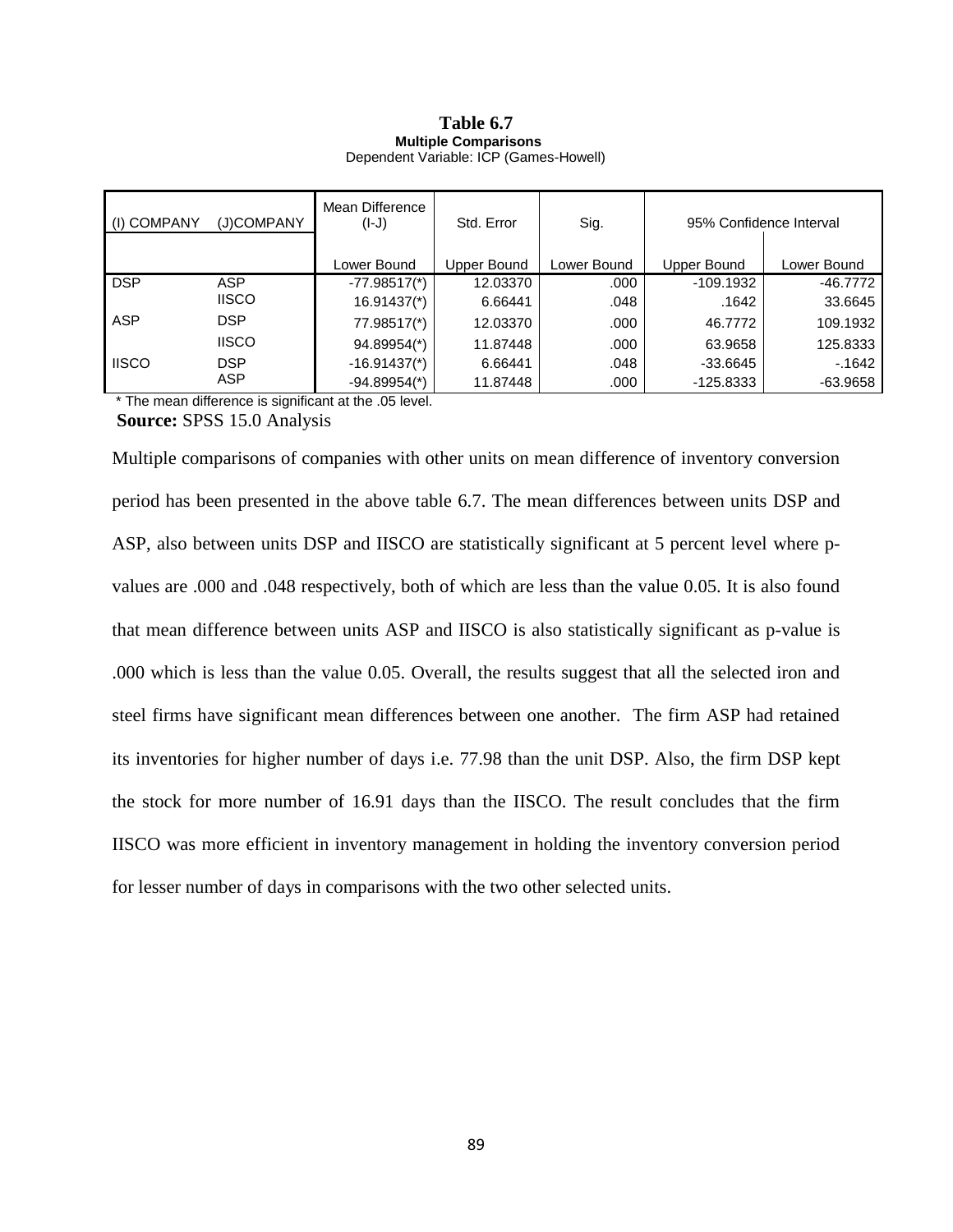| <b>Chart 6.8</b> |  |
|------------------|--|
|------------------|--|



**Graphical Representation**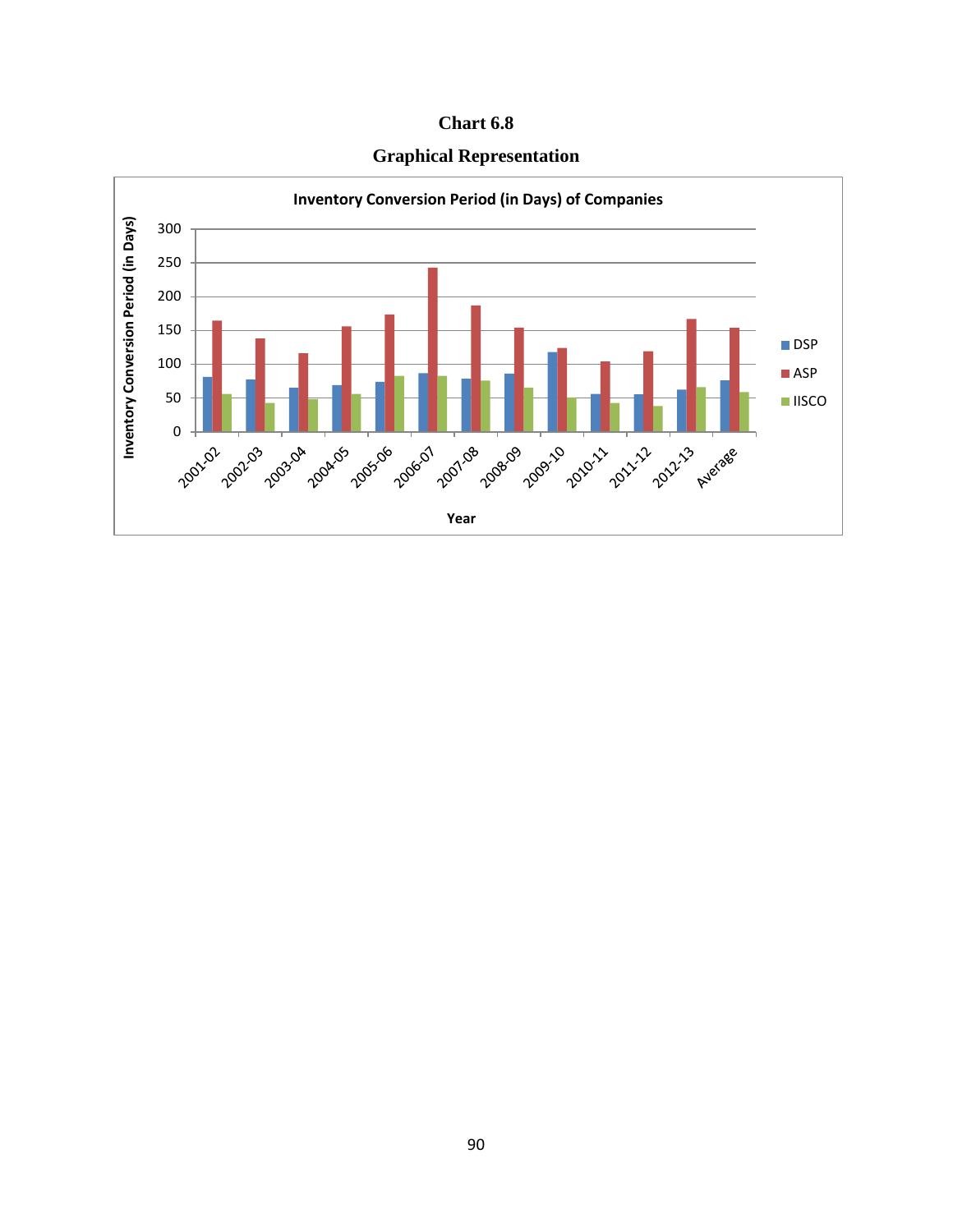| <b>Years</b> | <b>DSP</b> | <b>ASP</b> | <b>IISCO</b> | Average | <b>Standard</b><br><b>Deviation</b> |
|--------------|------------|------------|--------------|---------|-------------------------------------|
| 2001-02      | 11.48      | 136.39     | 217.65       | 121.84  | 103.85                              |
| 2002-03      | 7.47       | 86.08      | 278.18       | 123.91  | 139.26                              |
| 2003-04      | 4.36       | 62.73      | 256.15       | 107.74  | 131.79                              |
| 2004-05      | 39.23      | 48.56      | 93.27        | 60.35   | 28.88                               |
| 2005-06      | 28.63      | 50.78      | 84.77        | 54.72   | 28.27                               |
| 2006-07      | 36.44      | 57.62      | 65.16        | 53.07   | 14.89                               |
| 2007-08      | 31.03      | 37.10      | 80.58        | 49.57   | 27.02                               |
| 2008-09      | 21.97      | 36.17      | 62.39        | 40.17   | 20.50                               |
| 2009-10      | 56.68      | 52.98      | 156.25       | 88.63   | 58.58                               |
| 2010-11      | 40.17      | 37.67      | 62.48        | 46.77   | 13.65                               |
| 2011-12      | 17.38      | 16.63      | 27.75        | 20.58   | 6.21                                |
| 2012-13      | 20.99      | 17.52      | 25.69        | 21.40   | 4.10                                |
| Average      | 26.32      | 53.35      | 117.53       | 65.73   | 46.84                               |
| Std.Dev.     | 15.35      | 32.39      | 87.84        |         |                                     |
| Max.         | 56.68      | 136.39     | 278.19       |         |                                     |
| Min.         | 4.37       | 16.63      | 25.70        |         |                                     |

**Accounts Payable Period (in Days) of Selected Iron & Steel Companies in West Bengal**

**Sources: Researcher's computation from annual reports.**

Table 6.9 points out accounts payable period of the selected companies in the state of west bengal. APP (accounts payable period; in days) of DSP showed erratic movement during the research period. Average APP of the firm DSP was 26 days and its deviation from mean was 15 days. It varied between the highest of 57 days approximately in the year 2009-10 and the lowest 04 days in the year 2003-04.

Average APP (in days) of ASP was 53 days and its deviation from the yearly mean was 32 days. Table 6.9 demonstrates downfall trend of accounts payable period of ASP during the selected study period. It maintained the highest number of days of 136 in year 2001-02 and the minimum of 16.63 or 17 days approximately in 2011-12.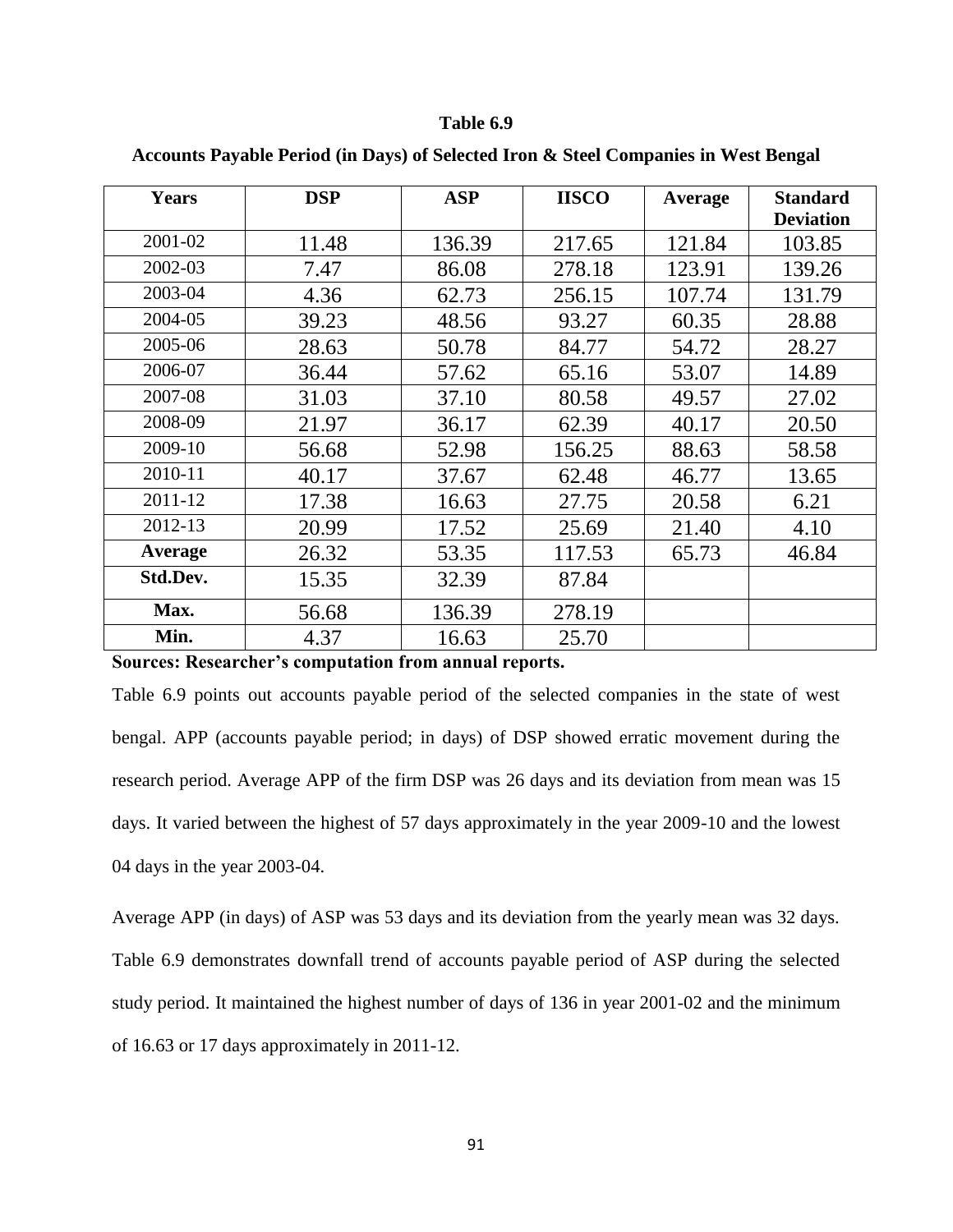Firm IISCO's accounts payable period showed downturn from 2002-03 to 2006-07 and again from 2010-11 to 2012-13 with average of 117 days of APP. It went high to 278 days in 2002-03 and goes down to the lowest of 26 days approximately in 2012-13 with standard deviation of 88 days.

Data in the table 6.9 imply that the firm IISCO held accounts payable period for higher number of days than the sample average accounts payable period during the entire study period. The firm took longer time to pay off its accounts payable outstanding. Whereas the other two selected firms i.e., DSP and ASP took lesser number of days in paying off its outstanding to suppliers outstanding than the average accounts payable period of 66 days approximately.

Particularly, DSP paid off accounts outstanding to suppliers at a faster rate than the firm ASP during the study period. The firm DSP was able to clear its outstanding payables to suppliers in 11 days, 07 days, 04 days, 39 days, 29 days, 36 days, 31days, 22 days, 57 days, 40 days, 17 days, and 21days respectively as found for the study period of 2001-02 to 2012-13.

Keeping IA (Industrial Average) of accounts payable period of 90.35 or approximately 90 days as bench mark, the firm IISCO took higher number of days (117.53) to pay its outstanding to suppliers; cause of such delay in paying may be that the firm had been taking advantage of the credit days allowed by its suppliers and was unable to realize cash from sale of its stock within the stipulated time period. Other two selected public steel companies (DSP and ASP) were efficient in paying their outstanding to creditors, whose mean APP of 26.32 and 53.35 days respectively were very much lesser than the industrial average of 90 days. Payment policy of these two companies, DSP and ASP, was satisfactory in comparison with the firm IISCO.

Overall, sample average of accounts payable period under the study period is 65.73 days when compared with the industrial benchmark of 90 days;it is found to be lower and satisfactory since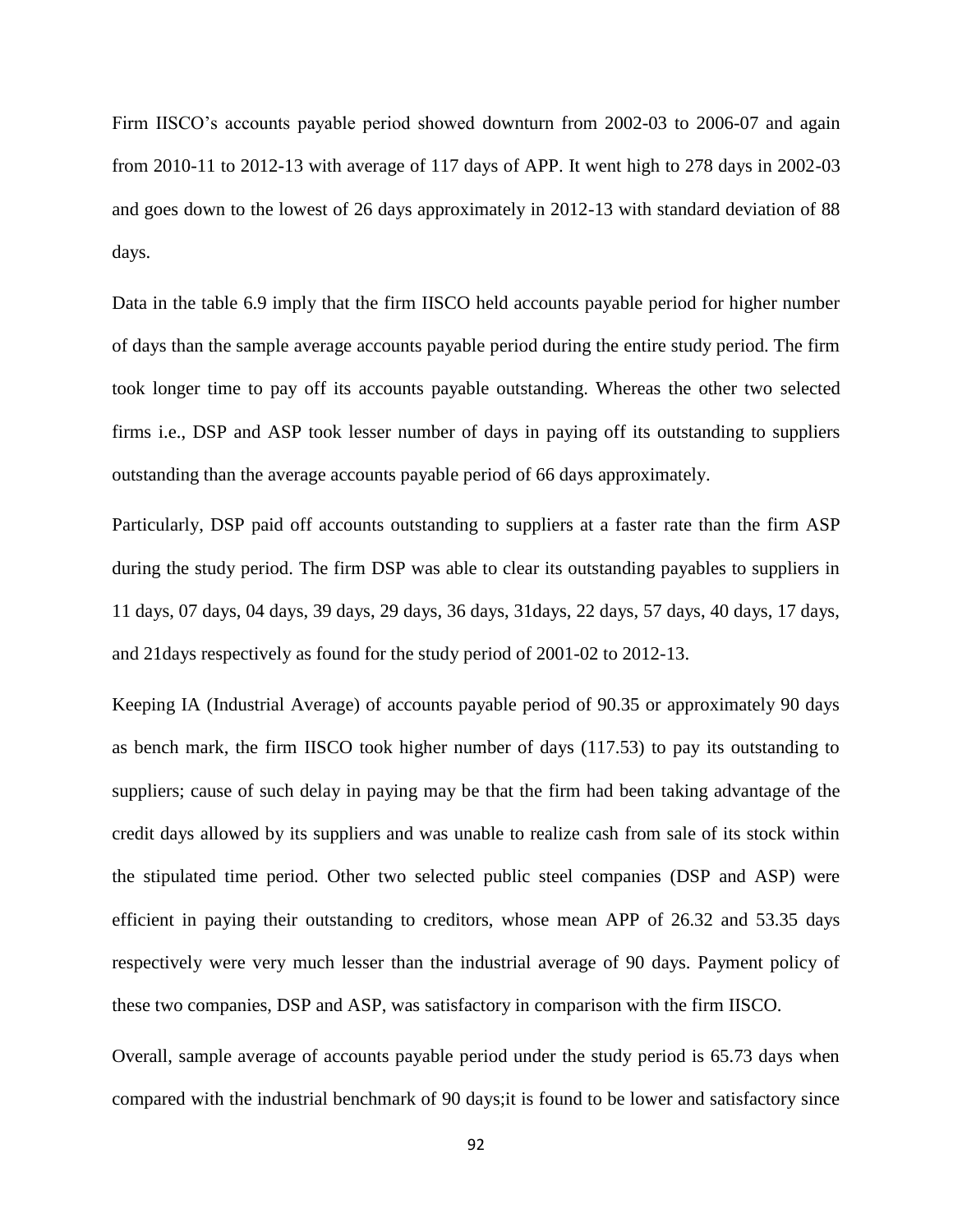its average of 65.73 days, in particular, is lesser than the grand industry average considered as benchmark.

**Null Hypothesis:** There is no significant difference in APP of selected iron and steel companies. **Alternative Hypothesis:** There is significant difference in APP of selected iron and steel firms in the study area.

| <b>Table 6.10</b><br><b>Robust Tests of Equality of Means</b><br><b>APP</b> |              |     |        |      |  |  |
|-----------------------------------------------------------------------------|--------------|-----|--------|------|--|--|
|                                                                             | Statistic(a) | df1 | df2    | Sig. |  |  |
| Welch                                                                       | 8.724        | 2   | 17.595 | .002 |  |  |
| Brown-Forsythe                                                              | 8 7 7 7      | 2   | 14.684 | .003 |  |  |

a Asymptotically F distributed.

Table 6.10 displays the robust test equality of means of Welch and Brown-Forsythe, which signify that the F ratio, F (2, 17.595) equals to 8.724 and p-value equals to .002 is statistically significant thereby entailing to rejection of null hypothesis and acceptance of alternative hypothesis. It means there is statistically significant difference in accounts payable period (in days) of the selected companies. The presence of significant difference in APP (in days) among the companies move ahead for post hoc comparisons.

93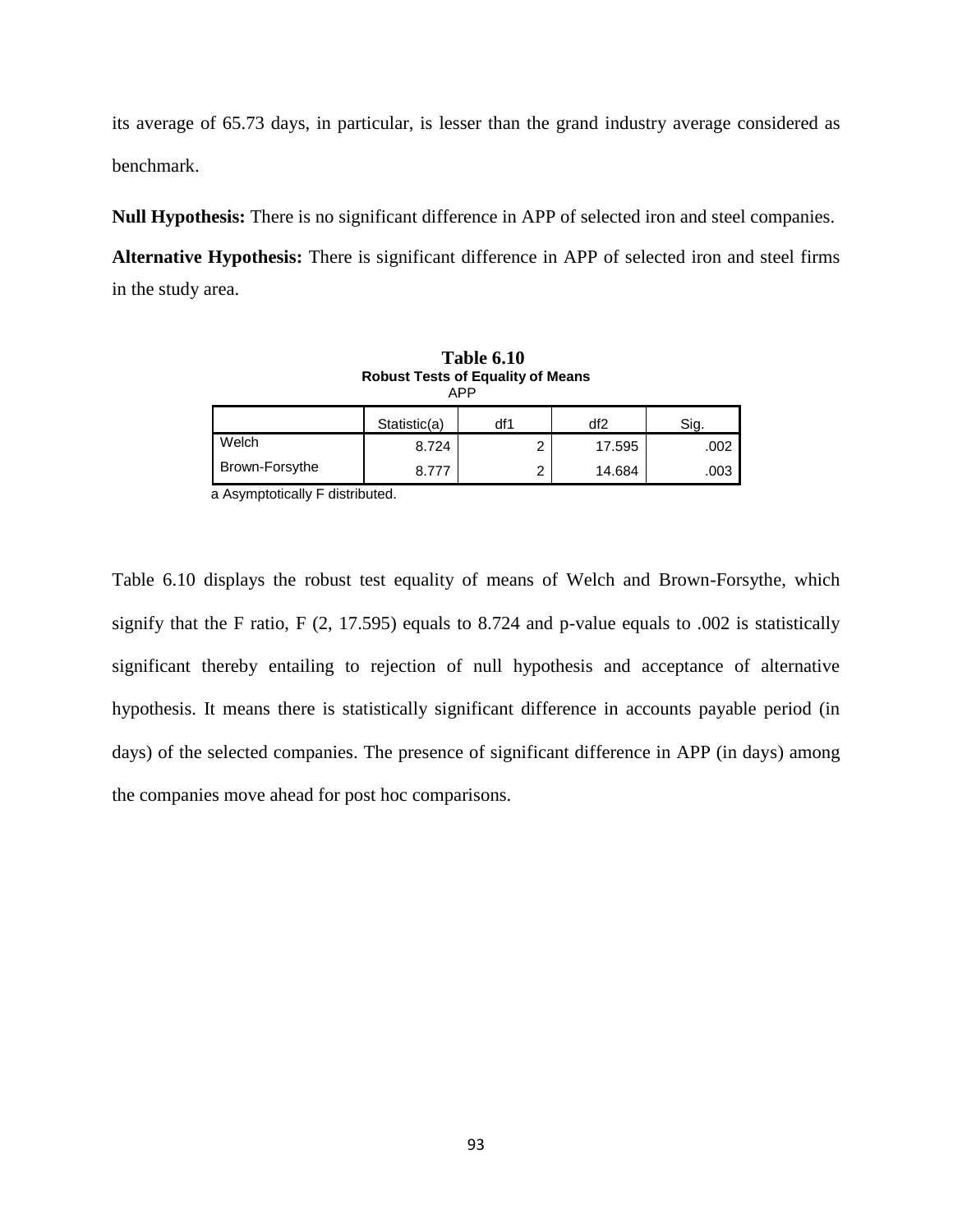#### **Table 6.11 Multiple Comparisons** Dependent Variable: APP (Games-Howell)

| (I) COMPANY  | (J) COMPANY  | Mean<br>Difference (I-J)   | Std. Error  | Sig.        |             | 95% Confidence Interval |
|--------------|--------------|----------------------------|-------------|-------------|-------------|-------------------------|
|              |              | Lower Bound                | Upper Bound | Lower Bound | Upper Bound | Lower Bound             |
| <b>DSP</b>   | ASP          | $-27.03315$ <sup>*</sup> ) | 10.34825    | .047        | $-53.7841$  | $-.2822$                |
|              | <b>IISCO</b> | $-91.20905$ <sup>*</sup> ) | 25.74322    | .011        | $-160.1493$ | $-22.2688$              |
| ASP          | <b>DSP</b>   | 27.03315(*)                | 10.34825    | .047        | .2822       | 53.7841                 |
|              | <b>IISCO</b> | $-64.17590$                | 27.02738    | .078        | -134.9508   | 6.5990                  |
| <b>IISCO</b> | <b>DSP</b>   | $91.20905$ <sup>*</sup> )  | 25.74322    | .011        | 22.2688     | 160.1493                |
|              | ASP          | 64.17590                   | 27.02738    | .078        | $-6.5990$   | 134.9508                |

\* The mean difference is significant at the .05 level.

Post hoc comparisons using Games-Howell test indicate that there is statistically significant difference between companies DSP and ASP and between DSP and IISCO. It denotes that (from Table 6.11) mean of accounts payable period for IISCO (mean equals to 117.53 days and standard deviation equals to 87.84) was significantly different from the other two companies- for DSP: mean 26.32 days, standard deviation 15.35 and for ASP: mean 53.35 days, standard deviation 32.39. Again, there were statistically significant differences in mean scores between DSP (mean 26.32 days, standard deviation 15.35) and ASP (mean 53.35 days, standard deviation 32.39). The results suggest that among the selected iron and steel companies, IISCO held its accounts payable period for higher number of days in the study period in comparisons to other two units whereas DSP took lesser number of days (26 days) in paying off its accounts payable, followed by the unit ASP (53 days).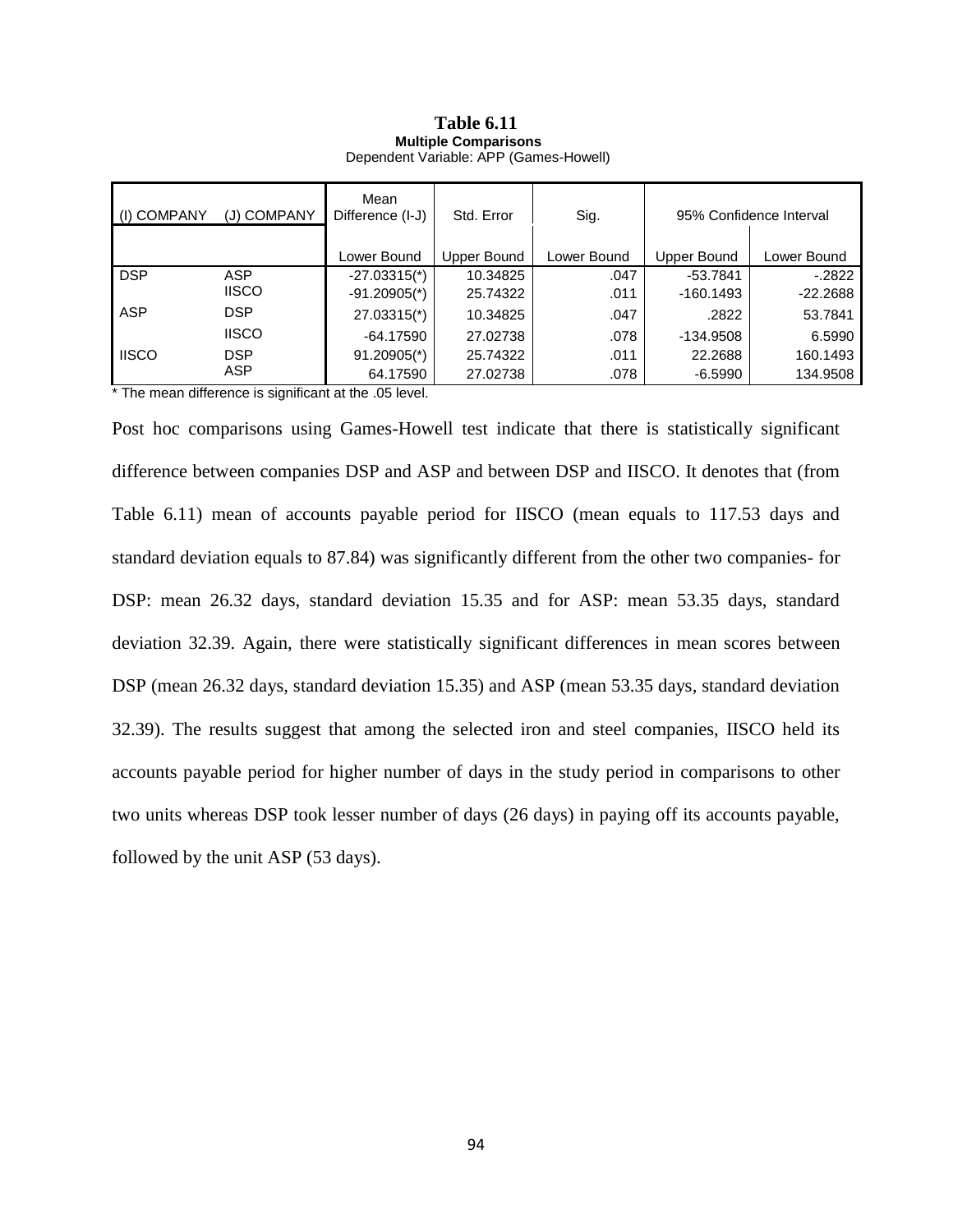

**Graphical Representation**

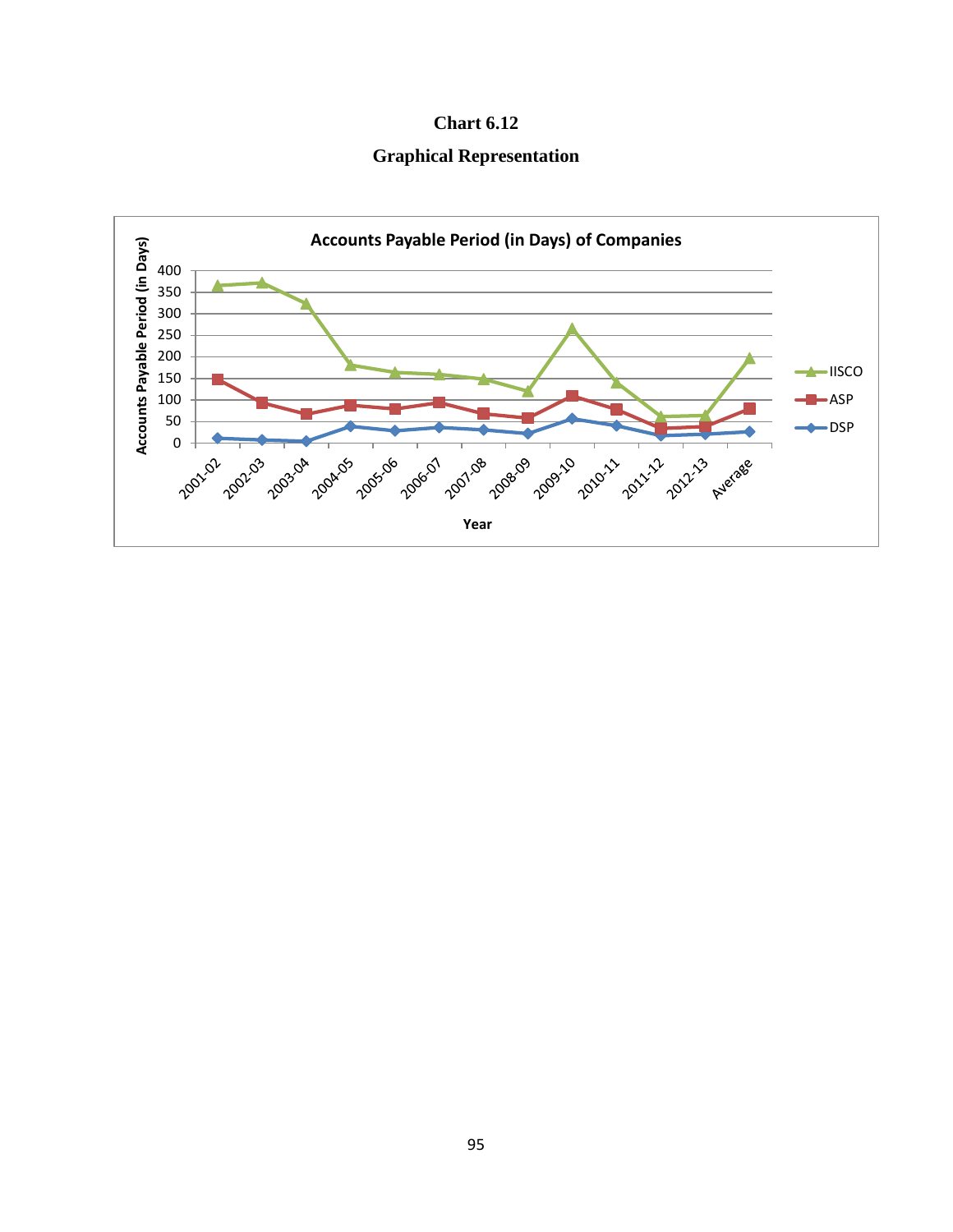| <b>Years</b> | <b>DSP</b> | <b>ASP</b> | <b>IISCO</b> | Average  | <b>Standard</b><br><b>Deviation</b> |
|--------------|------------|------------|--------------|----------|-------------------------------------|
| 2001-02      | 74.72      | 69.58      | $-124.17$    | 6.71     | 113.37                              |
| 2002-03      | 75.80      | 80.19      | $-202.40$    | $-15.47$ | 161.90                              |
| 2003-04      | 66.14      | 87.51      | $-180.28$    | $-8.87$  | 148.82                              |
| 2004-05      | 34.06      | 159.15     | $-23.95$     | 56.42    | 93.57                               |
| 2005-06      | 46.54      | 163.35     | 15.73        | 75.20    | 77.87                               |
| 2006-07      | 51.65      | 220.74     | 20.18        | 97.52    | 107.86                              |
| 2007-08      | 48.83      | 189.42     | $-3.71$      | 78.18    | 99.85                               |
| 2008-09      | 66.75      | 147.38     | 3.13         | 72.42    | 72.29                               |
| 2009-10      | 63.85      | 90.79      | $-105.09$    | 16.51    | 106.17                              |
| 2010-11      | 16.97      | 79.88      | $-19.67$     | 25.72    | 50.34                               |
| 2011-12      | 40.26      | 132.38     | 10.75        | 61.13    | 63.44                               |
| 2012-13      | 43.58      | 228.38     | 40.74        | 104.23   | 107.52                              |
| Average      | 52.43      | 137.40     | $-47.39$     | 47.48    | 92.49                               |
| Std.Dev.     | 17.67      | 56.44      | 83.33        |          |                                     |
| Max.         | 75.81      | 228.39     | 40.75        |          |                                     |
| Min.         | 16.98      | 69.59      | $-202.40$    |          |                                     |

**Table 6.13 Cash Conversion Cycle (in Days) of Selected Iron & Steel Companies in West Bengal**

**Sources: Researcher's computation from annual reports**

Table 6.13 indicates cash conversion cycle or period (in days) of the selected firms during the study period. CCC of the firm DSP marked seesaw movement during the research period 2001- 02 to 2012-13. It varied between the highest of 76 days and lowest of 17 days in the year 2010- 11 and 2002-03 respectively with an average cash conversion cycle of 52 days. Its standard deviation was 17.67 or 18 days approximately.

Cash conversion cycle of the firm ASP was showing upward trend from the year 2001-02 to 2006-07 and again from 2011-12 to 2012-13.Thereafter, it bents to downward movement from 2007-08 to 2010-11. It varied between the highest of 228 days in 2012-13 and the lowest of 69 days in the year 2001-02 with average cash conversion period of 137 days and standard deviation of 56 days.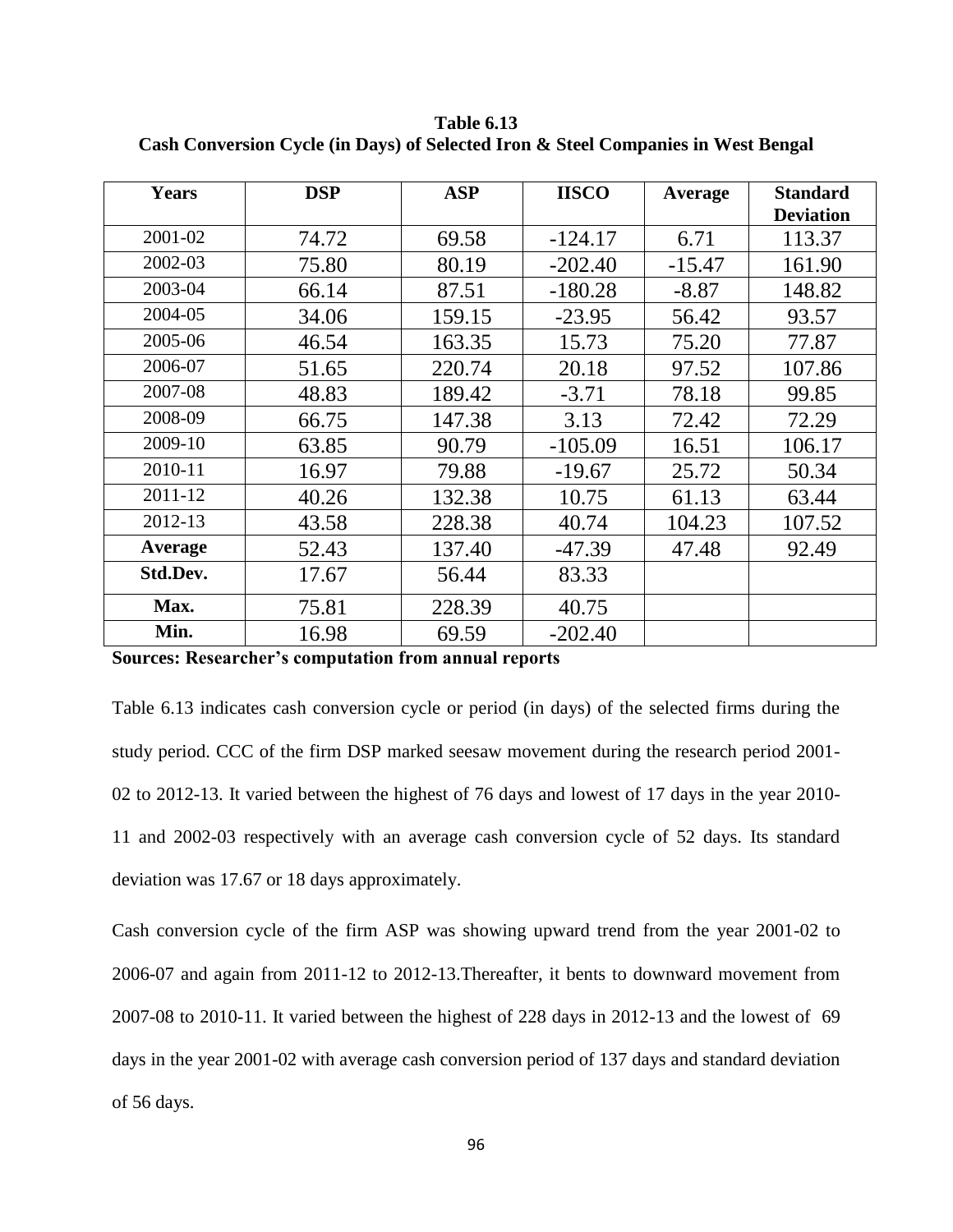Cash conversion cycle of the firm IISCO manifested downtrend from 2001-02 to 2011-12 of the study period except in year 2012-13. It ranged between the highest of 41 days in the year 2012- 13 and the lowest of -202 days in the year 2002-03 with an average of -47 days and standard deviation of 83 days.

As against a sample average cash conversion period of 47 days, the firms DSP and ASP took more time in terms of number of days in conversion of stock into sales realization. Particularly, in DSP cash conversion periods were longer than the sample average cash conversion period of 47 days in 7 out of 12 years i.e., in years 2001-02 to 2003-04 and 2006-07 to 2009-10 respectively. On the other hand, the firm ASP held its cash conversion cycle above the yearly sample average throughout the entire study period. More specifically, it blocked up cash for 70 days, 80 days, 88 days, 159 days, 163 days, 221 days, 189 days, 147 days, 91 days, 80 days, 132 days, and 228 days throughout the period. It is evident that the cash conversion period went up to as high as approximately 5 times (actually 4.8 times) the average conversion period in the last year of the study period. Thus, it is an easy saying that the two firms, DSP and ASP were inefficient in managing cash conversion cycle by holding it for more number of days. Whereas the firm IISCO showed negative cash conversion cycle in 7 out of 12 years. Moreover, though the cash conversion cycle was positive in rest of the 5 years in IISCO, it was less than half of the average cycle of 47 days in 4 years. On the aggregate, IISCO was dynamic in holding the cash for lesser time compared to other two firms.

Comparing mean of cash conversion cycle (CCC) of selected public steel companies under the study period with industrial average of 24 days as standard, the study found that two companies, namely, DSP and ASP, took higher number of days in conversion of stock into sales realization. Specifically, averages of CCC of the firms DSP and ASP are 52.43 and 137.40 days respectively,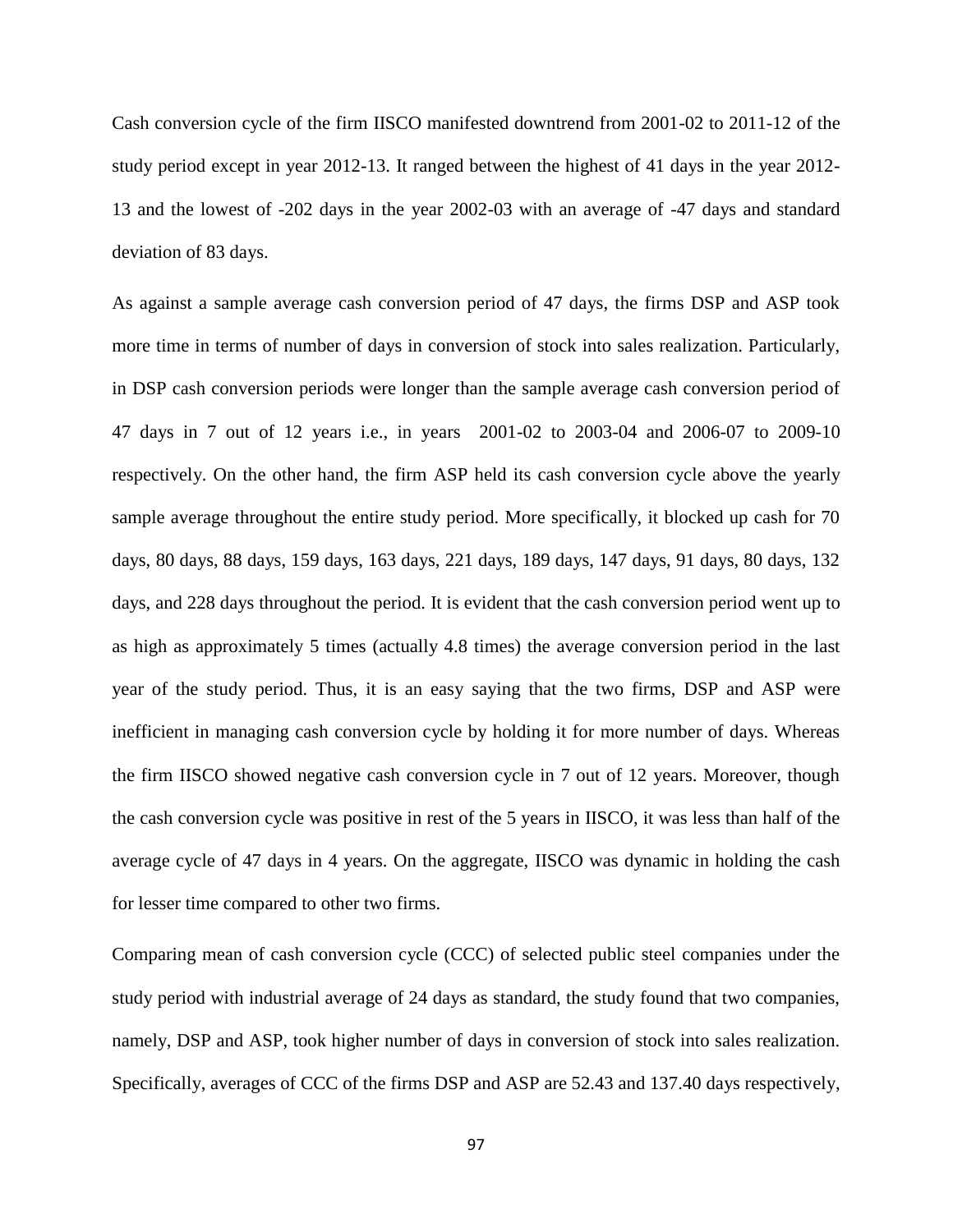which are relatively higher than the grand industry average. Whereas, the firm IISCO took an average of (-) 47.39 days in cash realization from manufacturing point to sale of finished goods. Thus, it's an easy saying that firms DSP and ASP are inefficient in managing cash conversion cycle as compared with the industrial standard. On the other hand, the firm IISCO is well organized and competent enough in managing its CCC.

Overall, average of cash conversion cycle of 47.48 days of particular Indian steel companies under study is somewhat more and unsatisfactory or unacceptable since its mean of 47.48 days is nearly double the grand industry average of 24 days.

**Null Hypothesis:** There is no significant difference in CCC of selected iron and steel companies. **Alternative Hypothesis:** There is significant difference in CCC of selected iron and steel companies.

| RODUST LESTS OF EQUALITY OF MEANS<br>ссс |              |     |        |      |  |  |  |  |  |
|------------------------------------------|--------------|-----|--------|------|--|--|--|--|--|
|                                          | Statistic(a) | df1 | df2    | Sig. |  |  |  |  |  |
| Welch                                    | 21.109       | ⌒   | 16.532 | .000 |  |  |  |  |  |
| Brown-Forsythe                           | 29.495       | ົ   | 20.514 | .000 |  |  |  |  |  |

**Table 6.14 Robust Tests of Equality of Means**

a Asymptotically F distributed.

Table 6.14 exhibits that F ratio, F (2, 16.532) is equal to 21.109 and p-value is .000; it means that there is statistically significant difference in cash conversion cycle of the selected firms at pvalue being less than .05 level and thereby giving rise to acceptance of the alternative hypothesis and rejection of null hypothesis.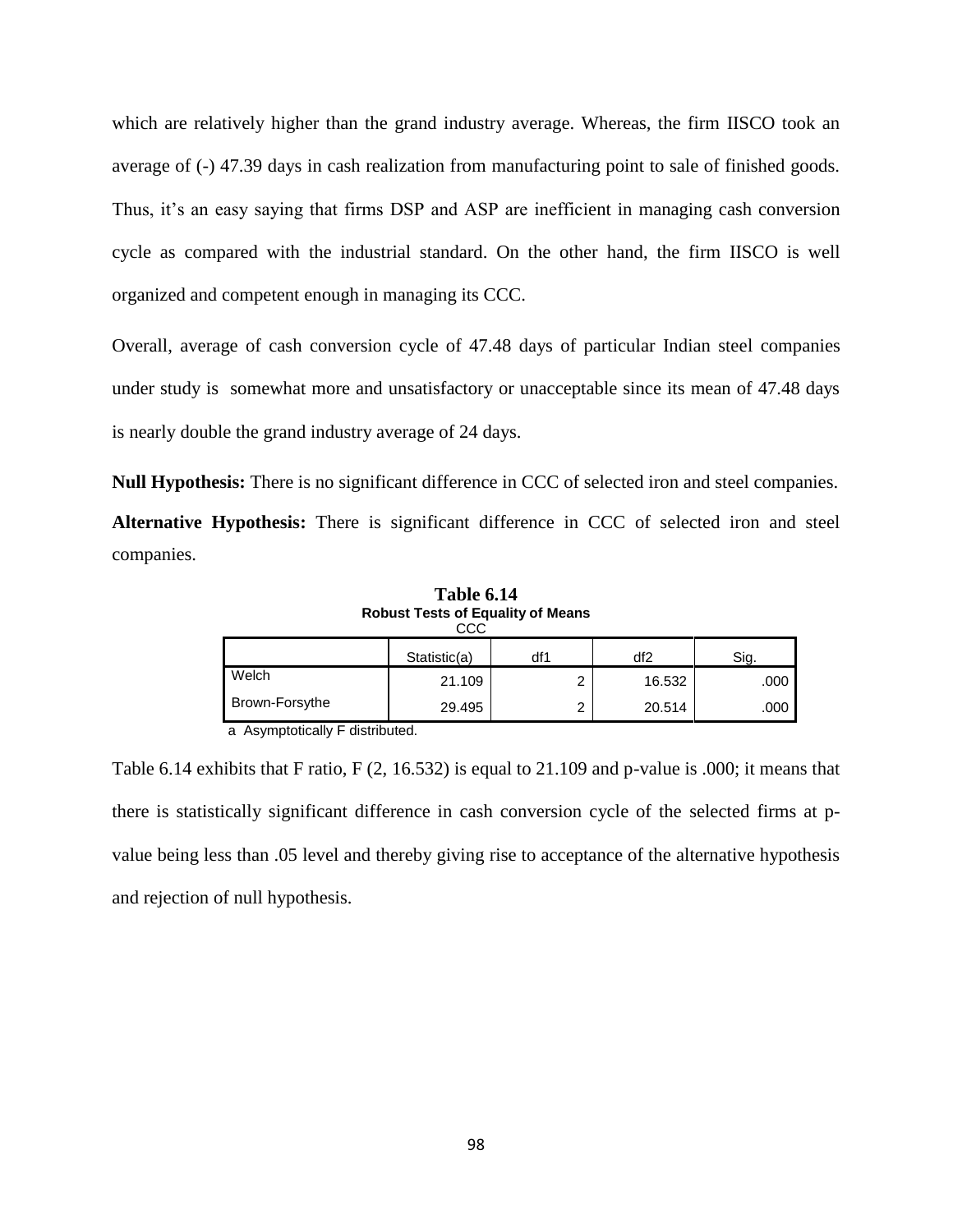| (I) COMPANY  | (J) COMPANY  | Mean<br>Difference (I-J)    | Std. Error  | Sig.        | 95% Confidence Interval |             |  |
|--------------|--------------|-----------------------------|-------------|-------------|-------------------------|-------------|--|
|              |              |                             |             |             |                         |             |  |
|              |              | Lower Bound                 | Upper Bound | Lower Bound | Upper Bound             | Lower Bound |  |
| <b>DSP</b>   | ASP          | $-84.96911$ <sup>*</sup> )  | 17.07316    | .001        | $-129.9918$             | $-39.9464$  |  |
|              | <b>IISCO</b> | 99.82917(*)                 | 24.59221    | .004        | 34.2112                 | 165.4471    |  |
| <b>ASP</b>   | <b>DSP</b>   | 84.96911(*)                 | 17.07316    | .001        | 39.9464                 | 129.9918    |  |
|              | <b>IISCO</b> | 184.79828(*)                | 29.05534    | .000        | 111.0909                | 258.5057    |  |
| <b>IISCO</b> | <b>DSP</b>   | $-99.82917$ <sup>*</sup> )  | 24.59221    | .004        | $-165.4471$             | $-34.2112$  |  |
|              | ASP          | $-184.79828$ <sup>*</sup> ) | 29.05534    | .000        | $-258.5057$             | $-111.0909$ |  |

#### **Table 6.15 Multiple Comparisons** Dependent Variable: CCC (Games-Howell)

\* The mean difference is significant at the .05 level.

Multiple comparisons test has been conducted by applying Games-Howell test which points out that there is statistically significant difference between DSP and ASP and between DSP and IISCO. The mean score of ASP (mean 137.40 days and standard deviation 56.44 - refer to Table 6.13) was significantly different from both the companies i.e., DSP (mean 52.43 days and standard deviation of 17.67 – Table 6.13) and IISCO [mean (-)47.39 days and standard deviation of 83.33 – Table 6.13]. Specifically, the results suggest that ASP took longer time (more number of days) in converting sales into cash. In other words, it blocked funds in trade for longer period of time than in IISCO and DSP.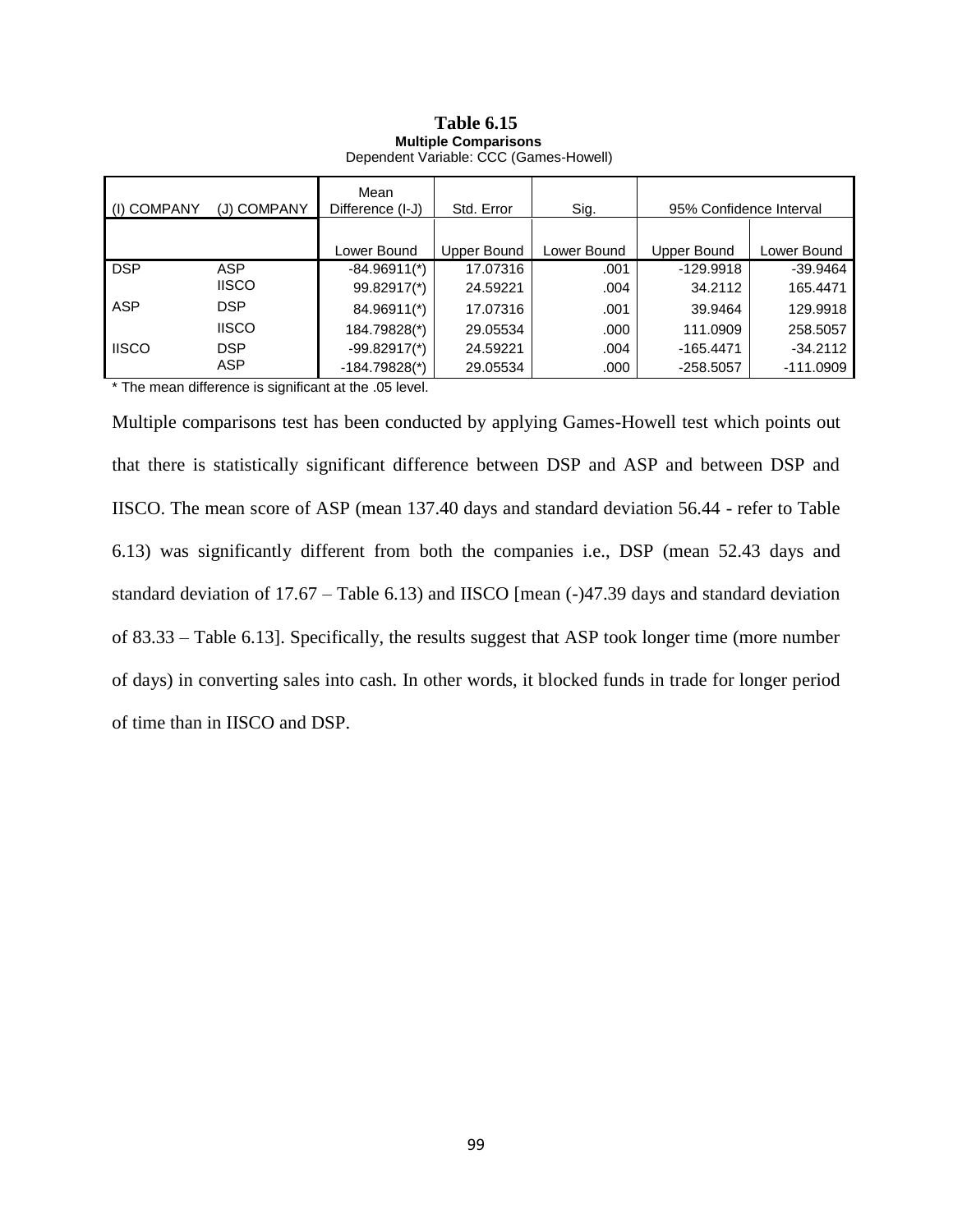**Chart 6.16**

**Graphical Representation**





**Null Hypothesis:** Working capital management has no significant relationship with firms' performance.

**Alternative Hypothesis:** Working capital management has significant relationship with firms' performance.

# **6.2 Pearson Correlation Analysis**

The association between the dependent variable (ROA) and the independent variables (ACP,

ICP, APP, and CCC) related to working capital management for the selected samples i.e., DSP,

ASP, and IISCO have been depicted in the **Tables 6.17, 6.18, and 6.19** respectively.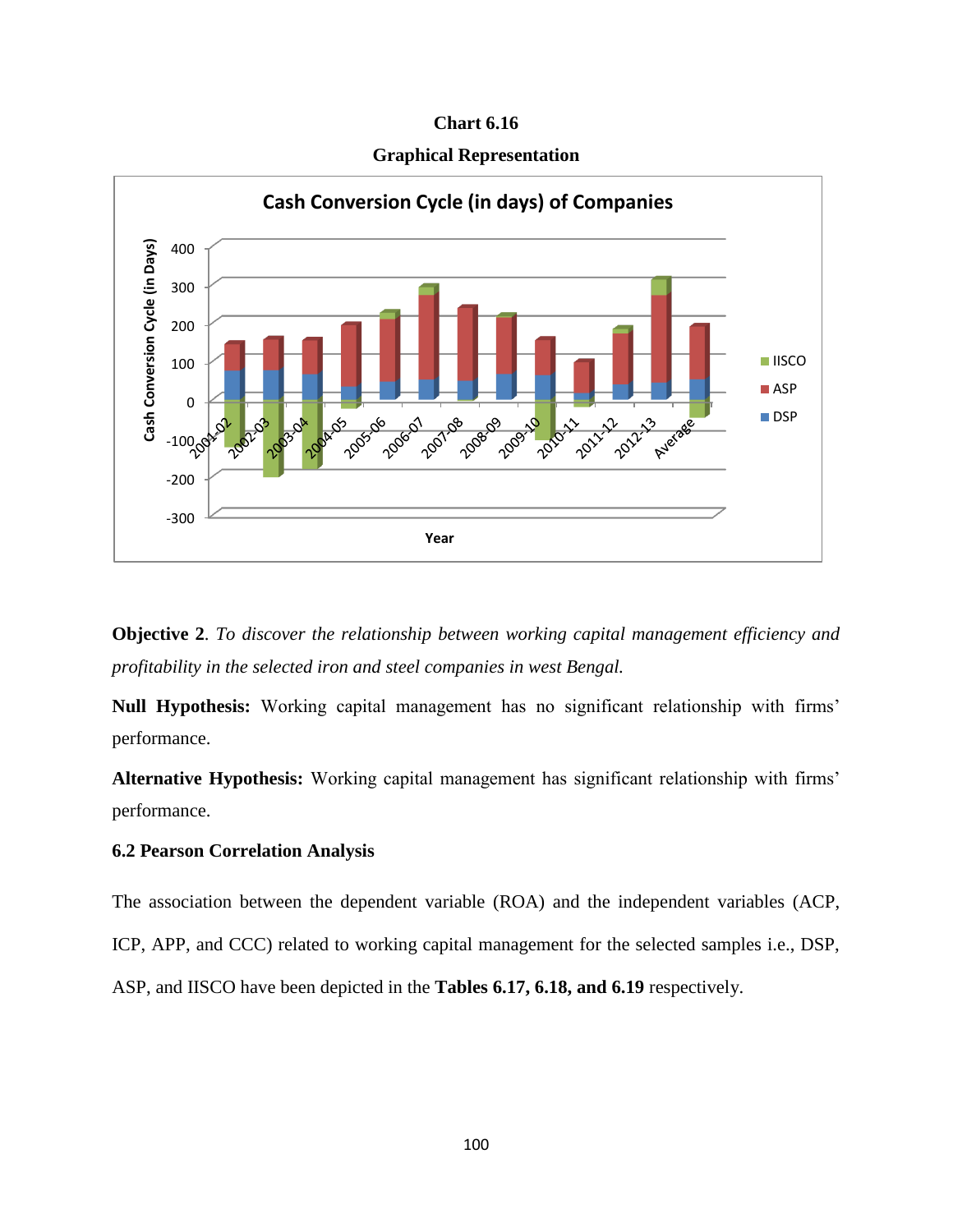**Table 6.17 Pearson Correlation Matrix of Profitability and all independent variables of working capital management for Durgapur Steel Plant (DSP)**

|            |                     | <b>ROA</b> | <b>ACP</b> | ICP  | <b>APP</b> | <b>CCC</b>   |
|------------|---------------------|------------|------------|------|------------|--------------|
| <b>ROA</b> | Pearson Correlation | 1          | $-.665(*)$ | .177 | $.694(*)$  | $-.497$      |
|            | Sig. (2-tailed)     |            | .018       | .582 | .012       | .100         |
|            | N                   | 12         | 12         | 12   | 12         | 12           |
| <b>ACP</b> | Pearson Correlation | $-.665(*)$ | 1          | .028 | $-.597(*)$ | $.643(*)$    |
|            | Sig. (2-tailed)     | .018       |            | .932 | .040       | .024         |
|            | N                   | 12         | 12         | 12   | 12         | 12           |
| ICP        | Pearson Correlation | .177       | .028       | 1    | .476       | .551         |
|            | Sig. (2-tailed)     | .582       | .932       |      | .117       | .063         |
|            | N                   | 12         | 12         | 12   | 12         | 12           |
| <b>APP</b> | Pearson Correlation | $.694(*)$  | $-.597(*)$ | .476 | 1          | $-.469$      |
|            | Sig. (2-tailed)     | .012       | .040       | .117 |            | .124         |
|            | N                   | 12         | 12         | 12   | 12         | 12           |
| ccc        | Pearson Correlation | $-.497$    | $.643(*)$  | .551 | $-.469$    | $\mathbf{1}$ |
|            | Sig. (2-tailed)     | .100       | .024       | .063 | .124       |              |
|            | N                   | 12         | 12         | 12   | 12         | 12           |

\* Correlation is significant at the 0.05 level (2-tailed).

\*\* Correlation is significant at the 0.01 level (2-tailed).

#### **Interpretations**

Table 6.17 shows the correlations of Return on Assets (ROA) with the Accounts Conversion Period (ACP), Inventory Conversion Period (ICP), Accounts Payable Period (APP), and Cash Conversion Period (CCC) of the firm DSP. The study found negative correlation of ROA with ACP and CCC. The coefficient value of ROA with ACP is (-.665), which means that there is statistically significant strong negative association between ROA and ACP at 0.05 level of significance. It indicates that the debtors are taking less number of days in paying off the dues to the firm. It enables the firm DSP to regenerate more inventories leading to more sales, which in turn results in higher profitability. The correlation of ROA with CCC is (-.497), which means a moderately negative association between ROA and CCC. Negative relationship between ROA and CCC is steady with the view point that reducing the longer time lag between purchase of raw-materials and sale of finished goods could have increased the profitability. However, the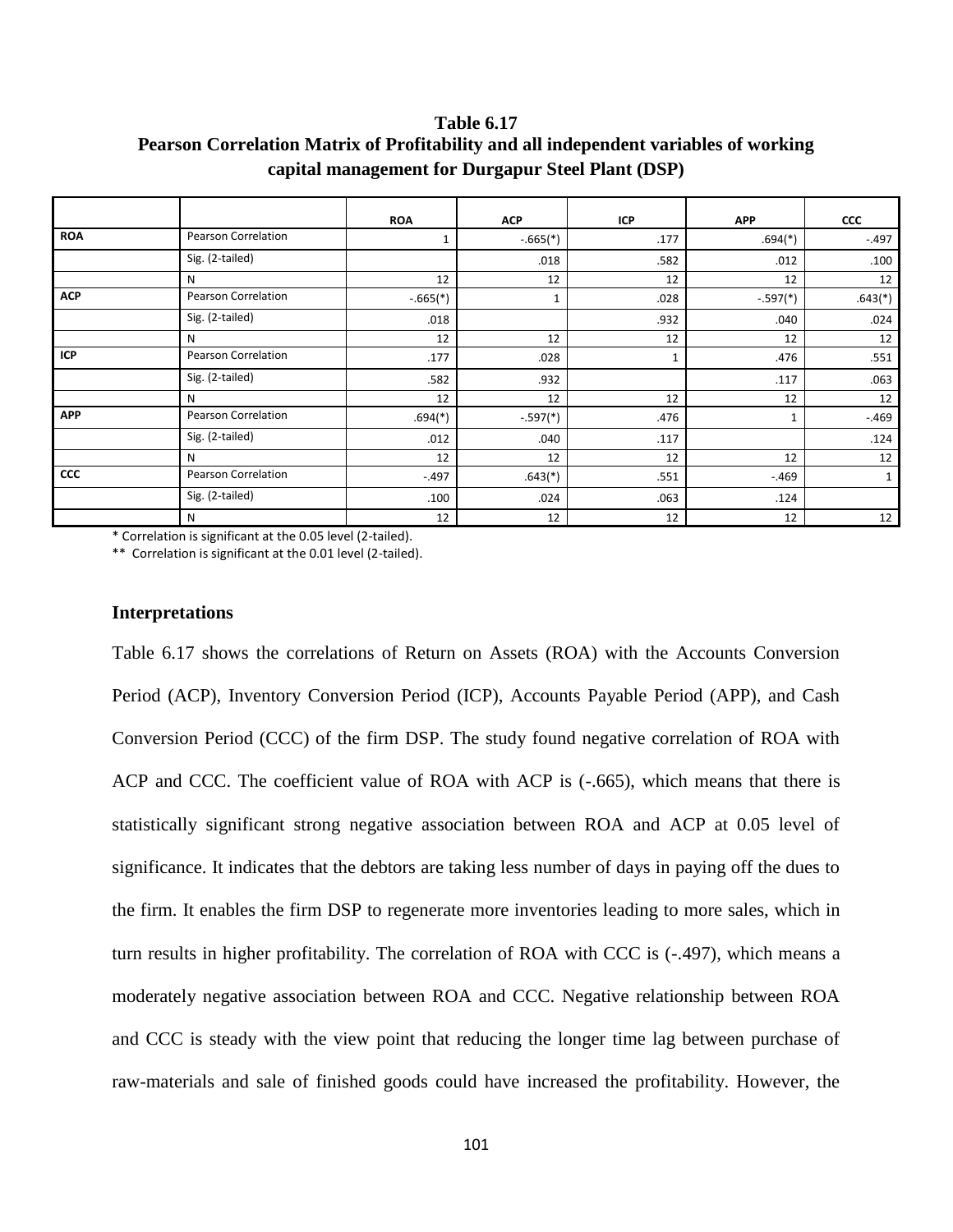correlation between ROA and CCC is not significant. Among the working capital management variables, there are positive correlations of ROA with ICP and APP. There is significant strong positive correlation between ROA and APP, coefficient value is (.694) which implies that early or quick payment to suppliers would empower the firm to increase its profitability. Inventory conversion period shows a positive correlation with Return on Assets with coefficient of correlation value being (.177). Further, the association between ICP and ROA is insignificant at 5 percent level. It implies that the firm DSP maintains inventories at moderate level in order to reduce the cost of interruptions in the manufacturing process. This also helps in reducing the chances of failure in supplying goods to the buyers that leads to safeguard DSP against price fluctuation.

**Table 6.18 Pearson Correlation Matrix of Profitability and all independent variables of working capital management for Alloy Steel Plant (ASP)**

|            |                            | <b>ROA</b> | <b>ACP</b>            | <b>ICP</b>               | <b>APP</b>            | <b>CCC</b>               |
|------------|----------------------------|------------|-----------------------|--------------------------|-----------------------|--------------------------|
| <b>ROA</b> | Pearson Correlation        |            | .049                  | .311                     | $-668$ <sup>*</sup> ) | $.608(*)$                |
|            | Sig. (2-tailed)            |            | .879                  | .325                     | .018                  | .036                     |
|            | N                          | 12         | 12                    | 12                       | 12                    | 12                       |
| <b>ACP</b> | Pearson Correlation        | .049       |                       | .406                     | $-136$                | $.647$ (*)               |
|            | Sig. (2-tailed)            | .879       |                       | .191                     | .674                  | .023                     |
|            | N                          | 12         | 12                    | 12                       | 12                    | 12                       |
| <b>ICP</b> | Pearson Correlation        | .311       | .406                  |                          | .102                  | $.735$ <sup>(**)</sup> ) |
|            | Sig. (2-tailed)            | .325       | .191                  |                          | .751                  | .006                     |
|            | N                          | 12         | 12                    | 12                       | 12                    | 12                       |
| <b>APP</b> | <b>Pearson Correlation</b> | $-.668(*)$ | $-136$                | .102                     |                       | $-545$                   |
|            | Sig. (2-tailed)            | .018       | .674                  | .751                     |                       | .067                     |
|            | N                          | 12         | 12                    | 12                       | 12                    | 12                       |
| <b>CCC</b> | Pearson Correlation        | $.608(*)$  | $.647$ <sup>*</sup> ) | $.735$ <sup>(**)</sup> ) | $-.545$               | 1                        |
|            | Sig. (2-tailed)            | .036       | .023                  | .006                     | .067                  |                          |
|            | N                          | 12         | 12                    | 12                       | 12                    | 12                       |

\* Correlation is significant at the 0.05 level (2-tailed).

\*\* Correlation is significant at the 0.01 level (2-tailed).

#### **Interpretations**

Table 6.18 provides the correlation results between Return on Assets (ROA) and working capital

management variables for the firm ASP. Among the independent variables of working capital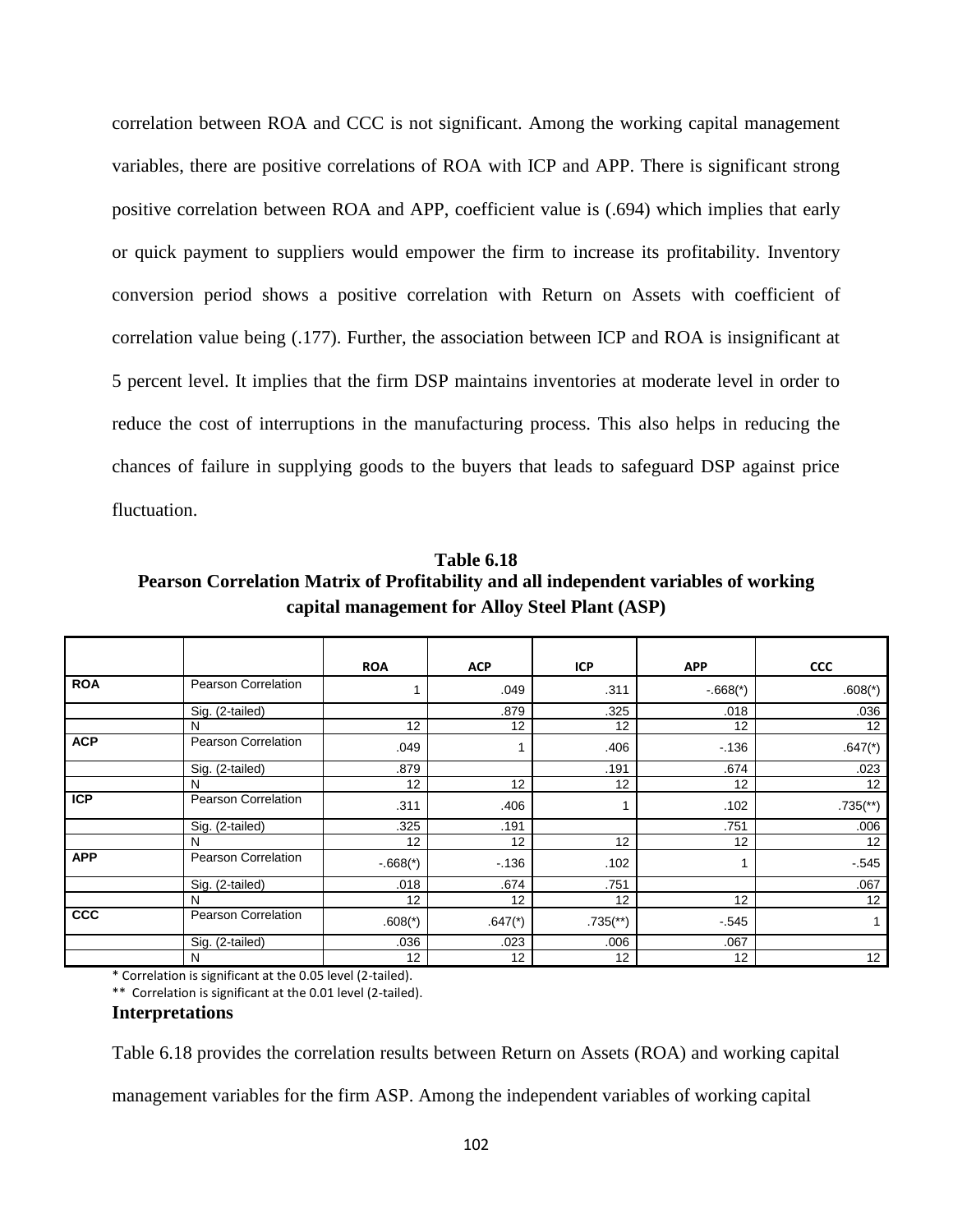management, there is a positive association between ROA and the three independent variables (ACP, ICP, and CCC), the only exception being in relation to APP. However, CCC is having significantly positive correlation with ROA with coefficient value of (.608). This implies that the firm ASP has longer CCC period to generate cash between expenditure for purchase of raw materials and collection of cash from sale of finished goods. The profitability could be improved by reducing this CCC period. The correlation between ROA and ACP is positive with coefficient value of (.049) which is insignificant at 5 percent level. The customers taking more days or time to clear the due bills, the result being that less cash is available with the firm to replenish the inventories that leads to affect the profitability. The association between ROA and ICP is positively weak with correlation coefficient value of (.311); however, the relationship between these two variables is insignificant at 5 percent level of significance. This would suggest that if the inventory conversion period is higher which leads to an increase in the cost of holding inventory, as a result of which the earnings of the firm decline. It implies that the firm ASP holds or maintains lower level of inventories that is in commensurate with sales and profitability. Accounts payable period is negatively correlated with ROA and it is significant at 5 percent level of significance with coefficient value of (-.668). It means that the firm ASP is being able to pay their outstanding bills to vendors faster; it creates a good image to the customers also and helps attract more customers that may in turn increase its profitability.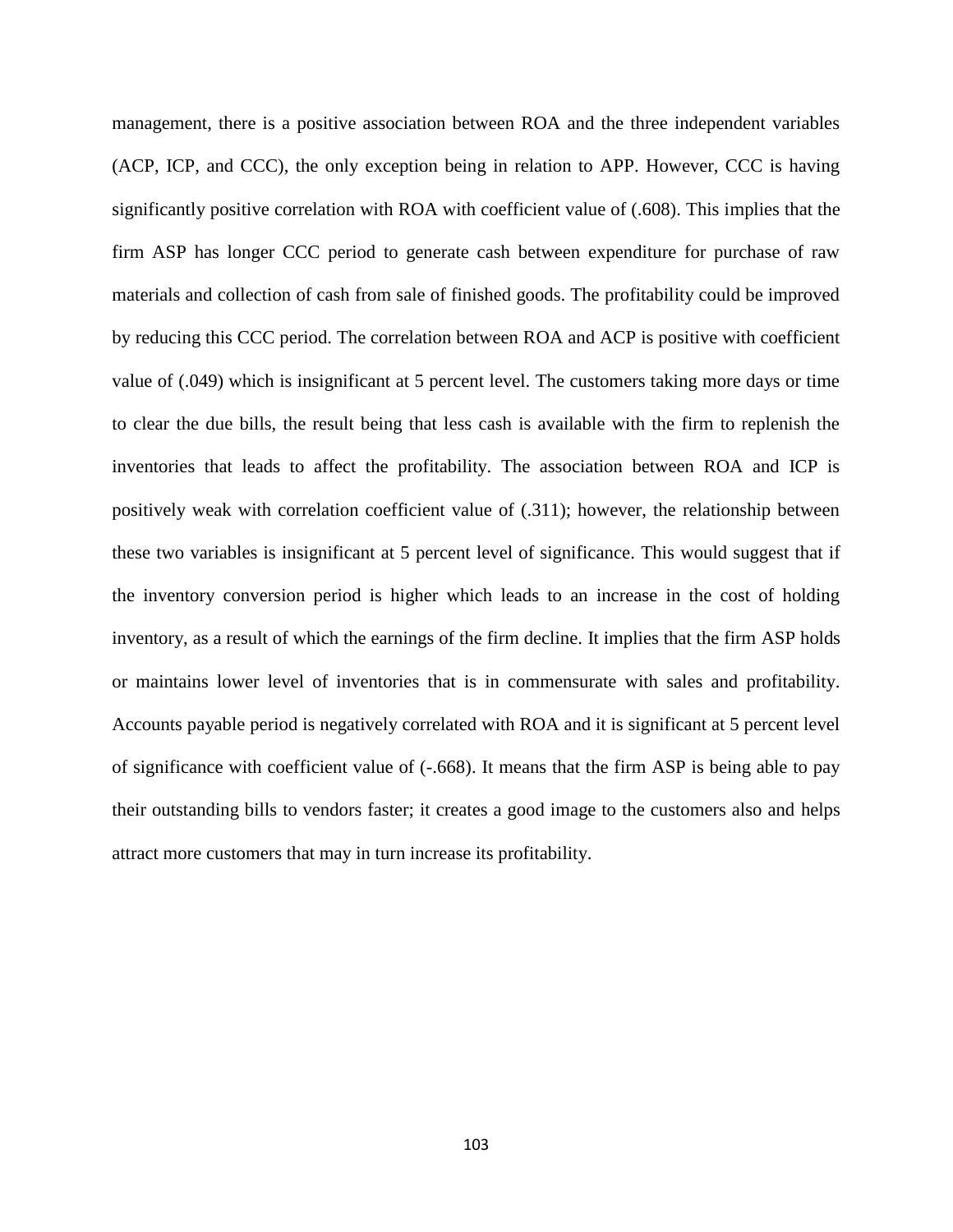|            |                            | <b>ROA</b> | <b>ACP</b>              | <b>ICP</b> | <b>APP</b>             | <b>CCC</b>              |
|------------|----------------------------|------------|-------------------------|------------|------------------------|-------------------------|
| <b>ROA</b> | <b>Pearson Correlation</b> | 1          | $-.064$                 | $-.482$    | .224                   | $-.337$                 |
|            | Sig. (2-tailed)            |            | .844                    | .113       | .484                   | .284                    |
|            | N                          | 12         | 12                      | 12         | 12                     | 12                      |
| <b>ACP</b> | <b>Pearson Correlation</b> | $-0.064$   |                         | $-.197$    | $.850$ <sup>(**)</sup> | $-.762$ <sup>**</sup> ) |
|            | Sig. (2-tailed)            | .844       |                         | .540       | .000                   | .004                    |
|            | N                          | 12         | 12                      | 12         | 12                     | 12                      |
| <b>ICP</b> | <b>Pearson Correlation</b> | $-.482$    | $-.197$                 |            | $-.364$                | .537                    |
|            | Sig. (2-tailed)            | .113       | .540                    |            | .245                   | .072                    |
|            | N                          | 12         | 12                      | 12         | 12                     | 12                      |
| <b>APP</b> | <b>Pearson Correlation</b> | .224       | $.850$ (**)             | $-.364$    |                        | $-.977$ (**)            |
|            | Sig. (2-tailed)            | .484       | .000                    | .245       |                        | .000                    |
|            | N                          | 12         | 12                      | 12         | 12                     | 12                      |
| <b>CCC</b> | <b>Pearson Correlation</b> | $-0.337$   | $-.762$ <sup>**</sup> ) | .537       | $-.977$ (**)           | 1                       |
|            | Sig. (2-tailed)            | .284       | .004                    | .072       | .000                   |                         |
|            | N                          | 12         | 12                      | 12         | 12                     | 12                      |

# **Pearson Correlation Matrix of Profitability and all independent variables of working capital management for Indian Iron & Steel Company (IISCO)**

\* Correlation is significant at the 0.05 level (2-tailed).

\*\* Correlation is significant at the 0.01 level (2-tailed).

### **Interpretations**

Table 6.19 shows correlation between ROA and the explanatory variables of working capital management in IISCO. ROA has negative correlation with the three components (ACP, ICP, and CCC) excepting APP. The negative correlation between ACP and ROA can be explained with the fact that customers are paying their due amount faster to the firm IISCO that enables it to purchase more inventories to increase volume of production and sales and thus leading to attain higher profitability. However, the strength between ROA and ACP is low and insignificant at 5 percent level of significance with correlation coefficient value of (-.064). ROA has negative correlation with ICP also but not significant with coefficient value of (-.482); that suggests better returns could be generated with rapid production and sales. There is negative association between ROA and CCC too with correlation coefficient value of (-.337). It implies that the firm IISCO can increase the earnings by reducing the CCC but finds no statistical significance of the statement at 5 percent level. ROA has positive relationship with APP with correlation coefficient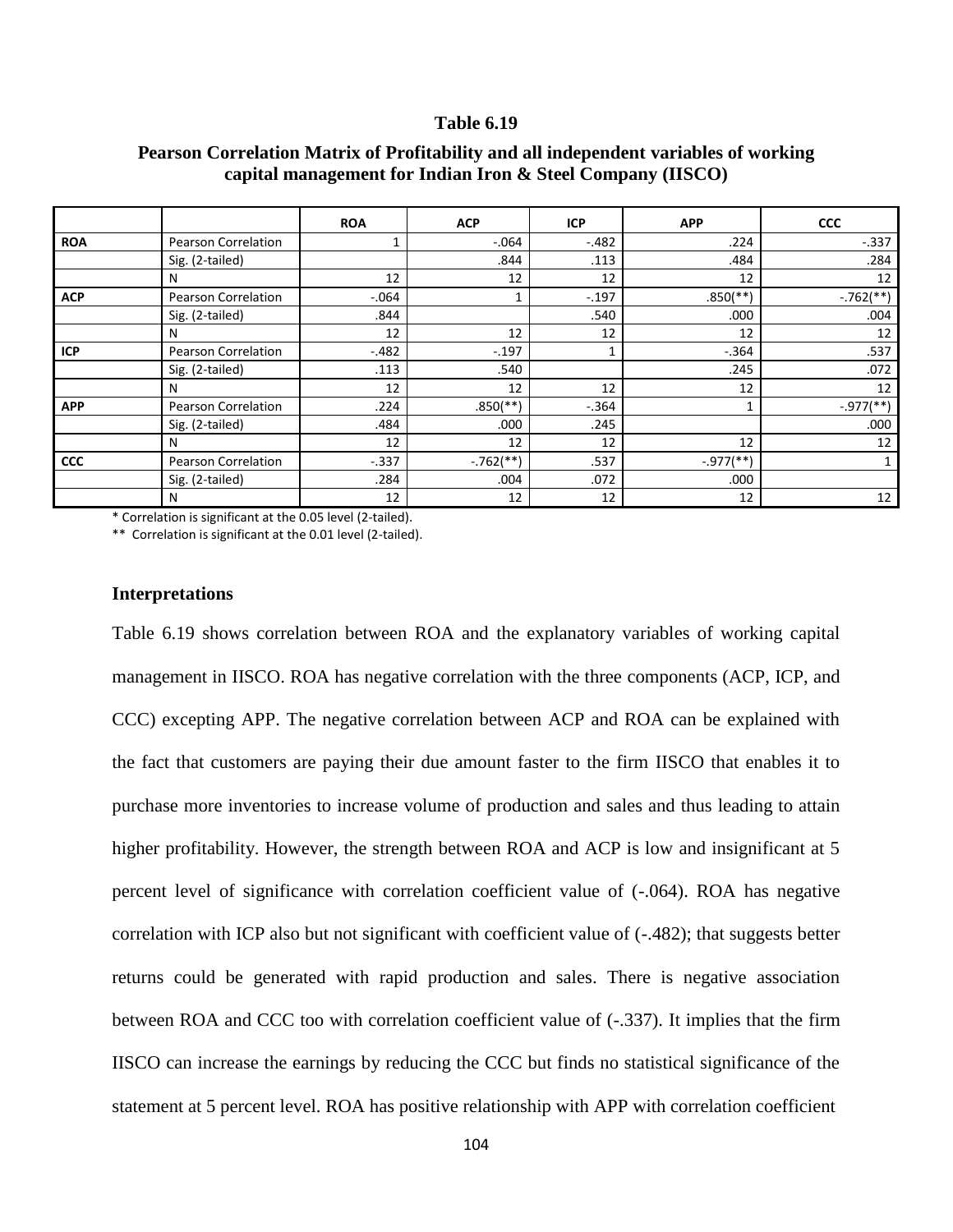value of (.224). It signifies that the firm IISCO is making delay in payment to suppliers and not comfortable to ensure that the firm could maintain enough stock to boost production, sales, and profit. It is interesting to note that there is no independent variable of working capital management in IISCO that could show significant relationship with profitability.

**Objective 3**: *To examine the effect of accounts collection period on selected firms' performance.* 

**Hypothesis H3:** Accounts collection period (ACP) of less than 27 days has significant impact on profitability in the selected samples

**Null Hypothesis**: Accounts collection period (ACP) of less than 27 days does not affect the profitability significantly in the selected firms.

**Alternative hypothesis**: Accounts collection period (ACP) of less than 27 days affects the profitability significantly in the selected firms.

# **6.3 Linear Regression Analysis**

By using linear regression model,**Tables 6.20 and Table 6.21** have shown the results of analyses of the impact of the independent variables ACP and CCC on the profitability as dependent variable (ROA) for the selected units in the study. Two linear regression models framed to test the research hypotheses are:

**Model I: ROA=**a+ β1ACP+ ε<sup>t</sup>

**Model II: ROA=**a+ β1CCC+ ε<sup>t</sup>

Where, ROA- Dependent variable,

ACP and CCC- Independent variables,

a,  $\beta_1$  and  $\varepsilon_t$  = "a" is a constant,  $\beta_1$  is the slope of coefficients and  $\varepsilon_t$  denotes the residual disturbance term along with subscript 't' denoting the time dimension.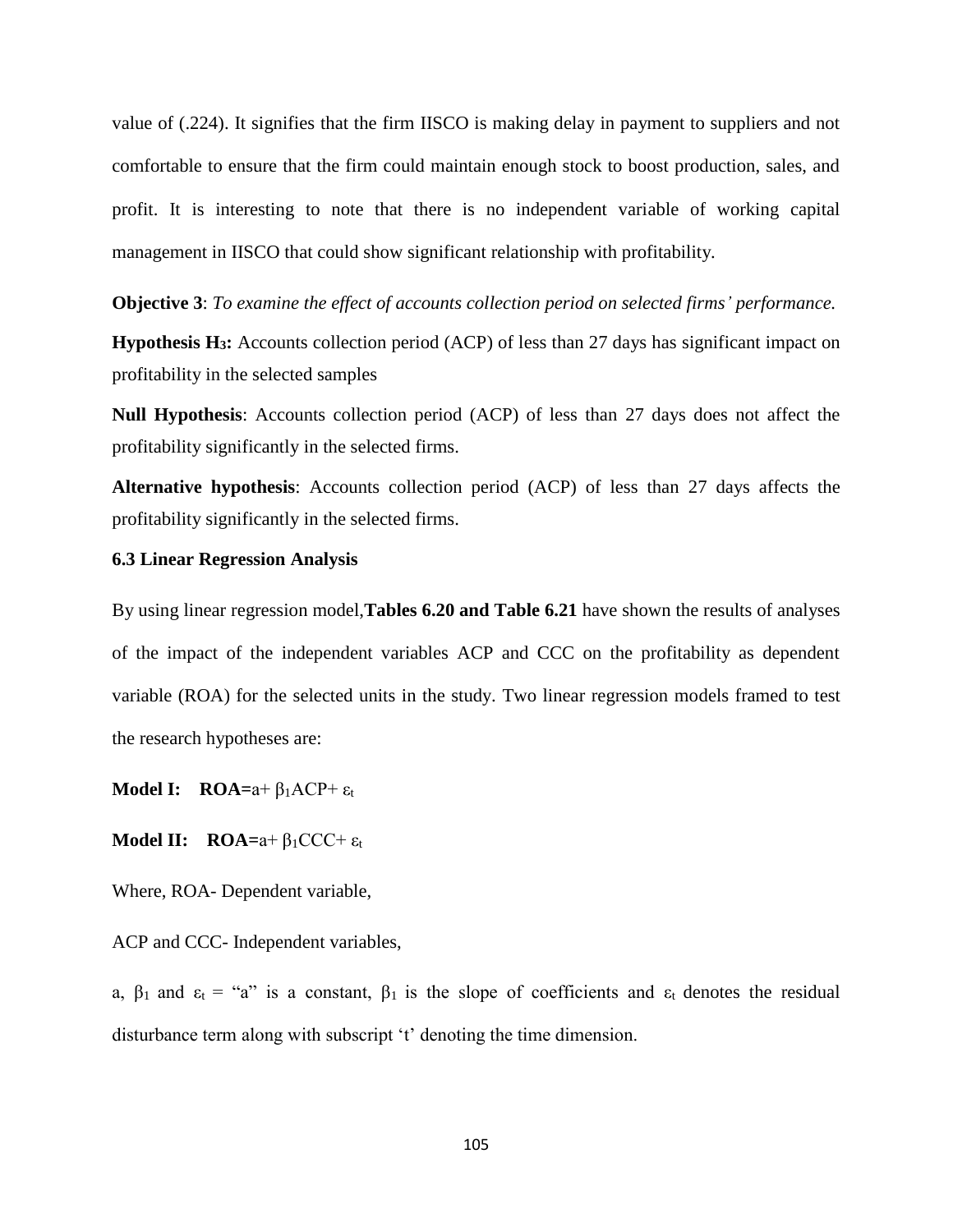# **Linear regression results of the effect of accounts collection period (ACP; in days) on the Profitability, ROA**

#### **ANOVA(a)**

| Model |            | Sum of<br>Squares | df | Mean Square |         | Sig.    |
|-------|------------|-------------------|----|-------------|---------|---------|
|       | Regression | 6.370             |    | 6.370       | 111.902 | .000(a) |
|       | Residual   | 1.935             | 34 | .057        |         |         |
|       | Total      | 8.306             | 35 |             |         |         |

a Predictors: (Constant), ACP

b Dependent Variable: ROA

#### **Model Summary(b)**

| Model |         | R Square | Adjusted R<br>Square | Std. Error of<br>the Estimate | Durbin-Watson |
|-------|---------|----------|----------------------|-------------------------------|---------------|
|       | .876(a) | .767     | .760                 | .23859                        | 2.133         |

a Predictors: (Constant), ACP

b Dependent Variable: ROA

#### **Coefficients**

|       |           | Unstandardized<br><b>Coefficients</b> |            | Standardized<br><b>Coefficients</b> |        |      | 95% Confidence Interval for B |                    | Correlations |         |      | Collinearity<br><b>Statistics</b> |       |
|-------|-----------|---------------------------------------|------------|-------------------------------------|--------|------|-------------------------------|--------------------|--------------|---------|------|-----------------------------------|-------|
| Model |           |                                       | Std. Error | Beta                                |        | Sig. | Lower Bound                   | <b>Upper Bound</b> | Zero-order   | Partial | Part | olerance                          | VIF   |
|       | Constant) | 988                                   | 053        |                                     | 18.590 | (00) | 880                           | 1.096              |              |         |      |                                   |       |
|       | AGP.      | 022                                   | 002        | 876                                 | 10.578 | 000  | 018                           | 027                | 876          | 876     | 876  | 1.000                             | 1,000 |

a. Dependent Variable: ROA

### **Inference:**

Table 6.20 consisting of (ANOVA, model summary, and coefficient value) represents the result of the analyses for hypothesis 3. Analysis of variance (ANOVA) was conducted on the means of two groups of profitability (ROA). One group had ACP of less than 27 days and the other group had greater than 27 days. ACP of 27 days was chosen based on industrial average. In this analysis, 'value equals to 1' is assigned to 'accounts collection period less than industrial average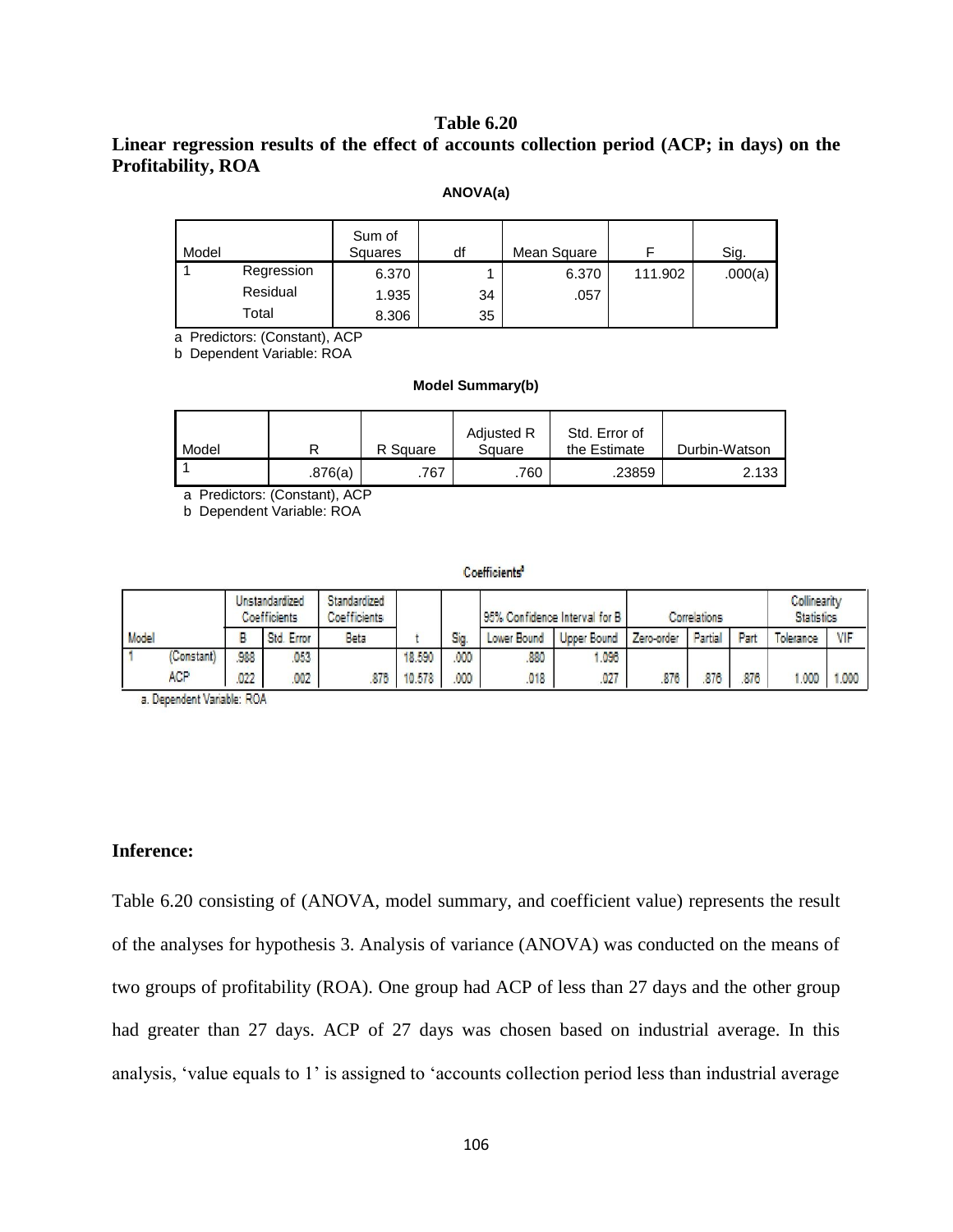of 27 days' and 'value of 2' is allotted to 'accounts collection period of more than 27 days'. Oneway ANOVA reveals the evidence of significant difference between profitability (ROA) of the group that is having ACP of less than 27 days and that of the group with ACP of more than 27 days. Since the calculated value F (111.902) is higher than its critical or table value (4.13), it is evident that the group having accounts collection period of less than 27 days ( $\langle 27 \rangle$  days) is significantly affecting the profitability of the selected firms. To assess the influence of the selected variable i.e., ACP on the ROA of the companies, linear regression technique has been applied. Linear regression result supports the statistical findings (R square  $= 76.7$  %; Adj. R square  $= 76$  %; t value  $=10.57$ ; p  $= .000$ ) i.e., ACP could explain for 76% of variability in the profitability (dependent variable -ROA) of the selected units. Selected firms in the study could boost or raise its return on assets by shortening the accounts collection period to less than 27 days which might have enabled the selected firms to utilize quicker cash inflows replacing much dependence on the borrowed funds to run their business operations smoothly. Thus, firms could improve not only their cash flows but also revamp working capital position.

**Objective 4:** *To examine the impact of the length or period of cash conversion cycle on selected units' profitability*

**Hypothesis H4:** Cash conversion cycle (CCC) of less than 24 days affects significantly the profitability of the selected firms in the study.

**Null Hypothesis**: Cash conversion cycle (CCC) of less than 24 days does not affect the profitability significantly of the selected firms.

**Alternative hypothesis**: Cash conversion cycle (CCC) of less than 24 days affects profitability significantly of the selected firms.

One-way ANOVA was done on the means of two groups of profitability of the firms measured by Return on Assets (ROA). One group had cash conversion cycle of less than 24 days and the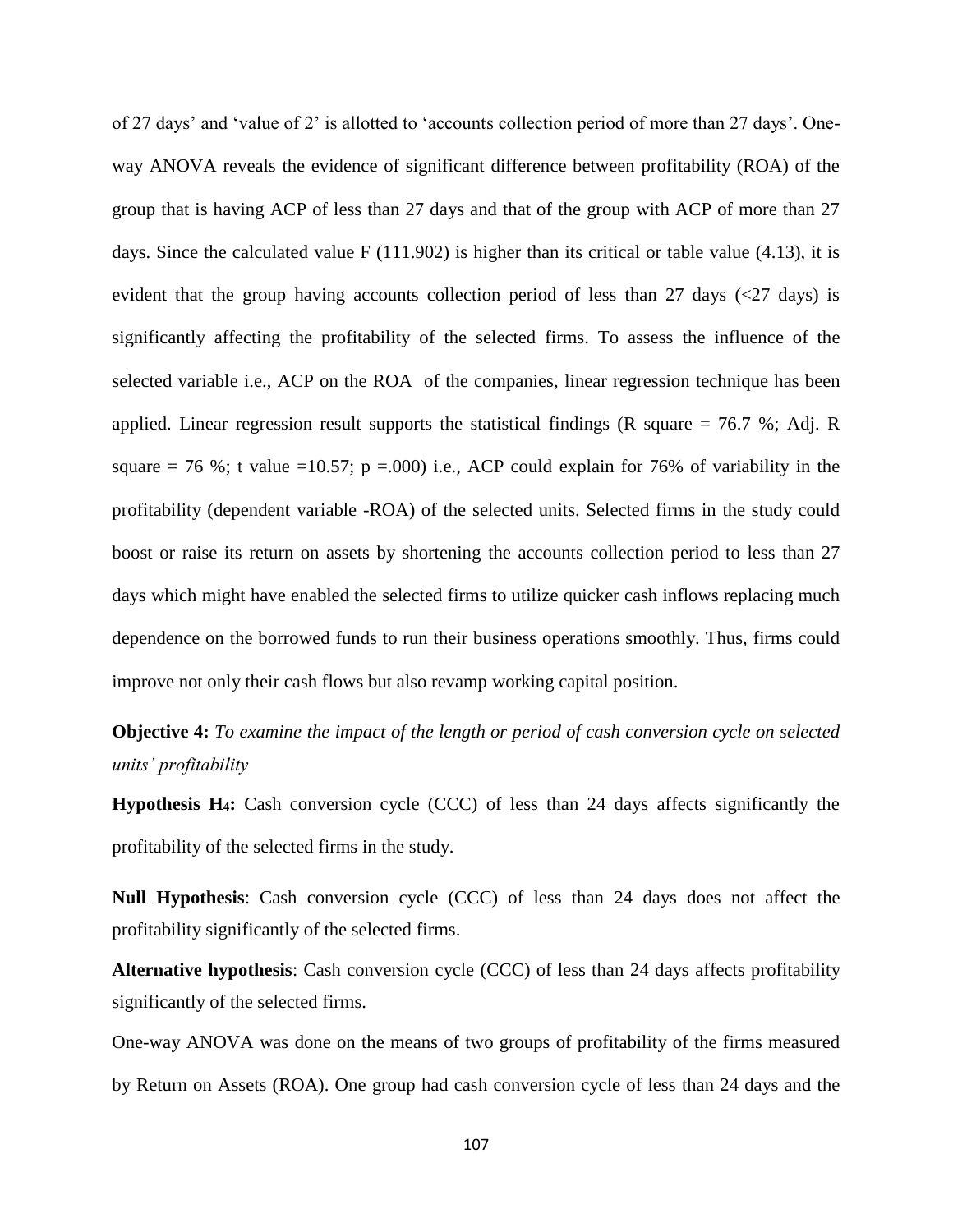other group had cash conversion cycle more than 24 days. Cash conversion cycle of 24 days was chosen based on the industry average (it is calculated or developed from financial data of 05 years of the iron and steel sector industry as a whole). The result of the analysis is presented in the table given below.

# **Table 6.21**

# **Linear regression results of the effect of cash conversion cycle (CCC; in days) on the Profitability- ROA**

| Model |            | Sum of<br><b>Squares</b> | Df | Mean Square |        | Sig.    |
|-------|------------|--------------------------|----|-------------|--------|---------|
|       | Regression | 4.219                    |    | 4.219       | 37.934 | .000(a) |
|       | Residual   | 3.781                    | 34 | .111        |        |         |
|       | Total      | 8.000                    | 35 |             |        |         |

a Predictors: (Constant), CCC

b Dependent Variable: ROA

#### **Model Summary(b)**

|       |         | <b>Change Statistics</b> |          |            |        |        |    |    |        |         |
|-------|---------|--------------------------|----------|------------|--------|--------|----|----|--------|---------|
|       |         |                          | Adiusted | Std. Error | R      |        |    |    |        |         |
|       |         |                          |          | of the     | Square |        |    |    | Sig.F  | Durbin- |
| Model | R       | Square                   | Sauare   | Estimate   | Change | Change | df | df | Change | Watson  |
|       | .726(a) | .527                     | .513     | .33349     | .527   | 37.934 |    | 34 | .000   | 2.04    |

a Predictors: (Constant), CCC

b Dependent Variable: ROA

#### Coefficients<sup>a</sup>

|       |            | Unstandardized<br>Coefficients |            | Standardized<br><b>Coefficients</b> |           |     | Correlations |         | <b>Collinearity Statistics</b> |           |       |
|-------|------------|--------------------------------|------------|-------------------------------------|-----------|-----|--------------|---------|--------------------------------|-----------|-------|
| Model |            |                                | Std. Error | Beta                                |           | Sig | Zero-order   | Partial | Part                           | Tolerance | VIF   |
|       | (Constant) | 1.494                          | 062        |                                     | 24 014    | 000 |              |         |                                |           |       |
|       | coc        | 004                            | 001        | 726                                 | 159<br>6. | 000 | 728          | 726     | 726                            | 1.000     | 1.000 |

a. Dependent Variable: ROA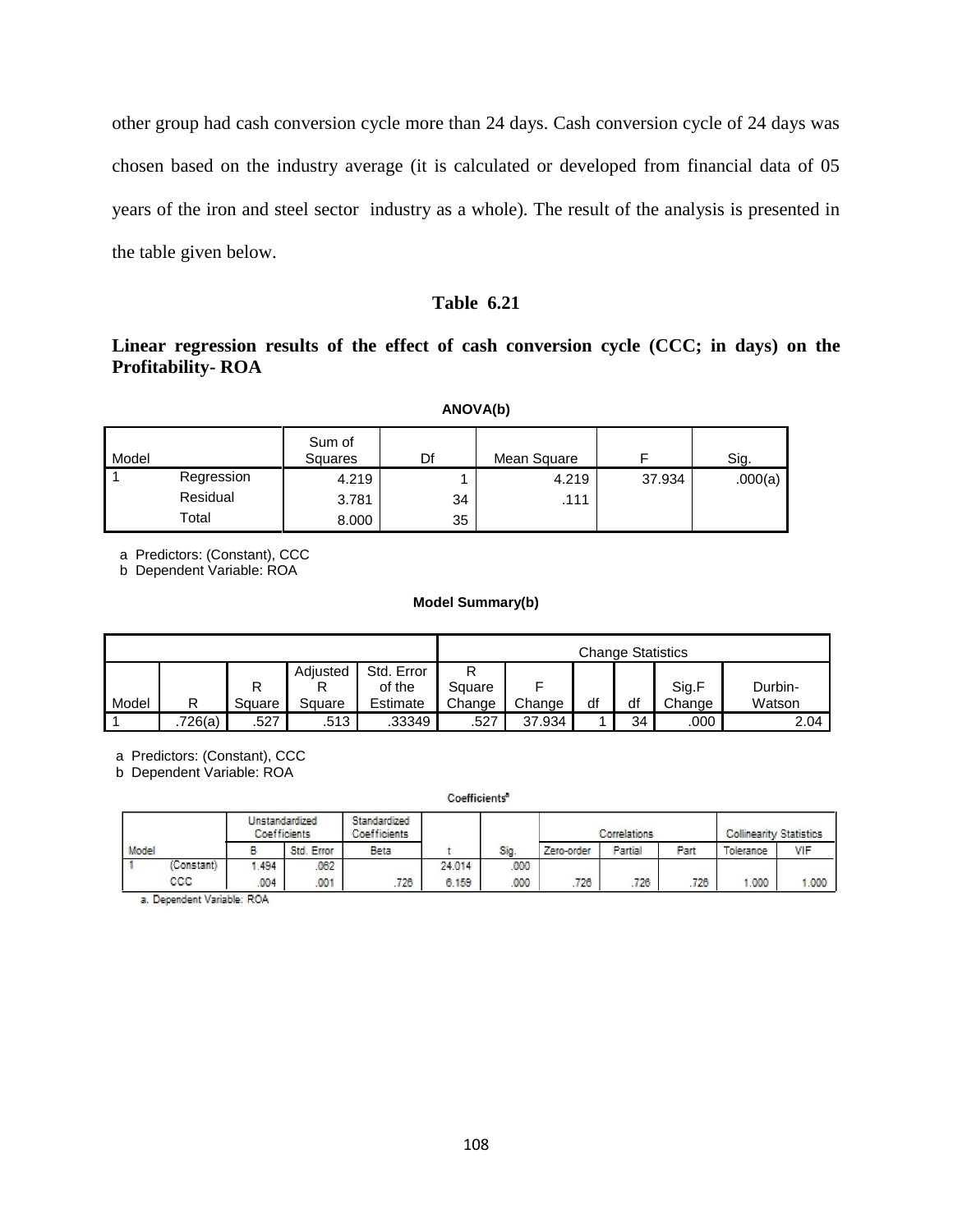### **Inference**

From the Table 6.21(includes ANOVA, linear regression model, and coefficient value), it is found that the calculated value of F is 37.934 which is higher than the critical or distribution value of F (4.13) at 5 percent level of significance. So, null hypothesis is rejected and alternative hypothesis is accepted.

Analysis of the results implies that there is a significant difference between profitability (ROA) of the group that is having CCC of less than 24 days and of the group with CCC more than 24 days. Since calculated value of F (37.934) is higher than the critical or table value (4.13), this confirms that cash conversion cycle is good or satisfactory in influencing company performance of the selected units. Also, linear regression result supports the statistical findings ( $R$  square  $=$ 52.7 %; Adj. R square = 51.3 %; t value = 6.15; p = 0.00) i.e., CCC accounted for 51.3% of variance in the profitability (dependent variable - ROA) of the selected units. It means that the selected companies in the study could bring higher profit or improve its profitability position by reducing the cash conversion cycle to a period lesser than 24 days and thereby its working capital management could also be improved.

We want to know if any other internal factors are responsible for lower profitability in the selected public sector units during the study period. Therefore, efficiency ratios like Fixed Assets Turnover Ratio (FATR), Working Capital Turnover Ratio (WCTR), Capital Employed Turnover Ratio (CETR), and Total Assets Turnover Ratio (TATR) have been computed and presented below.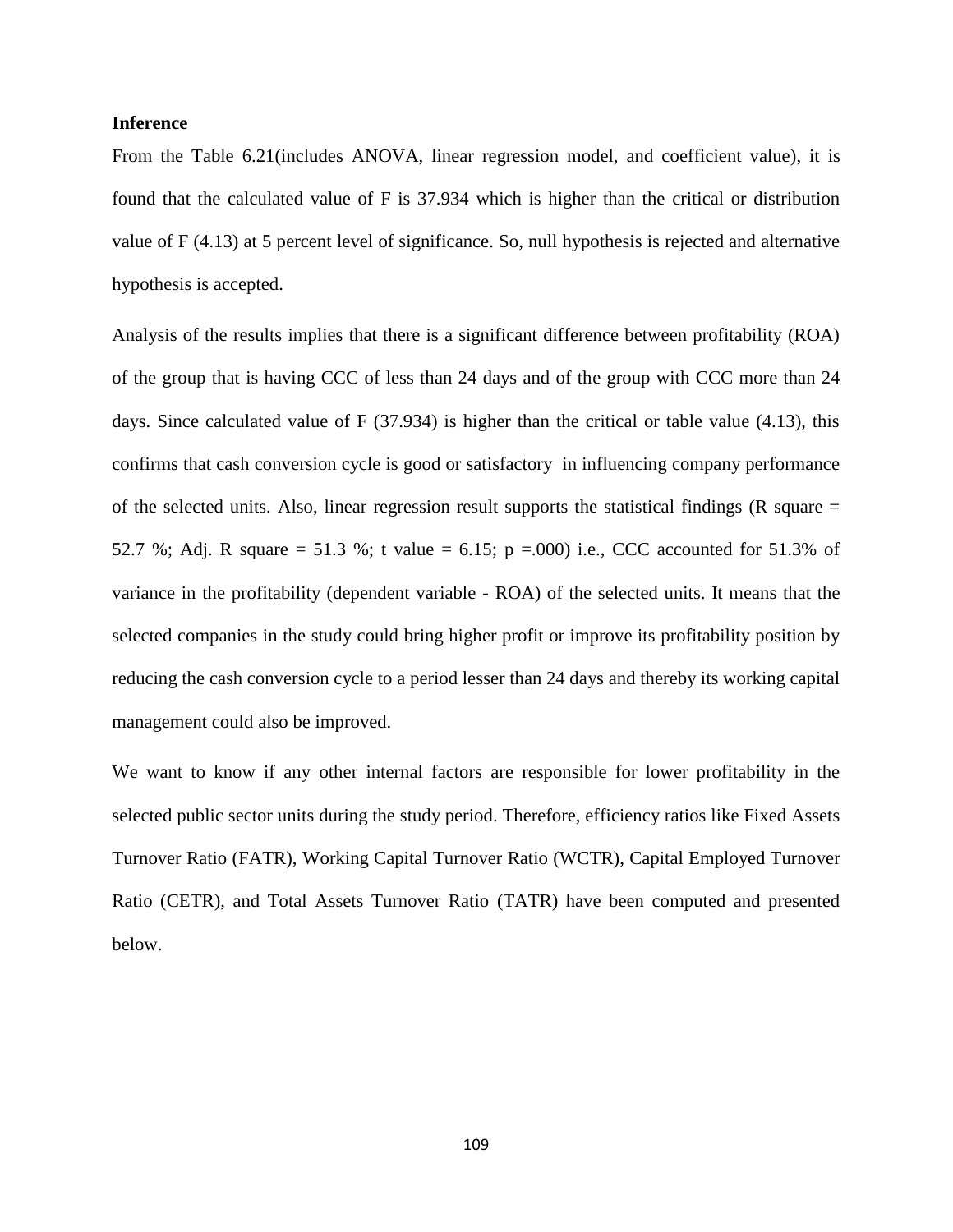### **6.4 Descriptive Analysis of Efficiency Ratios**

Descriptive statistics of the selected variables related to efficiency ratios - FATR, WCTR, CETR, and TATR, in the form of (mean, standard deviation, maximum and minimum) for the selected iron and steel units in West Bengal have been presented in the **Tables 6.22, 6.23, 6.24, and 6.25**  respectively.

**Efficiency Ratios (in times) of the selected Companies during the period (2001-02 to 2012-13)**

#### **Table 6.22**

| <b>Year/Companies</b> | <b>DSP</b> | <b>ASP</b> | <b>IISCO</b> | <b>Average</b> |
|-----------------------|------------|------------|--------------|----------------|
| 2001-02               | 0.49       | 1.94       | 2.97         | 1.8            |
| 2002-03               | 0.56       | 2.59       | 3.15         | 2.1            |
| 2003-04               | 0.77       | 3.46       | 3.58         | 2.60           |
| 2004-05               | 1.17       | 4.87       | 4.92         | 3.65           |
| 2005-06               | 1.15       | 5.92       | 3.9          | 3.65           |
| 2006-07               | 1.49       | 4.65       | 5.82         | 3.98           |
| 2007-08               | 2.00       | 6.4        | 4.3          | 4.23           |
| 2008-09               | 2.42       | 6.26       | 5.06         | 4.58           |
| 2009-10               | 2.49       | 6.84       | 4.2          | 4.51           |
| 2010-11               | 3.11       | 7.45       | 2.9          | 4.48           |
| 2011-12               | 4.02       | 6.2        | 3.27         | 4.49           |
| 2012-13               | 5.00       | 4.37       | 2.73         | 4.03           |
| <b>Average</b>        | 2.05       | 5.07       | 3.90         | 3.67           |
| Std.Dev.              | 1.42       | 1.73       | 0.98         |                |
| Max.                  | 5.00       | 7.45       | 5.82         |                |
| Min.                  | 0.49       | 1.91       | 2.73         |                |

**Fixed Assets Turnover Ratio (in times) of Selected Iron and Steel Companies in West Bengal**

**Sources: Researcher's computation from annual reports.**

Table 6.22 shows the Fixed assets turnover ratio of the selected companies during the study period from 2001-02 to 2012-13.Fixed assets turnover ratio (FATR) of DSP demonstrated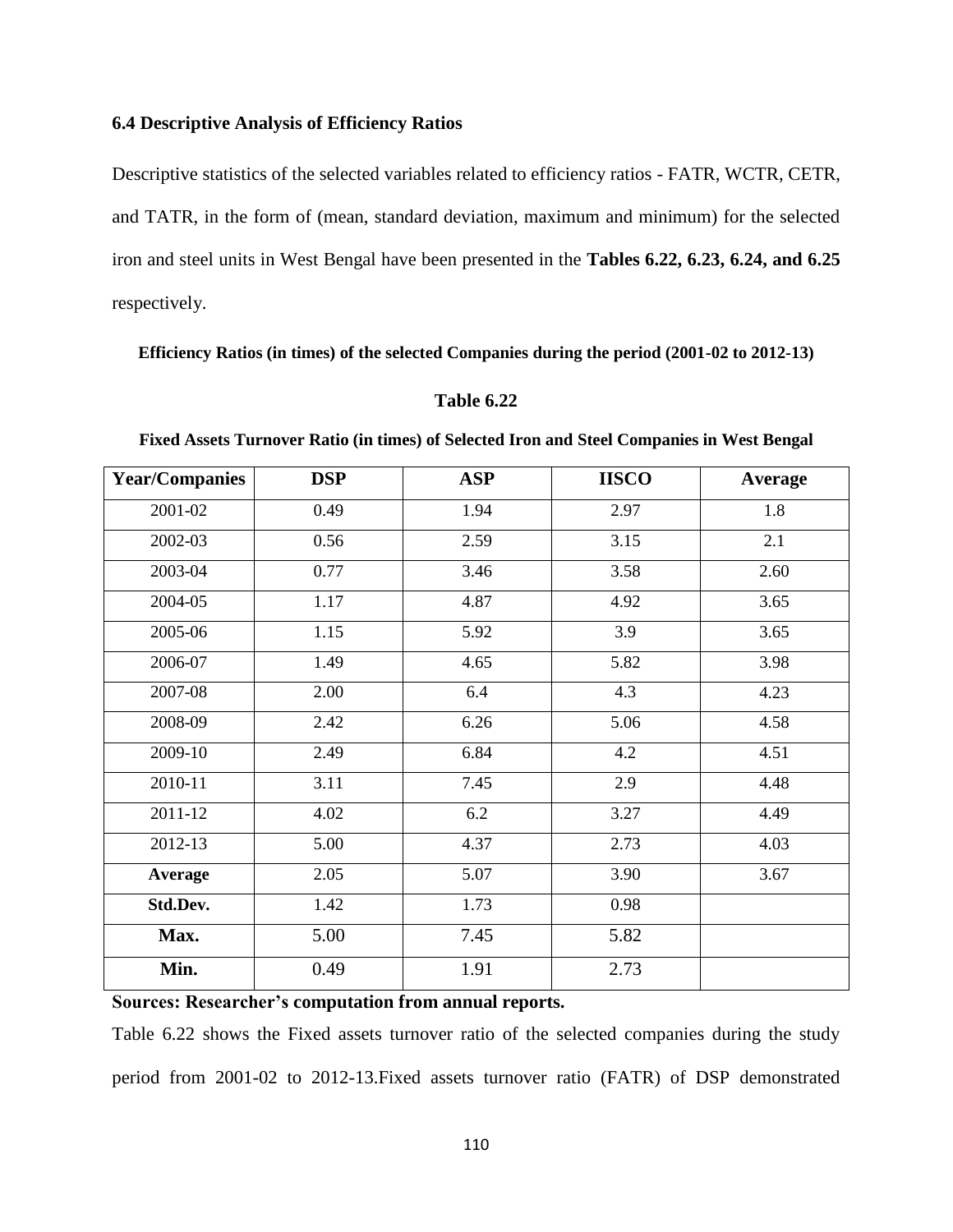augmentation or progressive trend during the study period. It moves between the highest of 5.00 times in 2012-13 and the lowest of 0.49 times in 2001-02.Mean and standard deviation of (FATR) during study period were 2.05 times and1.42 percent respectively.

Fixed assets turnover ratio (FATR) of IISCO showed fluctuating movement during the study period; it increased from year 2001-02 to 2004-05 and thereafter moved in see-saw direction. It ranged from the highest of 5.82 times in 2006-07 and the lowest of 2.73 times. Mean and standard deviation of FATR in the firm IISCO were 3.90 times and 0.90 percent respectively.

Fixed assets turnover ratio (FATR) of IISCO showed vibrate movement during the study period, it increased from year 2001-02 to 2004-05 and thereafter move in see-saw direction. It ranged from highest of 5.82 times in 2006-07 and lowest of 2.73 times. Mean and deviation of firm IISCO are 3.90 times and 0.90 percent respectively.

Sample average of FATR of 3.67 (in times) is ascertained and presented in the above Table 6.22. On the basis of sample average, it is found that two of the three firms are proficient in using their fixed assets in business operations to reap profits. Mean of FATR of firms ASP and IISCO are 5.07 and 3.90 (in times) respectively, which are found to be greater than the sample average. Whereas the firm DSP is not satisfactorily employing its fixed assets in generating higher sales. DSP's FATR mean score is 2.05 times which is below the sample average. Thus, it can be said that the firm DSP is inefficient in managing fixed assets in relation to bring in more profits and other two firms are well organized in generating turnover through the best use of their fixed assets.`

Comparing mean of FATR of the selected firms with the Industrial average (IA) of FATR (2.67times), it is found that two firms, namely, ASP and IISCO could employ their fixed assets in an ideal way as mean of FATR of these two firms (ASP and IISCO) are above the industrial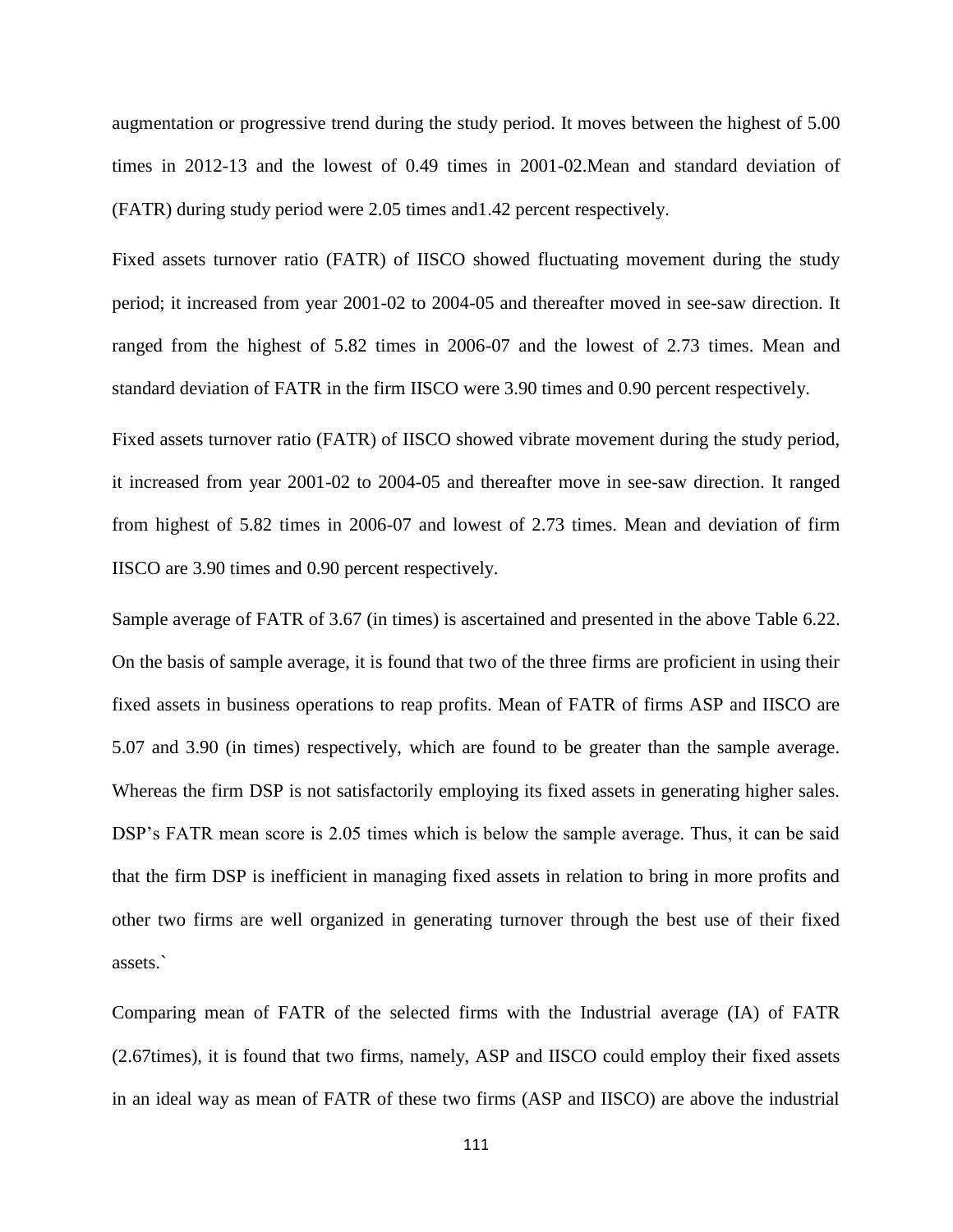average which are 5.07 and 3.90 times respectively. However, the firm DSP failed to employ fixed assets in a productive way to boost up their turnover, as mean of FATR of 2.05 is below the industrial average. As a result, their annual profitability position deteriorated. Thus, it can be stated that DSP is inefficient in utilizing fixed assets to generate revenue whereas the other two firms, ASP and IISCO, could use fixed assets in methodical or systematic way to bring about improvement in profit earning.

Overall, average of FATR of selected Indian iron and steel companies under the study period is higher and satisfactory because it's mean value of 3.67 times, is particularly higher than the grand industry average of 2.67 times.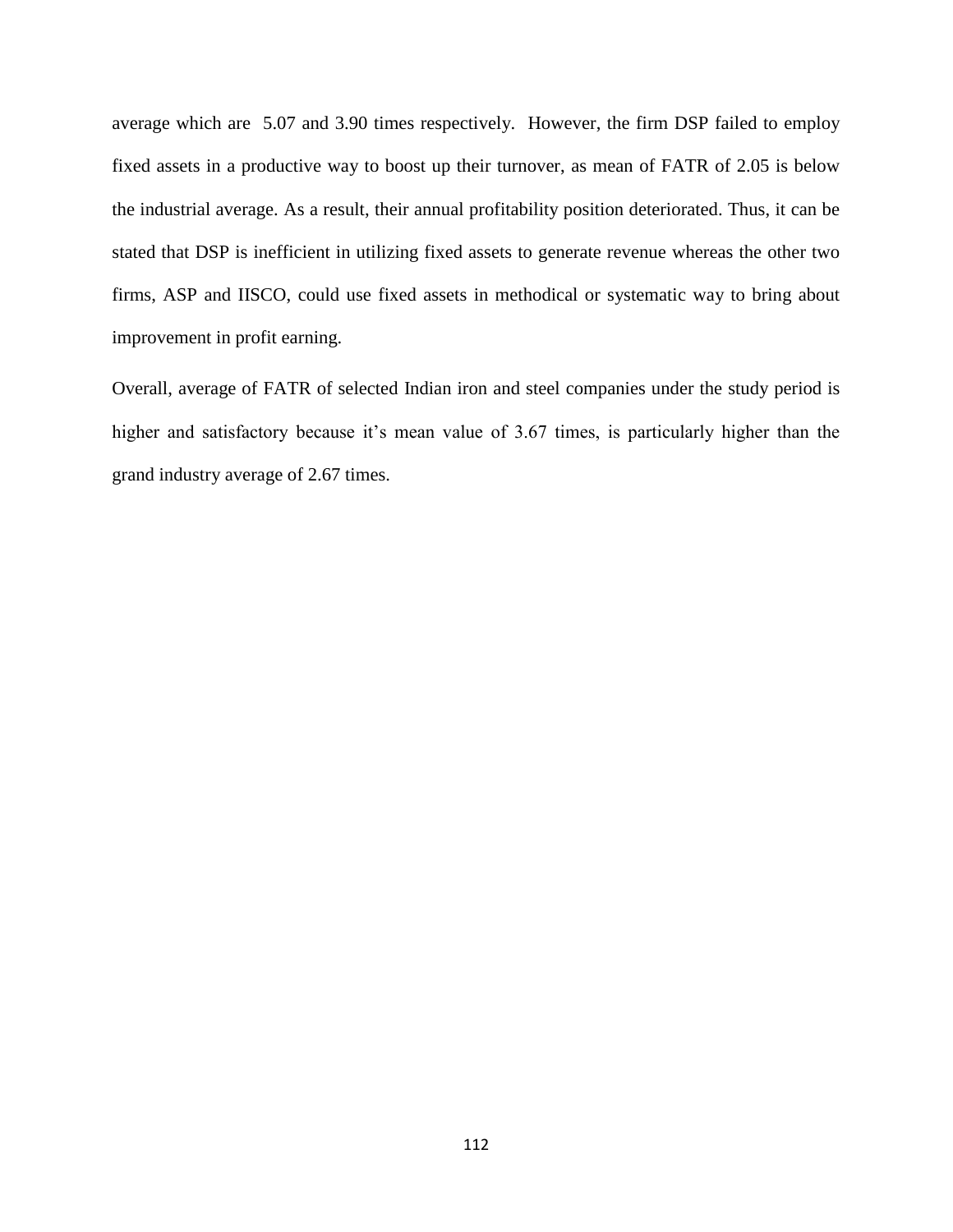| <b>Year/Companies</b> | <b>DSP</b> | <b>ASP</b> | <b>IISCO</b> | <b>Average</b> |
|-----------------------|------------|------------|--------------|----------------|
| 2001-02               | $-12.08$   | 1.16       | $-2.33$      | $-4.41$        |
| 2002-03               | $-11.9$    | 14.4       | $-1.73$      | 0.25           |
| 2003-04               | $-8.73$    | $-26.87$   | $-2.7$       | $-12.76$       |
| 2004-05               | $-19.15$   | 3.97       | $-5.36$      | $-6.84$        |
| 2005-06               | $-19.95$   | 4.22       | $-6.93$      | $-7.55$        |
| 2006-07               | $-34.71$   | 2.12       | $-10.47$     | $-14.35$       |
| 2007-08               | $-1.86$    | 2.37       | $-4.64$      | $-1.37$        |
| 2008-09               | $-25.49$   | 4.50       | $-4.27$      | $-8.42$        |
| 2009-10               | $-11.88$   | 7.69       | $-19.24$     | $-7.81$        |
| 2010-11               | $-13.35$   | 9.61       | 10.59        | 2.28           |
| 2011-12               | 23.95      | 7.00       | 6.92         | 12.62          |
| 2012-13               | 31.84      | $-0.38$    | 3.27         | 11.57          |
| <b>Average</b>        | $-8.60$    | 2.48       | $-3.07$      | $-3.06$        |
| Std.Dev.              | 19.08      | 10.09      | 7.80         |                |
| Max.                  | 31.84      | 14.40      | 10.59        |                |
| Min.                  | $-1.86$    | $-0.38$    | $-1.73$      |                |

### **Working Capital Turnover Ratio (in times) of Selected Iron and Steel Companies in West Bengal**

**Sources: Researcher's computation from annual reports.**

Working capital turnover ratio (WCTR) of the firm DSP exhibited droop or declining movement from the year 2001-02 to 2009-10 and increased from 2011-12 to 2012-13. It ranged between the highest of 31.84 times in 2012-13 and the lowest of  $(-)1.86$  times in 2007-08 with an average and standard deviation of (-)8.60 times and 19.08 percent respectively.

Working capital turnover ratio (WCTR) of the firm ASP revealed oscillatory movement during the selected study period. The space of variation bounded by the upper and the lower limits is defined by 14.40 times in year 2002-03 and (-) 0.38 times in 2012-13 respectively. Mean of WCTR is 2.48 times and its standard deviation from the average is 10.09 percent.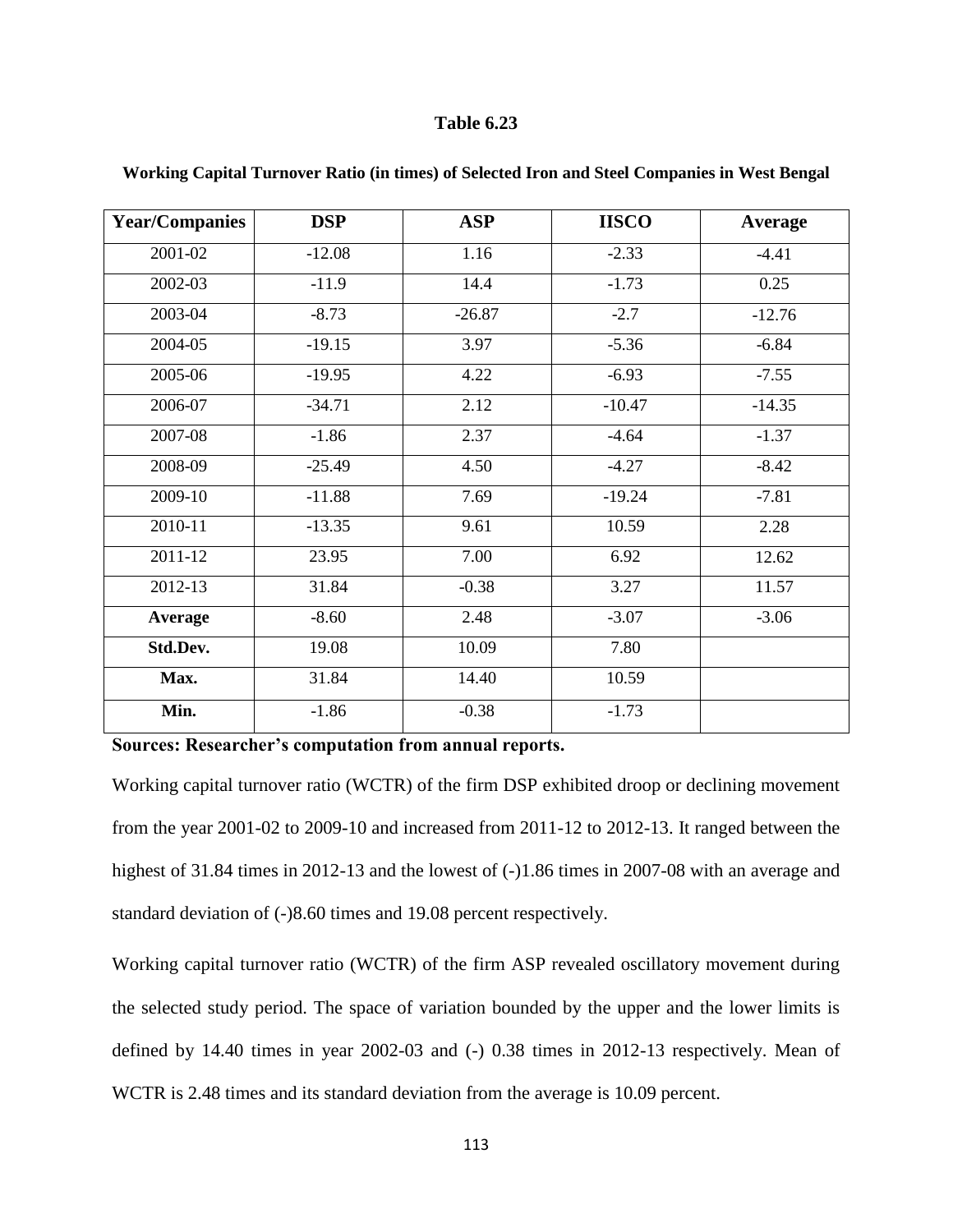Working capital turnover ratio (WCTR) of the firm IISCO remained negative during the years 2001-02 to 2009-10 and continued to decline from 2010-11 to 2012-13. Its spread was defined by the highest of 10.59 times in 2010-11 and the lowest of  $(-1.73)$  times in 2002-03; the average and the standard deviation of (WCTR) were (-)3.07 times and 7.80 percent respectively.

As against a sample average of WCTR of  $(-)3.06$  times, it is observed that one of the three firms had positive working capital turnover ratio in comparison to others. Mean of WCTR of ASP is 2.48 times, which is above the sample average.The other two firms, namely, DSP and IISCO, could not perform well in using their working capital to generate higher sales. Thus, the annual profitability deteriorated.

Keeping IA of working capital turnover ratio of 6.33 times as benchmark, it is found that all the three selected firms (DSP, ASP, and IISCO) were inefficient in employing working capital in a well organized manner to enhance turnover as a result of which their annual profitability position deteriorated.

As seen from the above Table 6.23, working capital turnover ratio of DSP remains negative from the years 2001-02 to 2010-11,which signifies that the firm DSP had higher current liabilities than its current assets. Working capital turnover ratio of ASP was vacillating with inconsistent values during the selected period; even in some of the years of study period working capital turnover ratio was high (14.4 times in 2002-03, 7.69 times in 2009-10, 9.61 times in 2010-11,and 7.00 times in 2011-12). It speaks about low sales by investing more in current assets that leads to low profitability. Average of WCTR is 2.48 times which is below the IA of 6.33 times. The firm IISCO's WCTR was managed in a fragile way. Noted from the above Table 6.23 that the average of WCTR is (-)3.07 times, which is below the industrial average of 6.33 times. This points out that the firm IISCO failed to utilize their current assets in proficient way to achieve higher sales;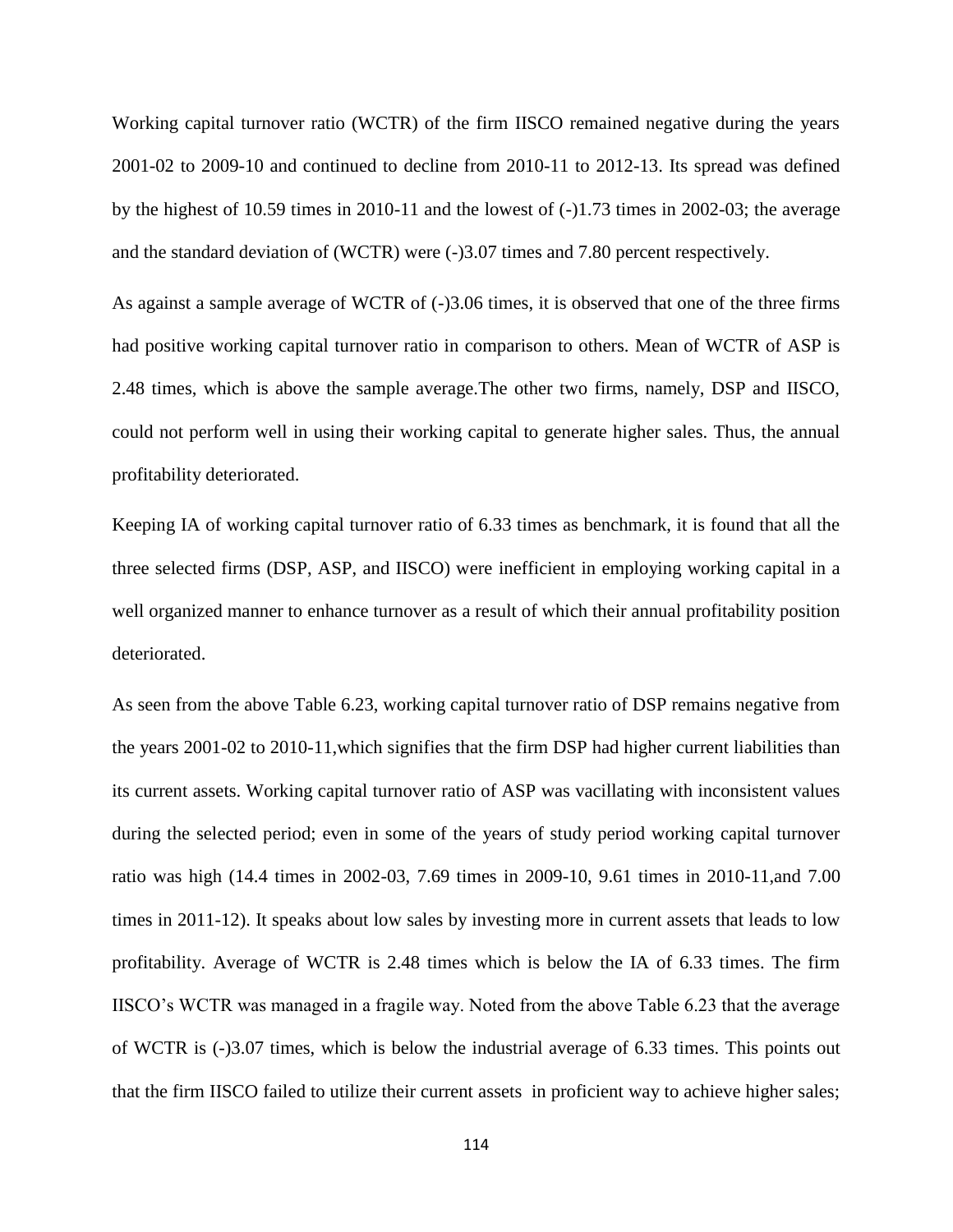it impacted profitability position of selected units to get severely affected and deterioted. Thus, it's an easy saying that profitability position i.e. Return on Assets is declined or deteriorated due to inefficient management of working capital turnover ratio.

In general, average of WCTR of selected units under the study period is negative and lower. Its mean is (-)3.06 times, which is unsatisfactory and lower than the grand industry average of 6.33 times

| <b>Year/Companies</b> | <b>DSP</b> | <b>ASP</b> | <b>IISCO</b> | Average |
|-----------------------|------------|------------|--------------|---------|
| 2001-02               | 10.86      | 9.17       | $-10.76$     | 3.09    |
| 2002-03               | 12.44      | 1.4        | $-4.18$      | 3.22    |
| 2003-04               | 17.21      | 1.96       | $-10.98$     | 2.73    |
| 2004-05               | 18.2       | 1.42       | 60.5         | 26.70   |
| 2005-06               | 1.03       | 1.57       | 8.92         | 3.84    |
| 2006-07               | 1.29       | 1.11       | 13.09        | 5.16    |
| 2007-08               | 1.78       | 1.36       | 58.7         | 20.61   |
| 2008-09               | 2.04       | 1.8        | $-27.39$     | $-7.58$ |
| 2009-10               | 1.97       | 2.27       | 5.38         | 3.20    |
| 2010-11               | 2.61       | 2.63       | 2.28         | 2.50    |
| 2011-12               | 3.15       | $-0.6$     | 2.22         | 1.59    |
| 2012-13               | 3.64       | $-0.42$    | 1.49         | 1.57    |
| Average               | 6.35       | 1.97       | 8.27         | 5.53    |
| Std.Dev.              | 6.46       | 2.46       | 26.25        |         |
| Max.                  | 18.2       | 9.17       | 60.5         |         |
| Min.                  | 1.03       | $-0.6$     | 1.49         |         |

### **Table 6.24**

**Capital Employed Turnover Ratio (in times) of Selected Iron and Steel Companies in West Bengal**

**Sources: Researcher's computation from annual reports.**

Capital employed turnover ratio of DSP shows fluctuating trend throughout the study period; in the initial years it showed inclining direction during the period 2001-02 to 2004-05 and thereafter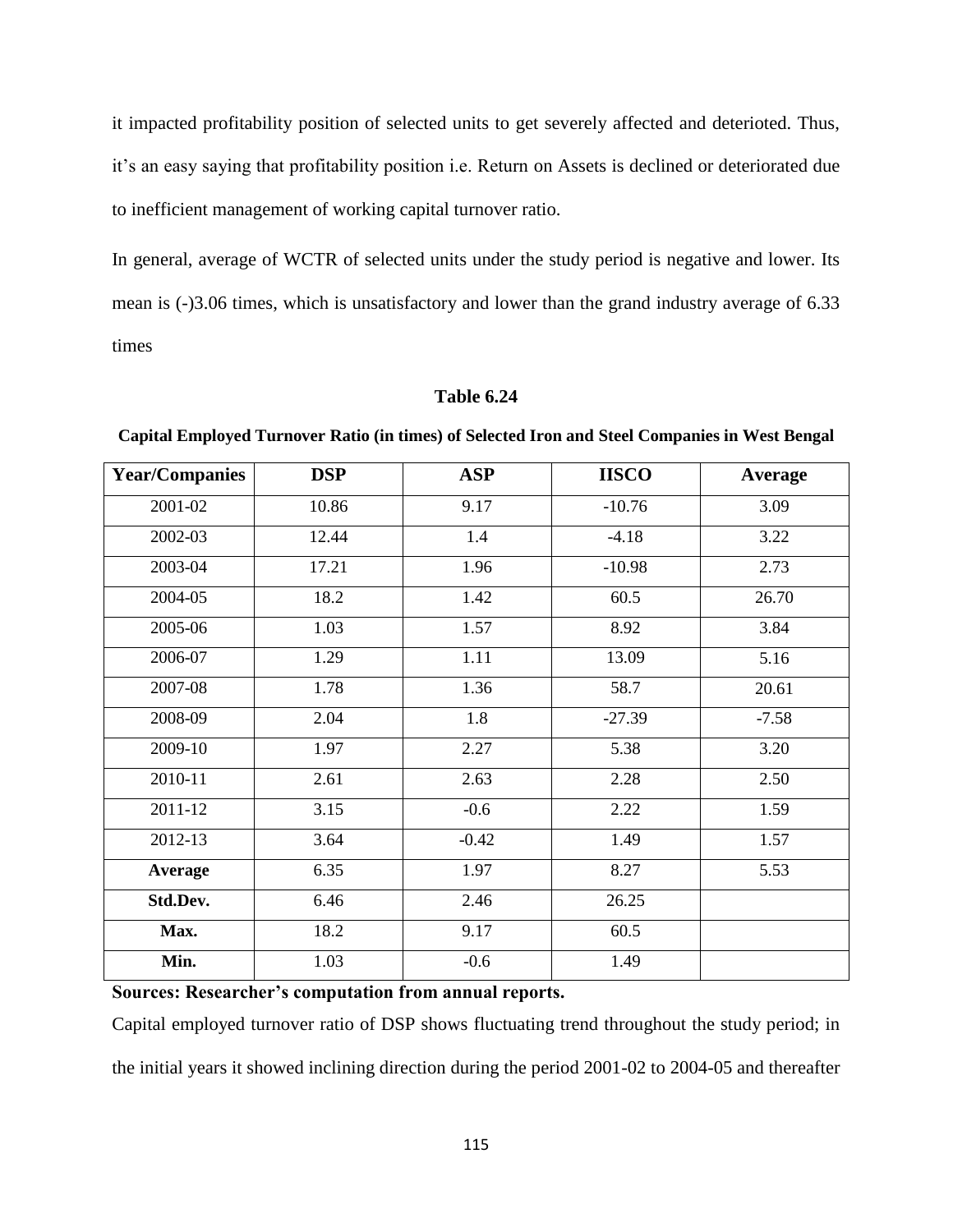it showed seesaw movement. It reached to the highest of 18.2 times in 2004-05 and declined to the lowest of 1.03 times in 2005-06. The mean and the standard deviation of CETR were 6.35 times and 6.46 percent respectively.

Capital employed turnover ratio (CETR) of the firm ASP exhibited inconsistent record during the selected period. It varied between the highest of 9.17 times in 2001-02 and the lowest of (-) 0.6 times in 2011-12. The mean and the standard deviation of the ratio were 1.97 and 2.46 respectively.

Capital employed turnover ratio (CETR) of the firm IISCO exhibited swing movement during the study period. It varied between the highest of 60.5 times in 2004-05 and the lowest of 1.49 times in 2001-02. The ratio showed negative values of  $(-10.76, (-)4.18, (-)10.98, (-)27.39$  times in the years 2001-02 to 2003-04 and 2008-09 respectively. The average and the standard deviation of CETR were 8.27 times and 26.25 percent respectively.

As compared the CETR of the selected public sector iron and steel manufacturing units in West Bengal with the sample average of CETR, it is ascertained that two of the three firms were capable to achieve maximum sales with minimum amount of capital employed. Mean of two firms (DSP and IISCO) are 6.35 and 8.27 times respectively both of which are higher than the sample average. ASP was unable to use its capital in proper direction to hatch revenue as mean of CETR of the firm is 1.97 times,being comparatively lower than the sample average. Thus, it can be inferred that two firms, namely, DSP and IISCO, were sensible in utilizing their capital employed to bring improvement in the sales graph of the respective organization. However, the firm ASP exercised its capital in an unproductive manner to bring about improvement in turnover.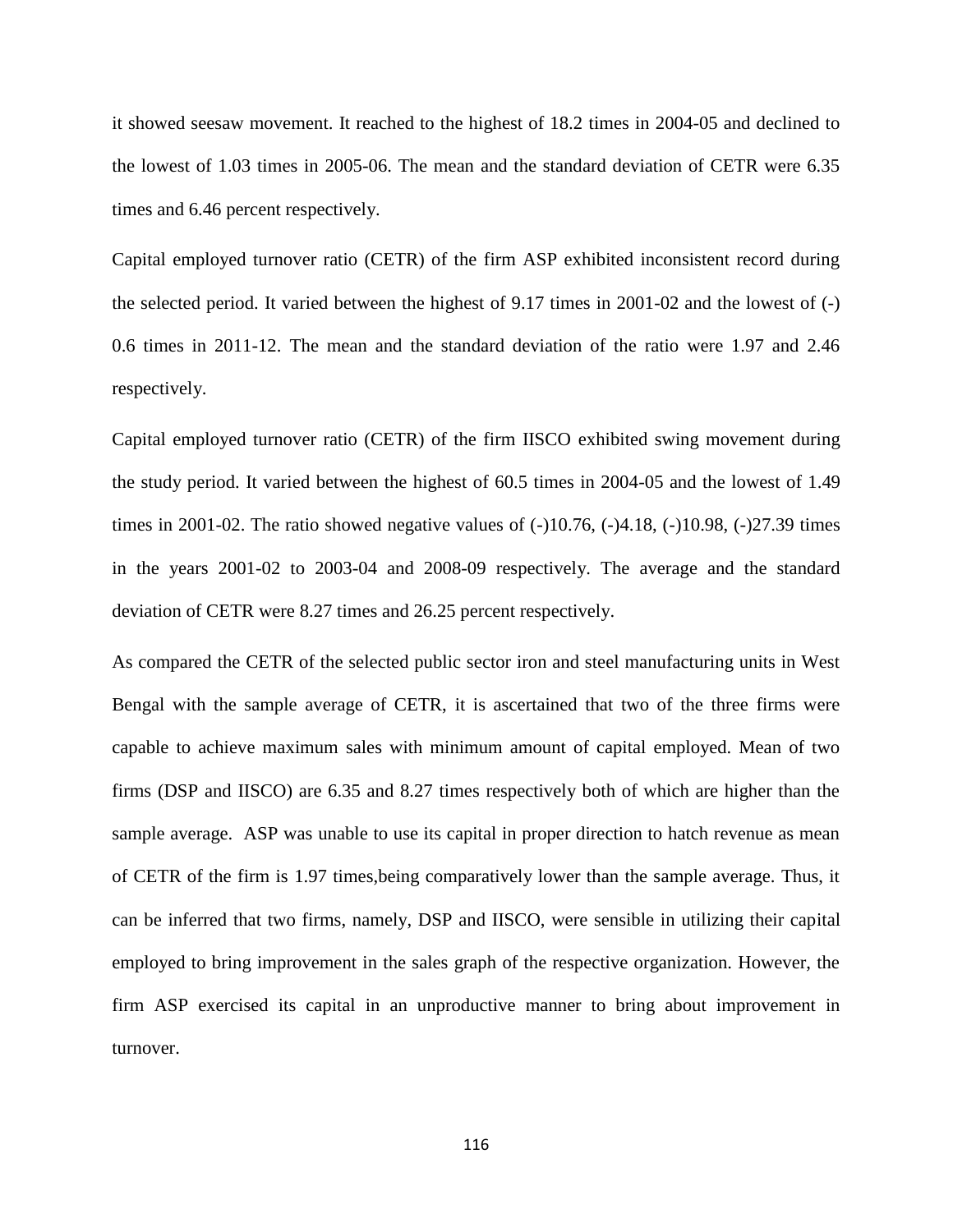Keeping industrial average of CETR (1.68 times) as yardstick, averages of CETR indicate that all the selected public sector firms were proficient and could satisfactorily utilize their capital in raising sales. As observed from the above table 6.24,the means of CETR of the three selected firms, namely, DSP, ASP, and IISCO are 6.35, 1.97, and 8.27 times respectively all of which are greater than the industrial average.This signifies that the selected firms were capable of managing their capital employed by investing minimum amount to achieve maximum profit through turnover improvement.

Comprehensively, sample average of capital employed turnover ratio under the study period is 5.53 times.When that is compared with the industrial benchmark of 1.68 times,the former is found to be higher and satisfactory.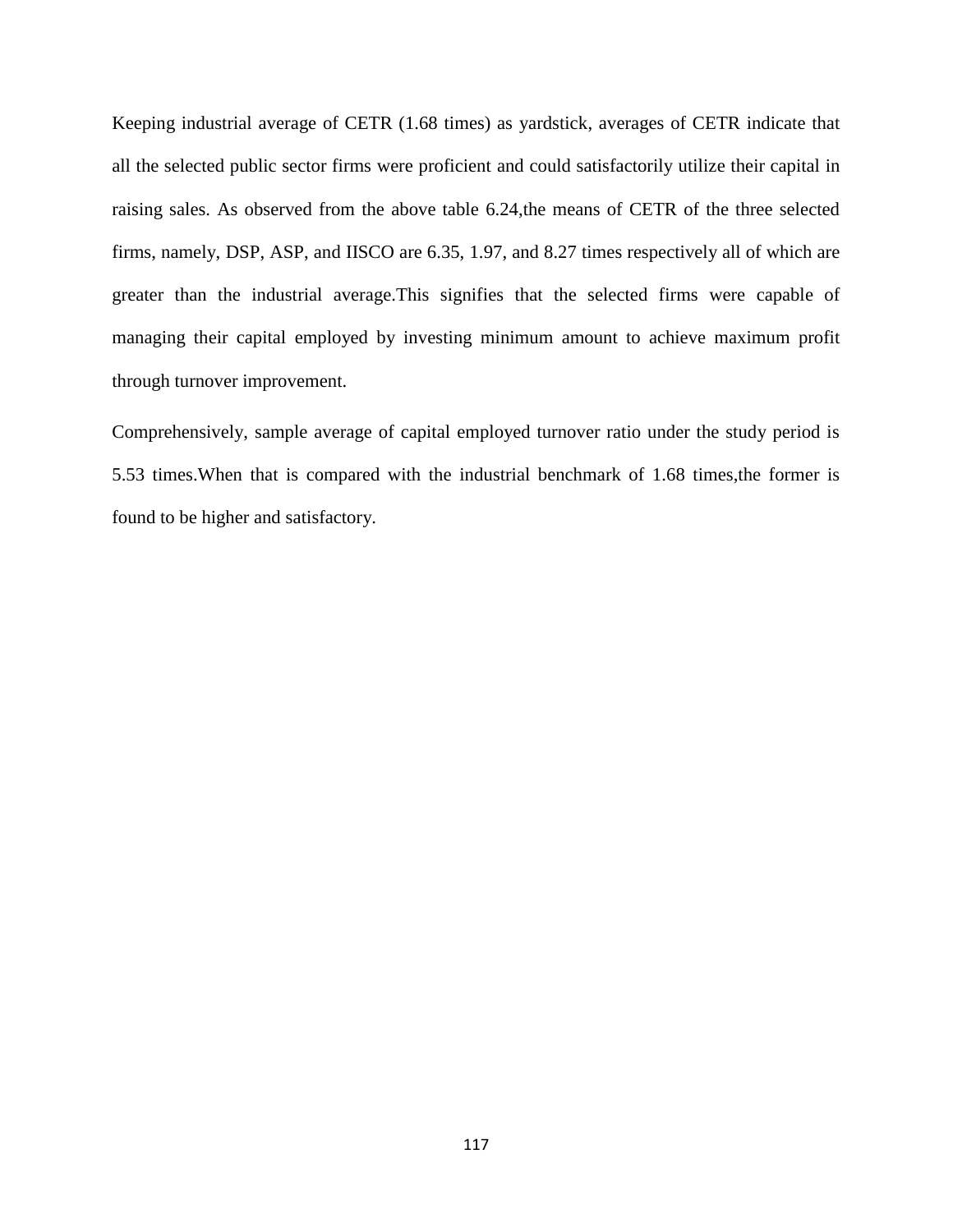| <b>Year/Companies</b> | <b>DSP</b> | <b>ASP</b> | <b>IISCO</b> | <b>Average</b> |
|-----------------------|------------|------------|--------------|----------------|
| 2001-02               | 0.40       | 0.72       | 1.46         | 0.86           |
| 2002-03               | 0.47       | 0.91       | 1.36         | 0.91           |
| 2003-04               | 0.67       | 1.12       | 1.6          | 1.13           |
| 2004-05               | 0.97       | 1.15       | 1.97         | 1.36           |
| 2005-06               | 0.89       | 1.19       | 0.76         | 0.94           |
| 2006-07               | 1.05       | 0.93       | 0.78         | 0.92           |
| 2007-08               | 1.36       | 1.04       | 0.55         | 0.98           |
| 2008-09               | 1.52       | 1.32       | 0.35         | 1.06           |
| 2009-10               | 1.61       | 1.63       | 0.14         | 1.12           |
| 2010-11               | 1.86       | 1.93       | 0.11         | 1.3            |
| 2011-12               | 1.83       | 0.63       | 0.103        | 0.85           |
| 2012-13               | 1.61       | 0.52       | 0.06         | 0.73           |
| <b>Average</b>        | 1.18       | 1.09       | 0.77         | 1.01           |
| Std.Dev.              | 0.51       | 0.40       | 0.67         |                |
| Max.                  | 1.86       | 1.93       | 1.97         |                |
| Min.                  | .40        | 0.52       | .06          |                |

**Total Assets Turnover Ratio (in times) of Selected Iron and Steel Companies in West Bengal**

**Sources: Researcher's computation from annual reports**.

Total assets turnover ratio (TATR) of DSP showed a progressive trend (upward drift) during the study period except in the years 2011-12 and 2012-13. It ranged between the highest of 1.86 times in 2010-11 and the lowest of .40 times in 2001-02. The average and the standard deviation of TATR were 1.18 times and 0.51 percent respectively.

Total assets turnover ratio (TATR) of ASP showed increasing trend from the year 2001-02 to 2005-06 and 2007-08 to 2010-11, but declined in the years 2006-07, 2011-12, and 2012-13 with the values 0.93, 0.63, and .52 respectively. It spreads from the highest of 1.93 times in 2010-11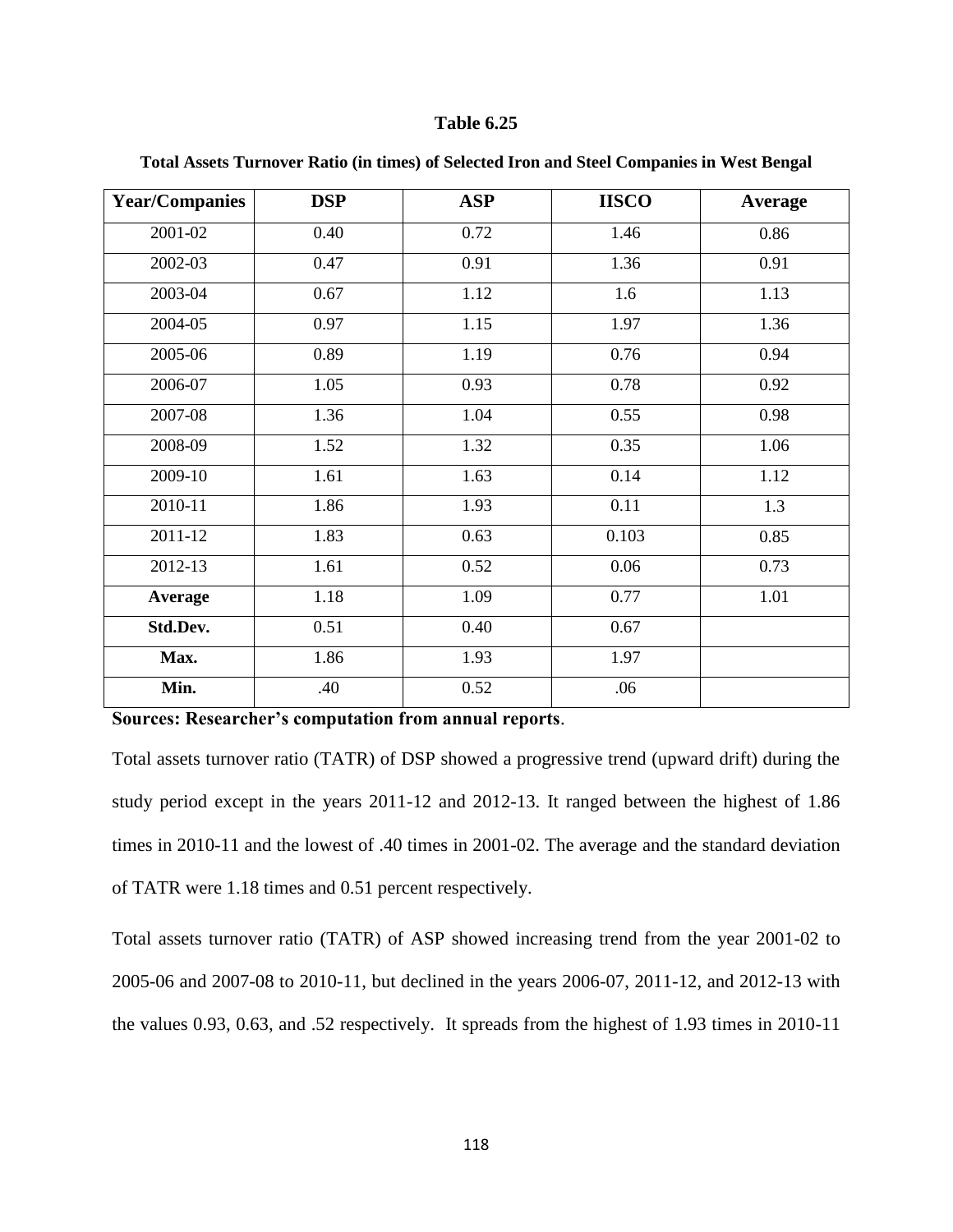and the lowest of 0.52 times in 2012-13. The mean and the standard deviation of TATR of the firm ASP were 1.09 times and 0.40 percent respectively.

During the study period, total assets turnover ratio (TATR) of IISCO moved in a downturn trend, ranging between the maximum value of 1.97 times in 2004-05 and the minimum of .06 times in 2012-13. Mean of TATR is 0.77 times and its standard deviation is 0.67 percent.

When the mean of TATR of selected units is compared with the sample average of 1.01 times, it is noticed that one of three firms, particularly IISCO,was disorganized in deploying total assets to produce the revenue. The mean of TATR is 0.77 times which is lower than the sample average. Other two firms i.e. DSP and ASP, whose means are 1.18 and 1.09 times respectively, both of which are greater than the sample mean.The fact indicates that these two firms experienced more or higher sales through proper administration of total assets at full capacity. Thus, it can be understood that DSP and ASP were coherent in deploying total assets whereas IISCO faced poor or lower sales i.e., it was inefficient in utilization of total assets to produce earnings of business.

Comparing the mean of TATR of selected units with the Industrial average (IA) of TATR (0.87 times), it is found that two out of three firms or cases, namely, DSP and ASP,are competent and could perform satisfactorily in utilizing their total assets in generating revenue during the study period. Averages of total assets turnover ratio of these two firms, DSP and ASP, are 1.18 times and 1.09 times respectively, both of which are above the IA (Industrial Average).This indicates that the firms DSP and ASP could use their total assets in active or best possible manner to plough higher sales which lead to more profits. On the other hand, the firm IISCO's performance does not appear to be satisfactory in managing total assets that resulted in lower sales and profitability.The mean of TATR of IISCO is 0.77 times which is lower than the industrial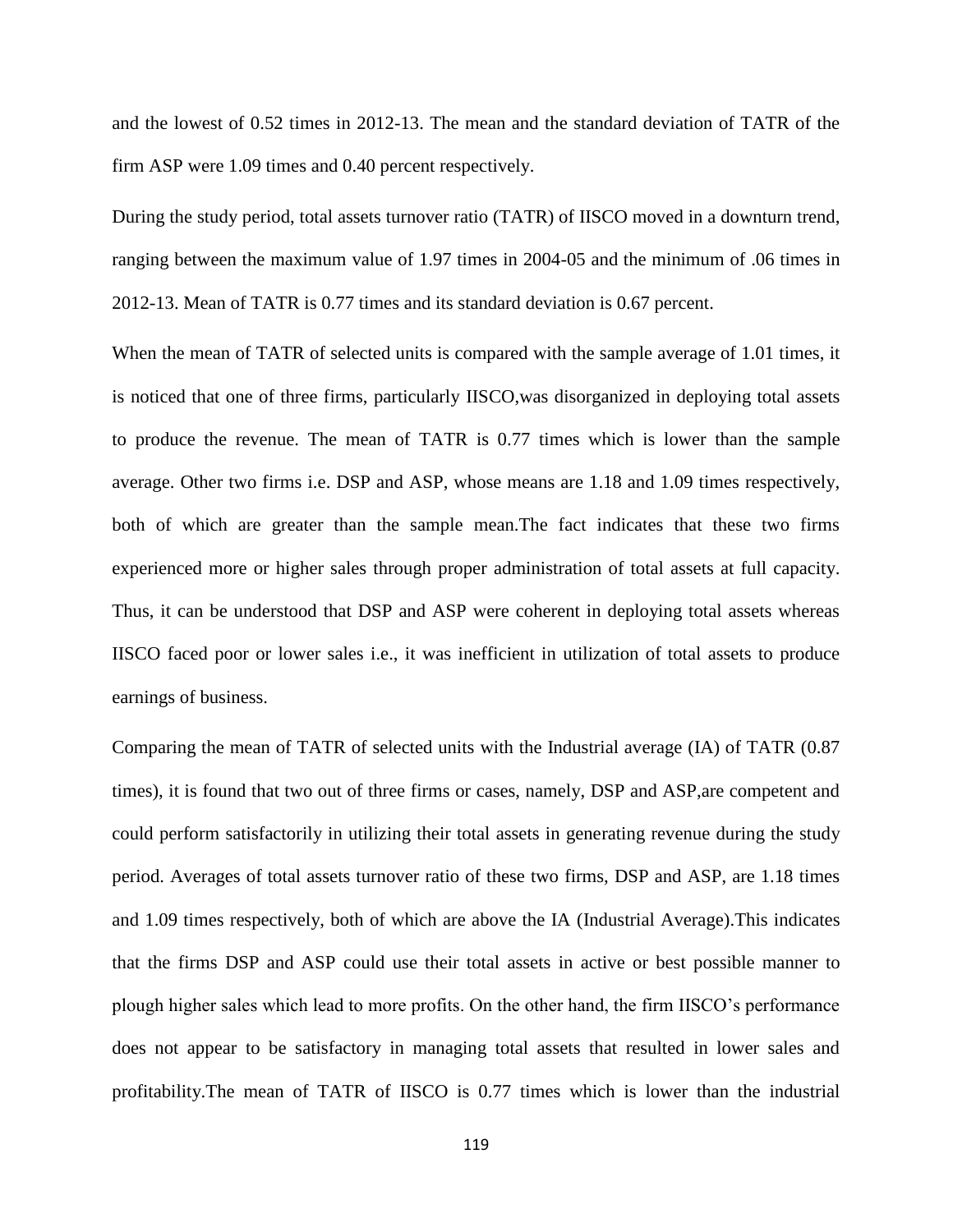average. This points out that the firm IISCO failed to utilize their total assets in dynamic way to achieve revenues.That failure impacted their profitability position to be severely affected or deterioted during the study period.

As a whole, the sample mean of total assets turnover ratio under the study period is 1.01 times. It is found to be higher and therefore, acceptable when compared with the industrial benchmark of 0.87 times. Its average is above the grand industry average which is considered as standard and therefore, the average value of TATR is considered to be adequate.

Thus, CCC and ICP are not the reason of enhancing profitability position of the selected companies; however, other key internal financial factors such as WCTR, FATR, and TATR require close attention of the management for improving and strengthening profitability position of the selected units.

Further analysis is carried out to know the nature and association between firm's performance and efficiency ratios to draw specific conclusions on the research interest i.e., whether these efficiency ratios have made or not any significant contribution to enhance profitability of the selected units.

### **6.5 Pearson Correlation Analysis of Efficiency Ratios**

**Table 6.26, 6.27, and 6.28** reports the correlation matrix between the dependent variable (ROA) and the independent variables (FATR, WCTR, CETR, and TATR) data as a whole for the companies DSP, ASP, and IISCO respectively.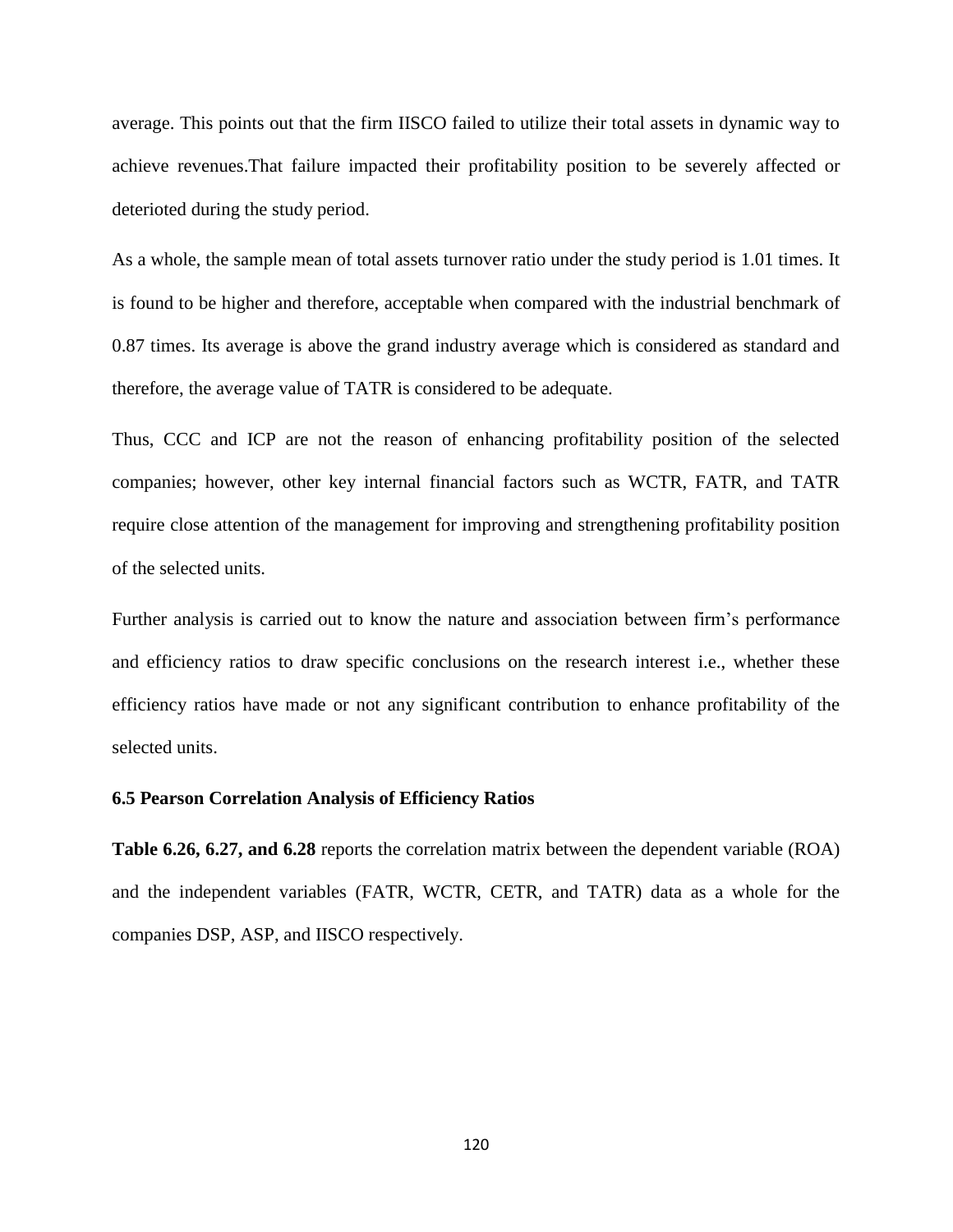|             |                            | <b>ROA</b> | <b>FATR</b>            | <b>WCTR</b>            | <b>CETR</b> | <b>TATR</b>            |
|-------------|----------------------------|------------|------------------------|------------------------|-------------|------------------------|
| <b>ROA</b>  | <b>Pearson Correlation</b> |            | .430                   | $-.020$                | $-.451$     | $.688(*)$              |
|             | Sig. (2-tailed)            |            | .163                   | .952                   | .141        | .013                   |
|             | N                          | 12         | 12                     | 12                     | 12          | $12 \overline{ }$      |
| <b>FATR</b> | <b>Pearson Correlation</b> | .430       |                        | $.721$ <sup>**</sup> ) | $-538$      | $.872$ <sup>**</sup> ) |
|             | Sig. (2-tailed)            | .163       |                        | .008                   | .071        | .000                   |
|             | N                          | 12         | 12                     | 12                     | 12          | 12                     |
| <b>WCTR</b> | <b>Pearson Correlation</b> | $-.020$    | $.721$ <sup>**</sup> ) |                        | $-.081$     | .401                   |
|             | Sig. (2-tailed)            | .952       | .008                   |                        | .803        | .196                   |
|             | N                          | 12         | 12                     | 12                     | 12          | 12 <sup>2</sup>        |
| <b>CETR</b> | <b>Pearson Correlation</b> | $-451$     | $-538$                 | $-.081$                |             | $-.645(*)$             |
|             | Sig. (2-tailed)            | .141       | .071                   | .803                   |             | .024                   |
|             | N                          | 12         | 12                     | 12                     | 12          | 12                     |
| <b>TATR</b> | <b>Pearson Correlation</b> | $.688(*)$  | $.872$ <sup>**</sup> ) | .401                   | $-.645(*)$  |                        |
|             | Sig. (2-tailed)            | .013       | .000                   | .196                   | .024        |                        |
|             | N                          | 12         | 12                     | 12 <sub>2</sub>        | 12          | 12 <sup>2</sup>        |

### **Pearson Correlation Matrix of Profitability and Efficiency ratios for Durgapur Steel Plant (DSP)**

\* Correlation is significant at the 0.05 level (2-tailed).

\*\* Correlation is significant at the 0.01 level (2-tailed).

**Inference:** Table 6.26 exhibits the correlation matrix of the profitability and efficiency ratios of the company DSP. ROA has positive association with the efficiency ratios FATR and TATR having coefficient values of .430 and .688 respectively. Out of these two positively related ratios, only Total Assets Turnover Ratio or TATR is dynamically (i.e., strong and positive) correlated with ROA having the highest magnitude of 68.8 percent or .688 which is statistically significant at 5 percent confidence level. It indicates that sales or revenue is enhanced by utilizing all its assets efficaciously.However,FATR is found to be insignificant at 1 percent and 5 percent levels. It points out that the company DSP is not competent in employing their fixed assets to bring about revenues.Whereas ROA is negatively correlated with WCTR and CETR with the magnitude of (-).020 and (-).451 respectively. A negatively weak correlation between ROA and WCTR is found that manifests that the DSP is sluggish in using their short-term assets to plough earnings for the business. There is a negatively moderate association between ROA and CETR. It entails that the capital of the firm has not been employed in optimum level in generating the sales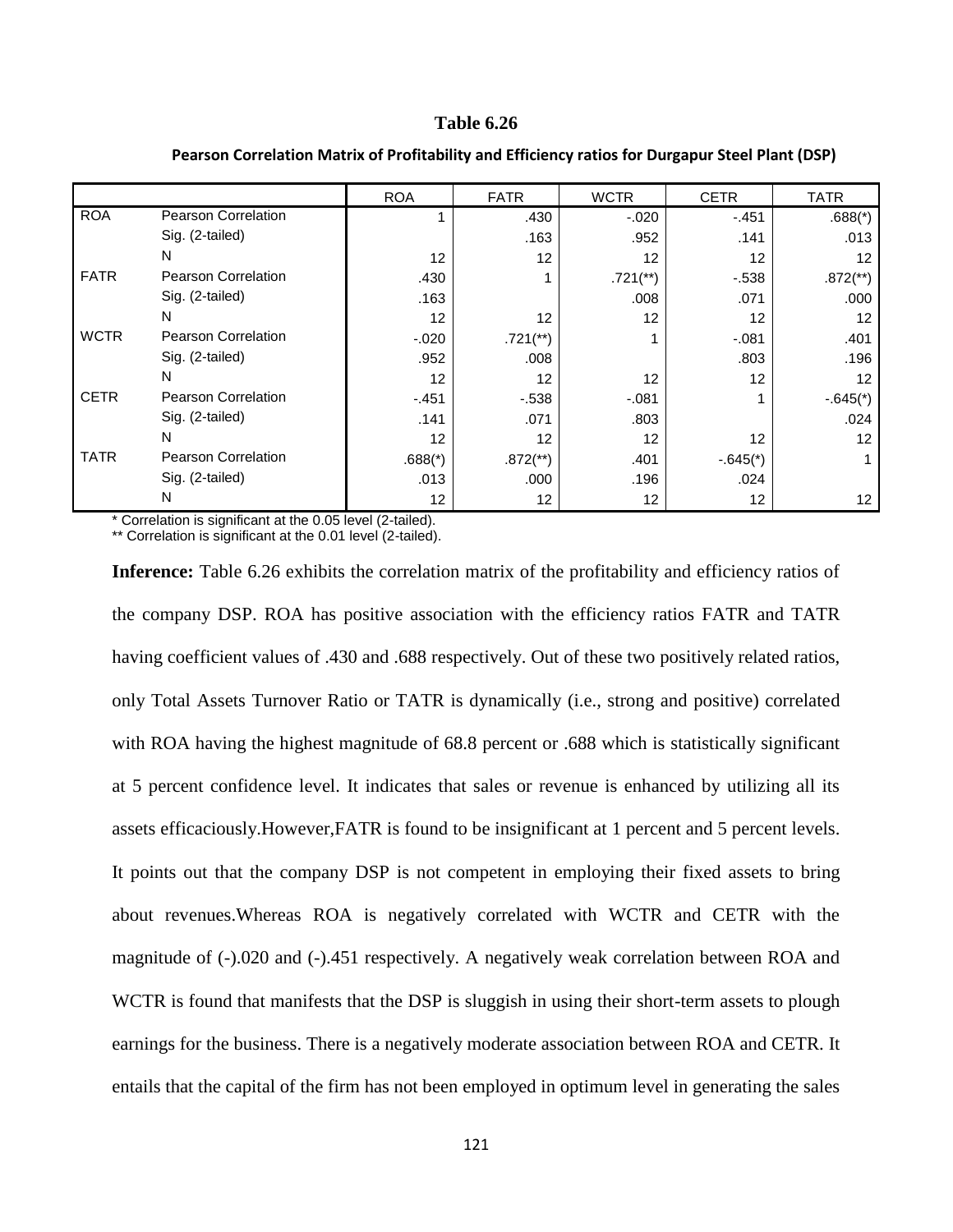as a result of which the earnings get affected. However, efficiency ratios WCTR and CETR have no significant correlation with ROA.

# **Table 6.27**

|             |                            | <b>ROA</b>             | <b>FATR</b>     | <b>WCTR</b>       | <b>CETR</b> | <b>TATR</b>       |
|-------------|----------------------------|------------------------|-----------------|-------------------|-------------|-------------------|
| <b>ROA</b>  | Pearson Correlation        |                        | $.810^{**}$     | .369              | $-.428$     | .240              |
|             | Sig. (2-tailed)            |                        | .001            | .238              | .165        | .452              |
|             | N                          | 12                     | 12              | 12                | 12          | 12                |
| <b>FATR</b> | <b>Pearson Correlation</b> | $.810$ <sup>**</sup> ) |                 | .304              | $-.449$     | $.613(*)$         |
|             | Sig. (2-tailed)            | .001                   |                 | .336              | .143        | .034              |
|             | N                          | 12                     | 12              | 12                | 12          | $12 \overline{ }$ |
| <b>WCTR</b> | <b>Pearson Correlation</b> | .369                   | .304            |                   | $-0.059$    | .147              |
|             | Sig. (2-tailed)            | .238                   | .336            |                   | .857        | .648              |
|             | N                          | 12                     | 12              | $12 \overline{ }$ | 12          | 12                |
| <b>CETR</b> | <b>Pearson Correlation</b> | $-428$                 | $-.449$         | $-0.059$          |             | .069              |
|             | Sig. (2-tailed)            | .165                   | .143            | .857              |             | .831              |
|             | N                          | 12                     | 12              | 12                | 12          | 12                |
| <b>TATR</b> | Pearson Correlation        | .240                   | $.613(*)$       | .147              | .069        | $\mathbf{1}$      |
|             | Sig. (2-tailed)            | .452                   | .034            | .648              | .831        |                   |
|             | N                          | 12                     | 12 <sup>°</sup> | 12                | 12          | 12 <sup>°</sup>   |

#### **Pearson Correlation Matrix of Profitability and Efficiency ratios for Alloy Steel Plant (ASP)**

\*\* Correlation is significant at the 0.01 level (2-tailed).

\* Correlation is significant at the 0.05 level (2-tailed).

Table 6.27 uncovers the correlation between the profitability and efficiency ratios of the unit ASP. ROA is positively correlated with the ratios FATR,WCTR, and TATR except CETR. Out of the positively correlated variables, ROA has positively strong association with FATR or Fixed Assets Turnover Ratio, having the highest magnitude of .810 or 81 percent which is significant at 1 percent confidence level. This signifies that the firm ASP has generated higher earnings or benefits by proper administration of tangible assets. A low degree of association between WCTR and ROA with coefficient value of .369 signifies that the company is inefficient in generating significant return on short-term assets. In other words, working capital is not optimally used in producing sufficient sales. As a result of this business operations,the liquidity hampers. However, WCTR is insignificantly related with ROA at 1 and 5 percent confidence levels. A low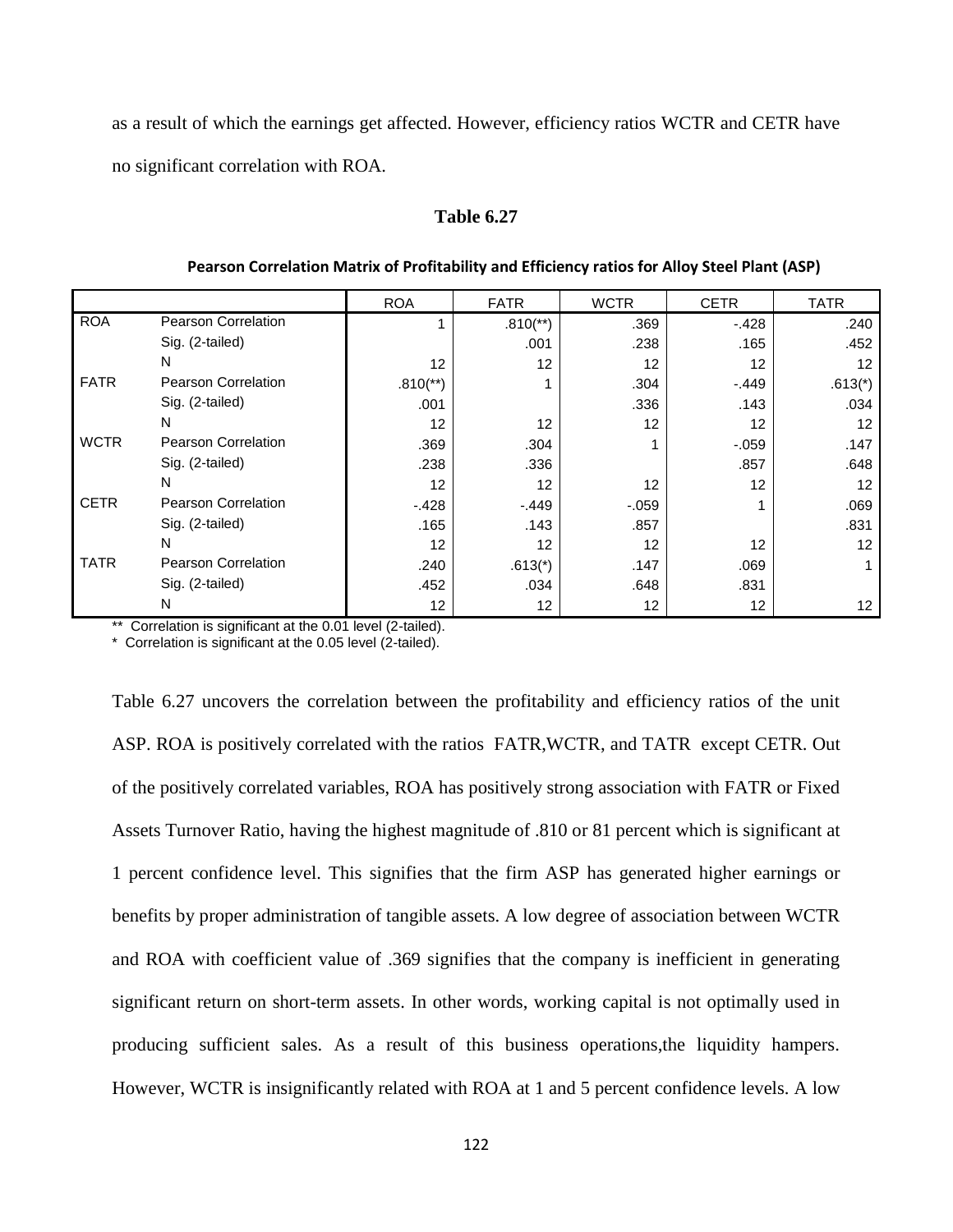positive correlation between ROA and TATR is found with coefficient value of .240 which indicates the firm failed to deploy the total assets at their full capacity. Therefore, inefficient use of total assets leads to poor sales and low profitability. Nonetheless, TATR is not significantly associated with the profitability at confidence level. A negative moderate correlation between ROA and CETR is found with the value of  $(-)$ .428 which states that the company is inefficient in exercising their capital in proper direction to generate maximum sales with minimum amount of capital employed. However, CETR is not having statistically significant correlation with ROA at any confidence level.

### **Table 6.28**

# **Pearson Correlation Matrix of Profitability and Efficiency ratios for Indian Iron & Steel Company (IISCO)**

|             |                            | <b>ROA</b>      | <b>FATR</b>     | <b>WCTR</b>     | <b>CETR</b> | <b>TATR</b> |
|-------------|----------------------------|-----------------|-----------------|-----------------|-------------|-------------|
| <b>ROA</b>  | Pearson Correlation        |                 | $-146$          | .134            | .354        | .097        |
|             | Sig. (2-tailed)            |                 | .650            | .678            | .258        | .764        |
|             | N                          | 12              | 12              | 12              | 12          | 12          |
| <b>FATR</b> | <b>Pearson Correlation</b> | $-146$          |                 | $-.624(*)$      | .322        | .143        |
|             | Sig. (2-tailed)            | .650            |                 | .030            | .307        | .657        |
|             | N                          | 12              | 12              | 12 <sup>2</sup> | 12          | 12          |
| <b>WCTR</b> | <b>Pearson Correlation</b> | .134            | $-.624(*)$      |                 | $-165$      | $-179$      |
|             | Sig. (2-tailed)            | .678            | .030            |                 | .609        | .578        |
|             | N                          | 12              | 12              | 12 <sup>2</sup> | 12          | 12          |
| <b>CETR</b> | <b>Pearson Correlation</b> | .354            | .322            | $-165$          |             | .231        |
|             | Sig. (2-tailed)            | .258            | .307            | .609            |             | .470        |
|             | N                          | 12              | 12              | 12 <sup>2</sup> | 12          | 12          |
| <b>TATR</b> | <b>Pearson Correlation</b> | .097            | .143            | $-179$          | .231        |             |
|             | Sig. (2-tailed)            | .764            | .657            | .578            | .470        |             |
|             | N                          | 12 <sup>°</sup> | 12 <sup>°</sup> | 12 <sup>°</sup> | 12          | 12          |

\*\* Correlation is significant at the 0.01 level (2-tailed).

\* Correlation is significant at the 0.05 level (2-tailed).

Table 6.28 demonstrates the association between the profitability and efficiency ratio of the company IISCO; all the independent variables are positively correlated (WCTR, CETR, and TATR) except FATR which is negatively associated [magnitude of (-) 14.6 percent or (-) .146]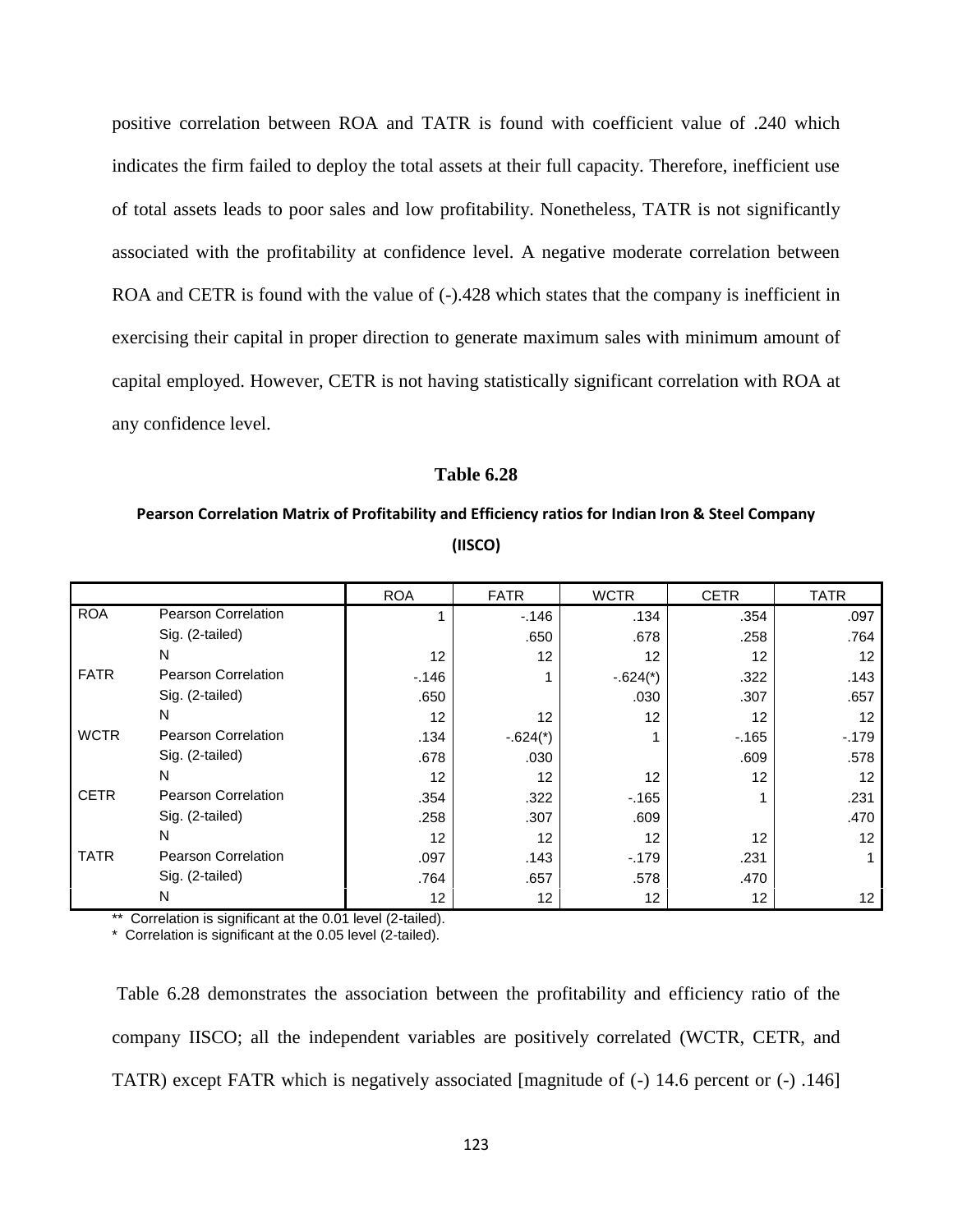with firm's profitability.This expresses that the selected company deployed fixed assets at a lower level in achieving sales. CETR is having positive correlation with the highest magnitude of 35.4 percent or .354 with firm's earnings followed by WCTR and TATR with coefficient values of 13.4 percent and 9.7 percent respectively. It connotes that for every rupee invested in capital employed, the selected company IISCO made 35.4 percent of profits through sales.The correlation between ROA and WCTR is positively low signifying that the selected organization is incompetent or disorganized in using their current assets to develop maximum sales. A low positive association between ROA and TATR indicates that the total assets have been employed in a delicate or fragile way to achieve turnover as a result of which the profitability slumped. However, it is found that none of the independent variables (efficiency ratios) has significant relation with return on assets.

Further inquiry has been executed in order to detect the causes of occurring loss in the company IISCO during the study period. Therefore, net profit and loss in terms of value and percentage have been determined for the period 2001-02 to 2012-13 which is presented in Table 6.29 as below.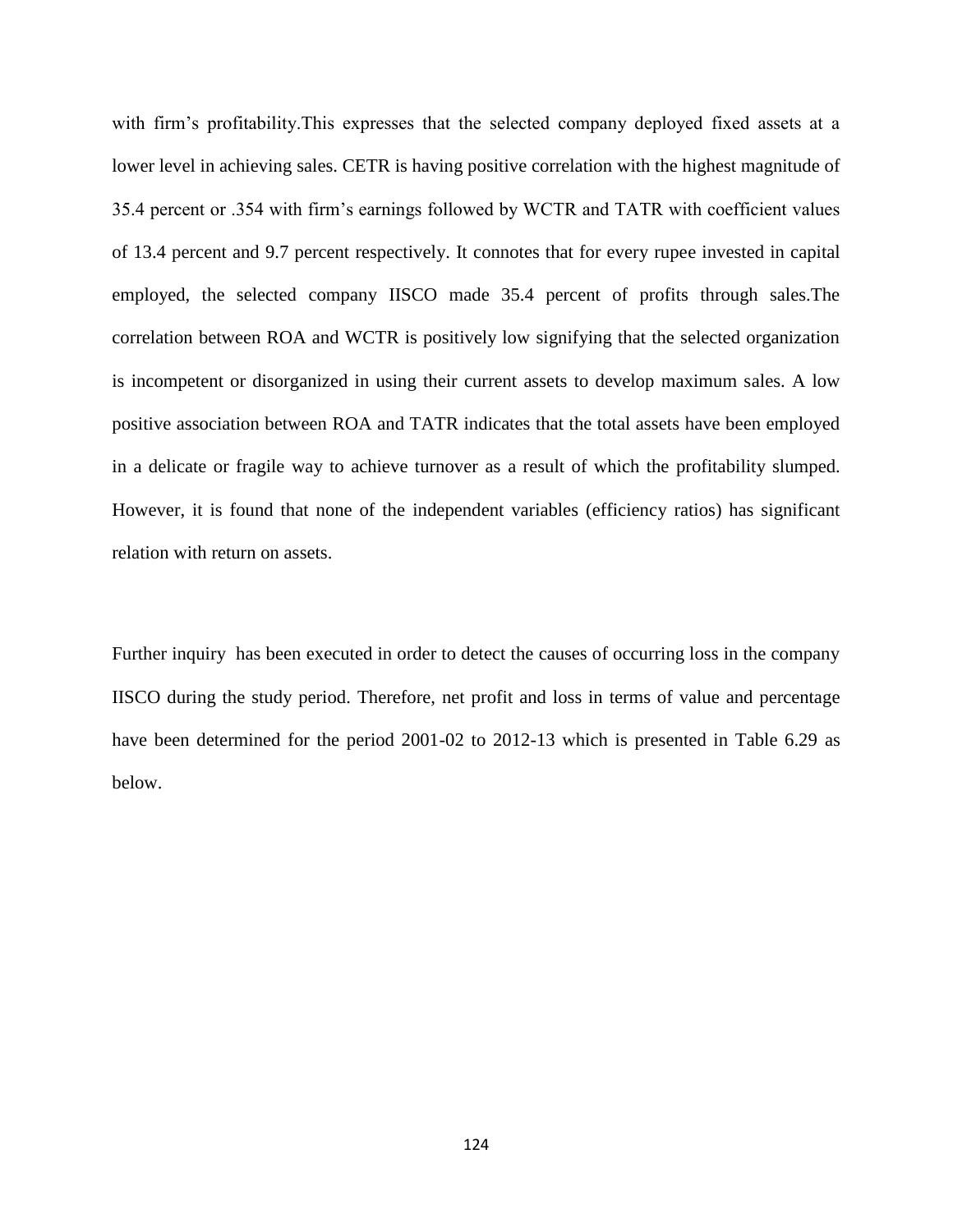| Year        | <b>Net Profit or Loss in Rs. (Crore)</b> | % of Net Profit or loss |
|-------------|------------------------------------------|-------------------------|
| 2001-02     | $-179.87$                                | $-19.72$                |
| 2002-03     | $-182.23$                                | $-19.72$                |
| 2003-04     | 27.09*                                   | 2.58                    |
| 2004-05     | 46.59                                    | 3.13                    |
| 2005-06     | $-257.62$                                | $-18.96$                |
| 2006-07     | $-249.53$                                | $-15.68$                |
| 2007-08     | $-285.19$                                | $-15.49$                |
| 2008-09     | $-182.36$                                | $-7.75$                 |
| 2009-10     | 178.97                                   | 8.05                    |
| 2010-11     | 25.12                                    | 0.93                    |
| $2011 - 12$ | $-410.80$                                | $-13.70$                |
| 2012-13     | $-201.72$                                | $-9.14$                 |

**Net Profit & Loss of Indian Iron and Steel Company (IISCO) during the period 2001-02 to 2012-13**

Source: From audited annual balance sheet

Table 6.29 discloses the net profit and loss (in value and percentage) to sales of IISCO for the study period 2001-02 to 2012-13. The company suffered a huge amount of loss in the first two years of the study i.e., in 2001-02 to 2002-03 of Rs.179.87 crores or 19.72 percent and Rs.182.23 crores or 19.72 percent respectively and thereafter it turns into a profitable state of Rs.27.09 crores in the year 2003-04.The reason of turning around from loss into profit in that year (2003- 04) was due to the waiver of dues to the tune of Rs.18.49 crores and interests accrued and due to Financial Institutions and Banks of Rs. 47.35 crores by the JPC (Joint Parliament Committee). From 2005-06 to 2008-09, the net profit falls down drastically, Rs.(in crores) (-)257.62,(-)249.53,(-)285.19, and (-)182.36 in the years 2005-06, 2006-07, 2007-08, and 2008-09 respectively. The justification of arising loss for the period 2005-06 to 2008-09 and a very low percentage of profit of 8.05 in 2009-10 were due to negative working capital or in other words, inefficiently using working capital to achieve sales which leads to crop up of loss in the business. In the years 2010-11, 2011-12, and 2012-13, the company earned the lowest profit of